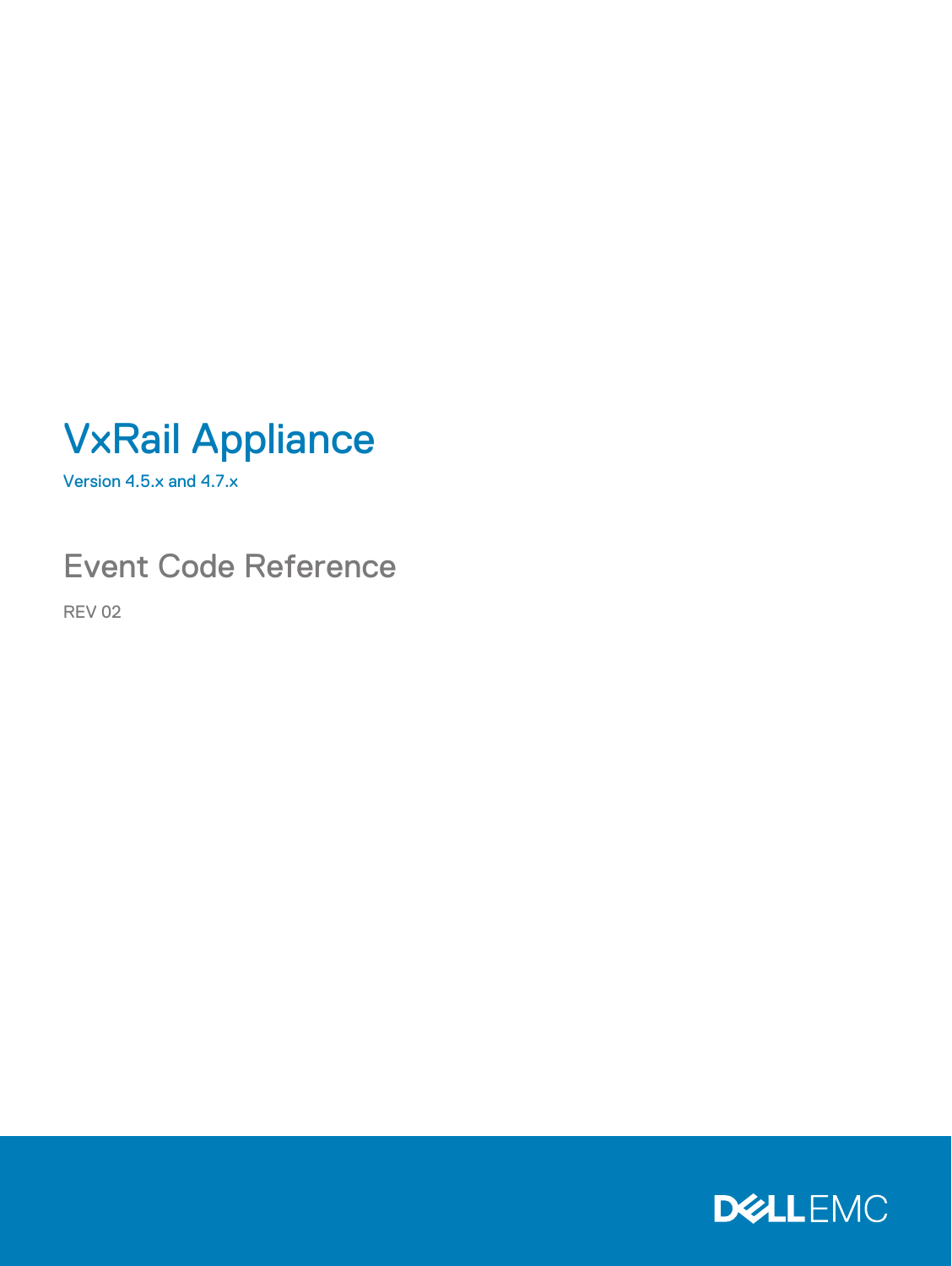Copyright © 2019 Dell Inc. or its subsidiaries. All rights reserved.

#### Published May 2019

Dell believes the information in this publication is accurate as of its publication date. The information is subject to change without notice.

THE INFORMATION IN THIS PUBLICATION IS PROVIDED "AS-IS." DELL MAKES NO REPRESENTATIONS OR WARRANTIES OF ANY KIND WITH RESPECT TO THE INFORMATION IN THIS PUBLICATION, AND SPECIFICALLY DISCLAIMS IMPLIED WARRANTIES OF MERCHANTABILITY OR FITNESS FOR A PARTICULAR PURPOSE. USE, COPYING, AND DISTRIBUTION OF ANY DELL SOFTWARE DESCRIBED IN THIS PUBLICATION REQUIRES AN APPLICABLE SOFTWARE LICENSE.

Dell, EMC, and other trademarks are trademarks of Dell Inc. or its subsidiaries. Other trademarks may be the property of their respective owners. Published in the USA.

Dell EMC Hopkinton, Massachusetts 01748-9103 1-508-435-1000 In North America 1-866-464-7381 www.DellEMC.com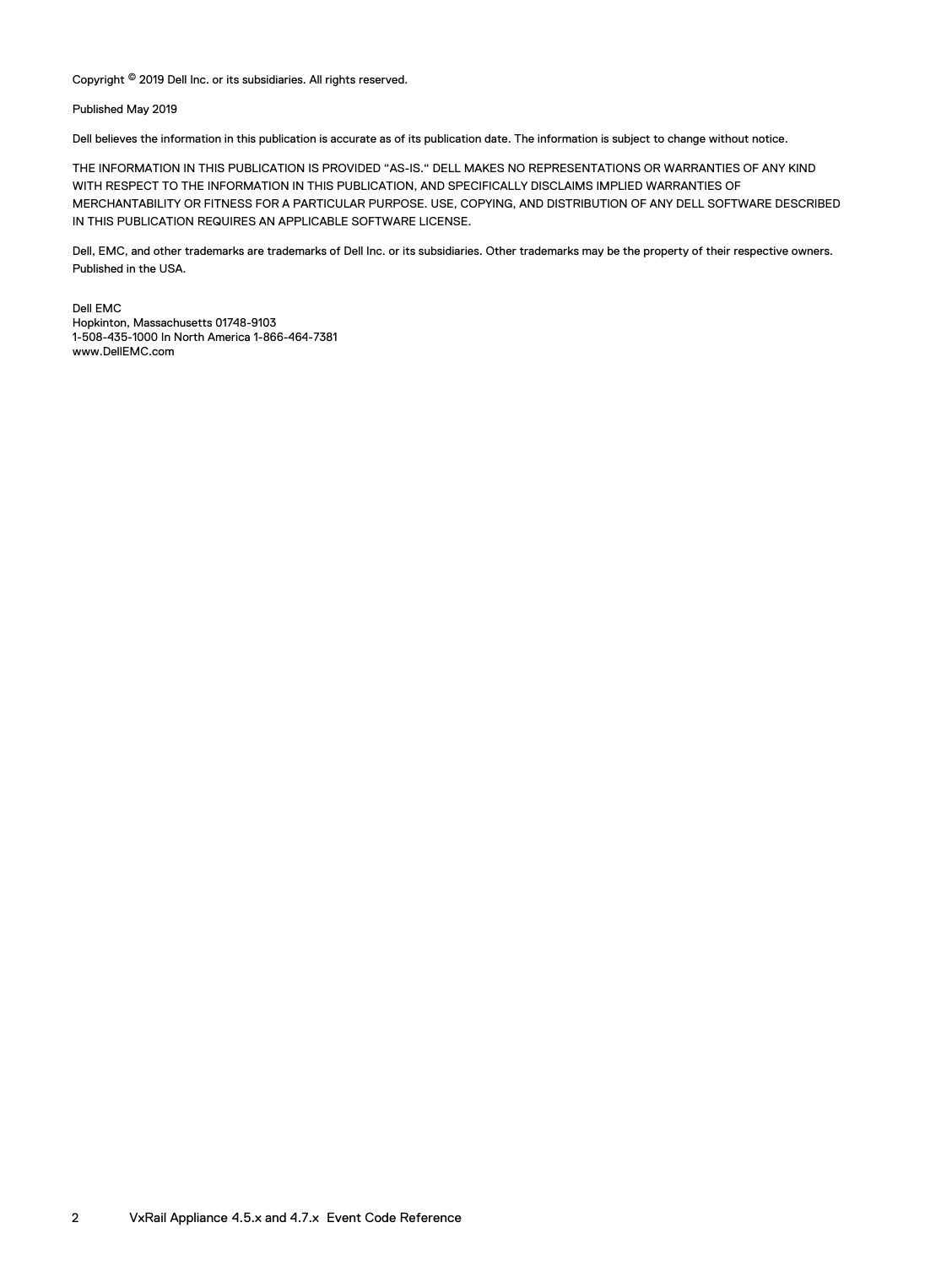# **CONTENTS**

| <b>Chapter 1</b> | <b>Introduction</b>                         |     |  |  |  |
|------------------|---------------------------------------------|-----|--|--|--|
|                  |                                             |     |  |  |  |
|                  |                                             |     |  |  |  |
|                  |                                             |     |  |  |  |
| <b>Chapter 2</b> | <b>vCenter events</b>                       | 9   |  |  |  |
|                  |                                             |     |  |  |  |
| <b>Chapter 3</b> | <b>VxRail iDRAC events</b>                  | 19  |  |  |  |
|                  |                                             | .20 |  |  |  |
| <b>Chapter 4</b> | <b>VxRail appliance events</b>              | 39  |  |  |  |
|                  |                                             |     |  |  |  |
| <b>Chapter 5</b> | <b>Secure Remote Services (ESRS) events</b> | 43  |  |  |  |
|                  |                                             |     |  |  |  |
| <b>Chapter 6</b> | <b>VxRail Manager events</b>                | 45  |  |  |  |
|                  |                                             |     |  |  |  |
|                  |                                             |     |  |  |  |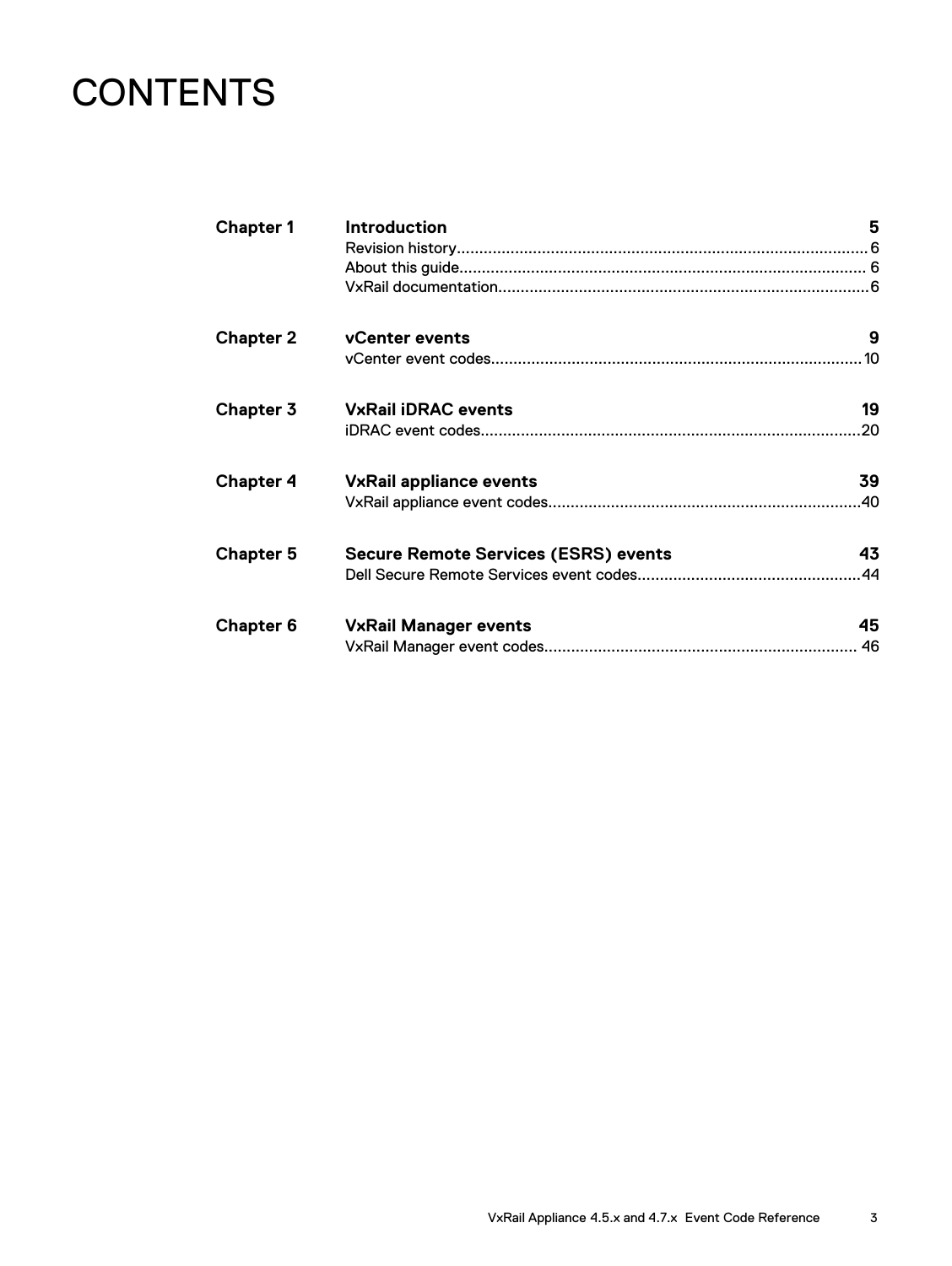#### CONTENTS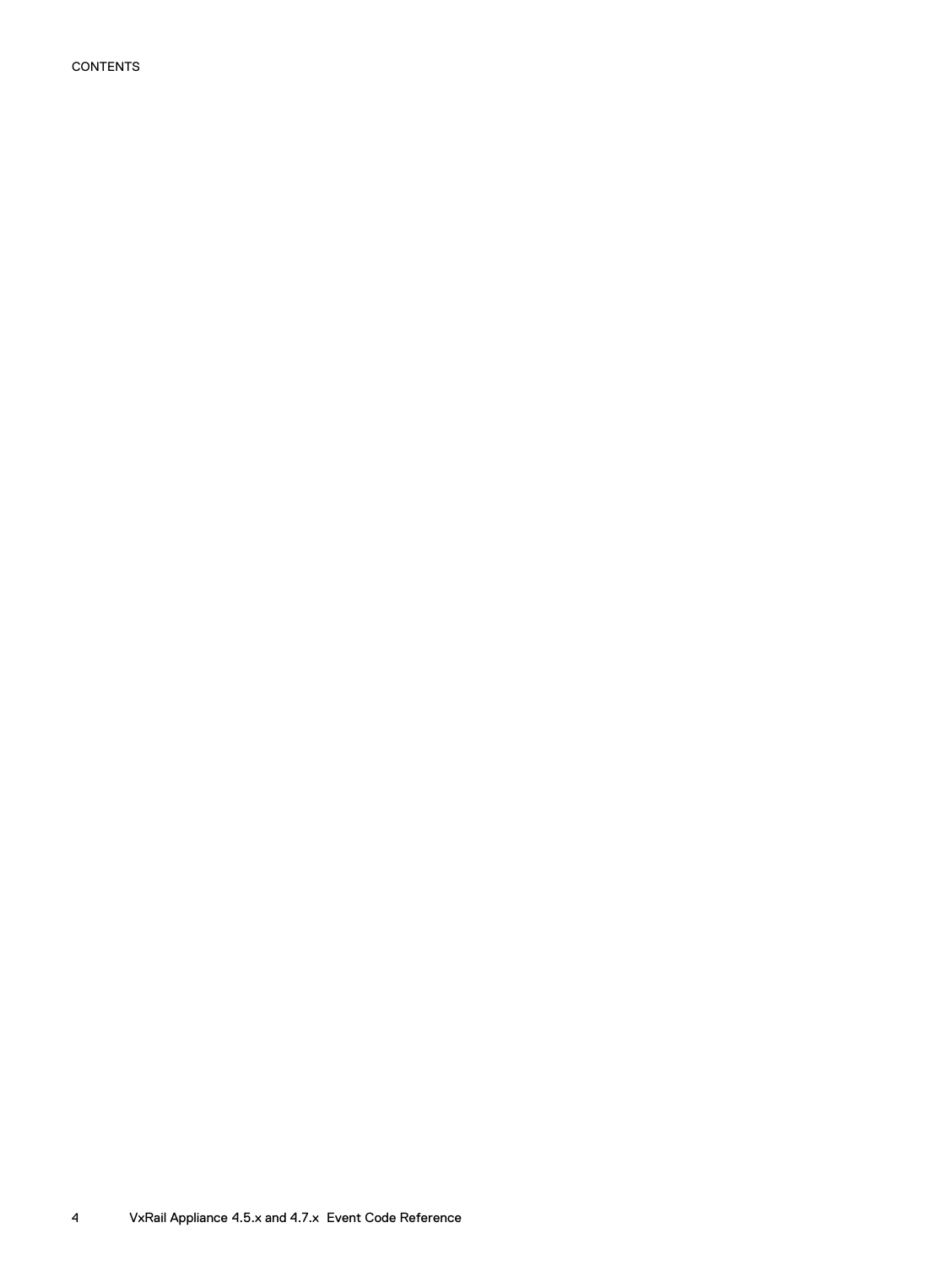# <span id="page-4-0"></span>**CHAPTER 1**

# Introduction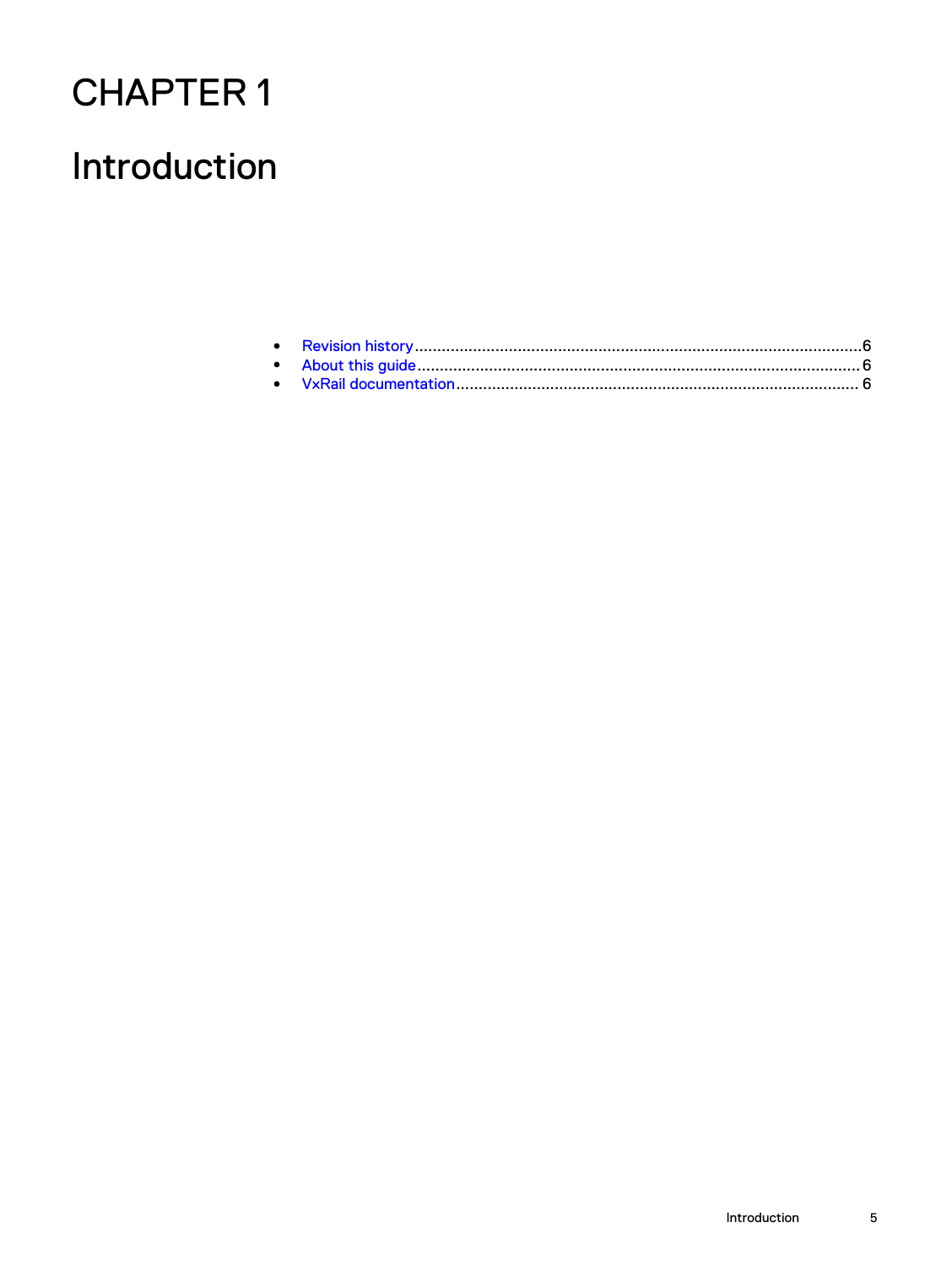## <span id="page-5-0"></span>**Revision history**

The following table lists the revision history for the VxRail Event Code Reference.

| <b>Revision Number</b> | Date                     | <b>Description</b>                                       |
|------------------------|--------------------------|----------------------------------------------------------|
| l 02                   | May 24, 2019             | Update for VxRail Appliance<br>software version 4.7.200. |
| 01                     | <b>February 14, 2019</b> | Initial release.                                         |

## **About this guide**

This guide lists the alert and event codes generated by VxRail Manager for VxRail Appliance systems.

## **VxRail documentation**

The following table lists available documents about VxRail Manager and VxRail Appliances.

Table 1 VxRail Documentation

| <b>Document</b>                                                                                                       | <b>Description</b>                                                                                                                                                                                                                                                                  |  |  |
|-----------------------------------------------------------------------------------------------------------------------|-------------------------------------------------------------------------------------------------------------------------------------------------------------------------------------------------------------------------------------------------------------------------------------|--|--|
| <b>SolVe Online for VxRail</b>                                                                                        | (Login required) Step-by-step instructions for procedures<br>such as replacing hardware or performing system<br>administrative tasks are available through SolVe Online and<br>the SolVe Desktop application.<br>For more information about SolVe for VxRail, refer to KB<br>525271 |  |  |
| <b>VxRail Appliance 4.7.x Administration Guide</b>                                                                    | This document describes the VxRail Appliance 4.7.xxx, how it<br>works, and how to perform administrative tasks.                                                                                                                                                                     |  |  |
| <b>VxRail 4.7.x Release Notes</b>                                                                                     | (Login required) This document contains a brief description of<br>VxRail Manager 4.7.xxx releases, including lists of known<br>issues and workarounds.                                                                                                                              |  |  |
| <b>VxRail Support Matrix</b>                                                                                          | This document provides information about supported<br>software, firmware, and hardware versions for Dell EMC<br>VxRail appliances based on Dell PowerEdge hardware,<br>including the E Series, P Series, S Series, and V Series.                                                    |  |  |
| VxRail Appliance Owner's Manuals                                                                                      | These documents describe the various VxRail appliances,                                                                                                                                                                                                                             |  |  |
| <b>VxRail Appliances on 14th Generation PowerEdge Servers</b><br>٠<br>P Series, V series, and S Series Owner's Manual | including their physical features and technical specifications.                                                                                                                                                                                                                     |  |  |
| <b>VxRail Appliances on 14th Generation PowerEdge Servers</b><br><b>E Series Owner's Manual</b>                       |                                                                                                                                                                                                                                                                                     |  |  |
| VxRail G560 and G560F Owner's Manual<br>$\bullet$                                                                     |                                                                                                                                                                                                                                                                                     |  |  |
| VxRail 60 Series Appliance Owner's Manual<br>٠                                                                        |                                                                                                                                                                                                                                                                                     |  |  |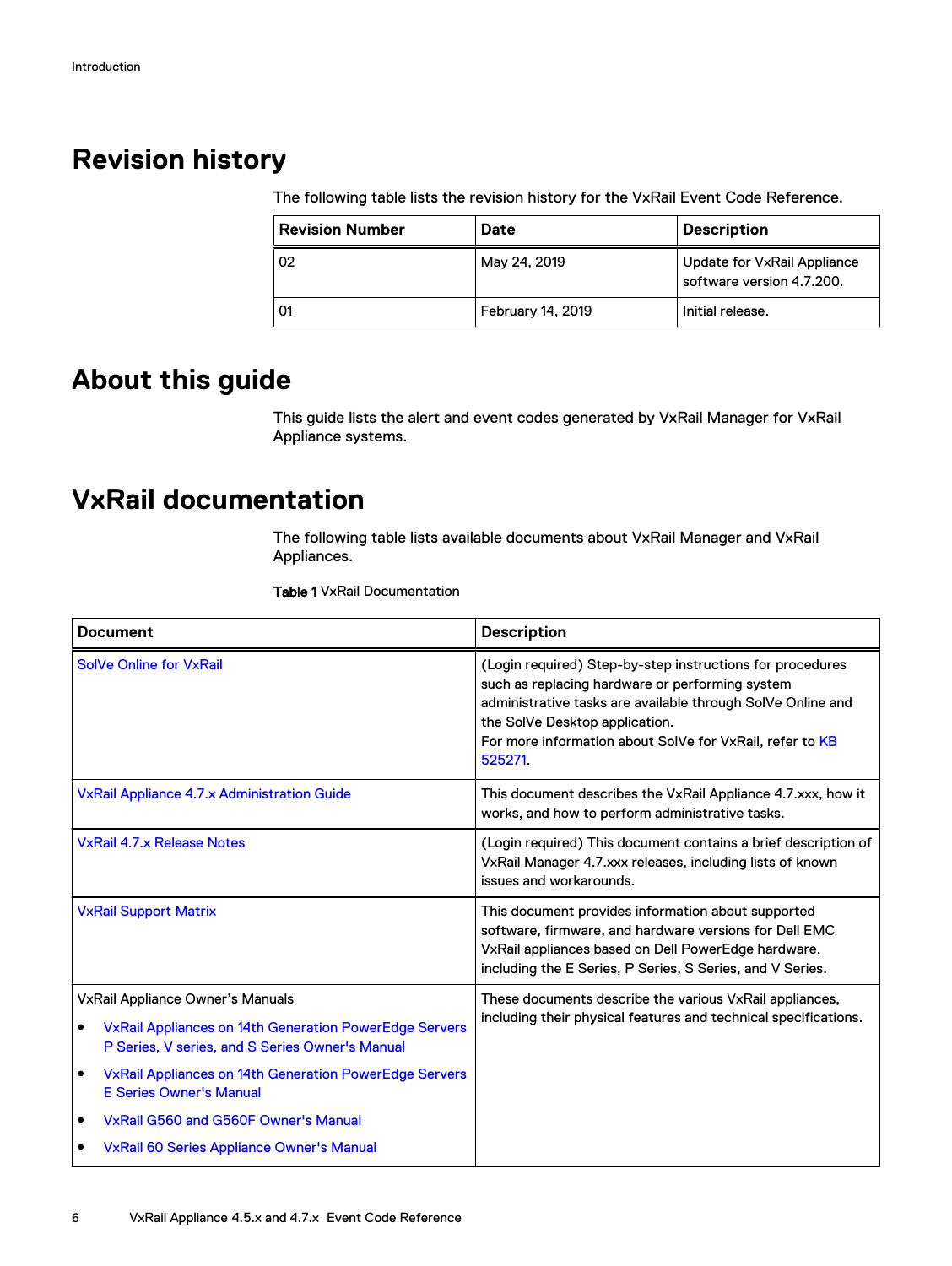#### Table 1 VxRail Documentation (continued)

| <b>Document</b>                                                                                                        | <b>Description</b>                                                                                                                                                                                                                            |
|------------------------------------------------------------------------------------------------------------------------|-----------------------------------------------------------------------------------------------------------------------------------------------------------------------------------------------------------------------------------------------|
| VxRail 100 Series and 200 Series Appliance Owner's<br><b>Manual</b><br><b>VxRail G Series Appliance Owner's Manual</b> |                                                                                                                                                                                                                                               |
| <b>VxRail Appliance Getting Started Guides</b>                                                                         | These documents describe considerations for unpacking and                                                                                                                                                                                     |
| VxRail G560 and G560F Getting Started Guide                                                                            | preparing to install VxRail appliances.                                                                                                                                                                                                       |
| <b>VxRail E Series Appliance Getting Started With Your</b><br><b>Appliance</b>                                         |                                                                                                                                                                                                                                               |
| VxRail P Series, S Series, and V Series Appliances Getting<br>٠<br><b>Started With Your Appliance</b>                  |                                                                                                                                                                                                                                               |
| <b>VxRail Appliance API User Guide</b>                                                                                 | This document describes the API for the VxRail Appliance<br>versions 4.5.x and 4.7.x.                                                                                                                                                         |
| <b>VxRail Event Code Reference</b>                                                                                     | This reference guide lists the alert and event codes generated<br>by VxRail Manager.                                                                                                                                                          |
| <b>VxRail Security Configuration Guide</b>                                                                             | This guide provides an overview of the configuration,<br>deployment, and usage settings needed to ensure secure<br>operation of the VxRail Appliance.                                                                                         |
| <b>VxRail Appliance STIG Compliance Guide</b>                                                                          | This document provides guidance on the secure installation<br>and secure use of the VxRail Appliance for the DoDIN<br>Approved Products List (APL) Deployment Configuration.                                                                  |
| <b>VxRail vCenter Server Planning Guide</b>                                                                            | This planning guide discusses guidance for the various<br>vCenter Server deployment options supported on VxRail<br>Appliances.                                                                                                                |
| <b>VxRail Planning Guide for Virtual SAN Stretched Cluster</b>                                                         | This planning guide provides better insights into the<br>requirements necessary for VxRail to implement Virtual SAN<br>Stretched Cluster.                                                                                                     |
| vSAN 2-Node Cluster on VxRail Planning Guide                                                                           | This guide provides information for the planning of a VMware<br>vSAN 2-Node Cluster infrastructure on a VxRail platform.<br>(Not for VCF on VxRail solution deployments.)                                                                     |
| <b>VxRail Networking Guide with Dell EMC S4148-ON Switches</b>                                                         | The deployment guide covers the process of connecting a<br>cluster of VxRail nodes to Dell EMC Networking S4148-ON<br>switches in a high-availability configuration.                                                                          |
| <b>VxRail Network Planning Guide</b>                                                                                   | This is a network planning and consideration guide for the<br>VxRail. It provides valuable insight into supported switch<br>requirements and the networking required to support VxRail.                                                       |
| <b>Networking Guides &gt; VxRail Networking Solutions</b>                                                              | The networking guides provided on this website assist with<br>the deployment of your infrastructure and the optimal<br>connectivity of your Dell EMC Networking products. Click<br>VxRail Networking Solutions for specific VxRail solutions. |
| <b>VxRail Fabric Automation SmartFabric Services User Guide</b>                                                        | This solution brief provides an overview of how VxRail works<br>with HCI network fabrics using Dell OS10 Enterprise Edition<br>SmartFabric services. (Not for VCF on VxRail solution<br>deployments.)                                         |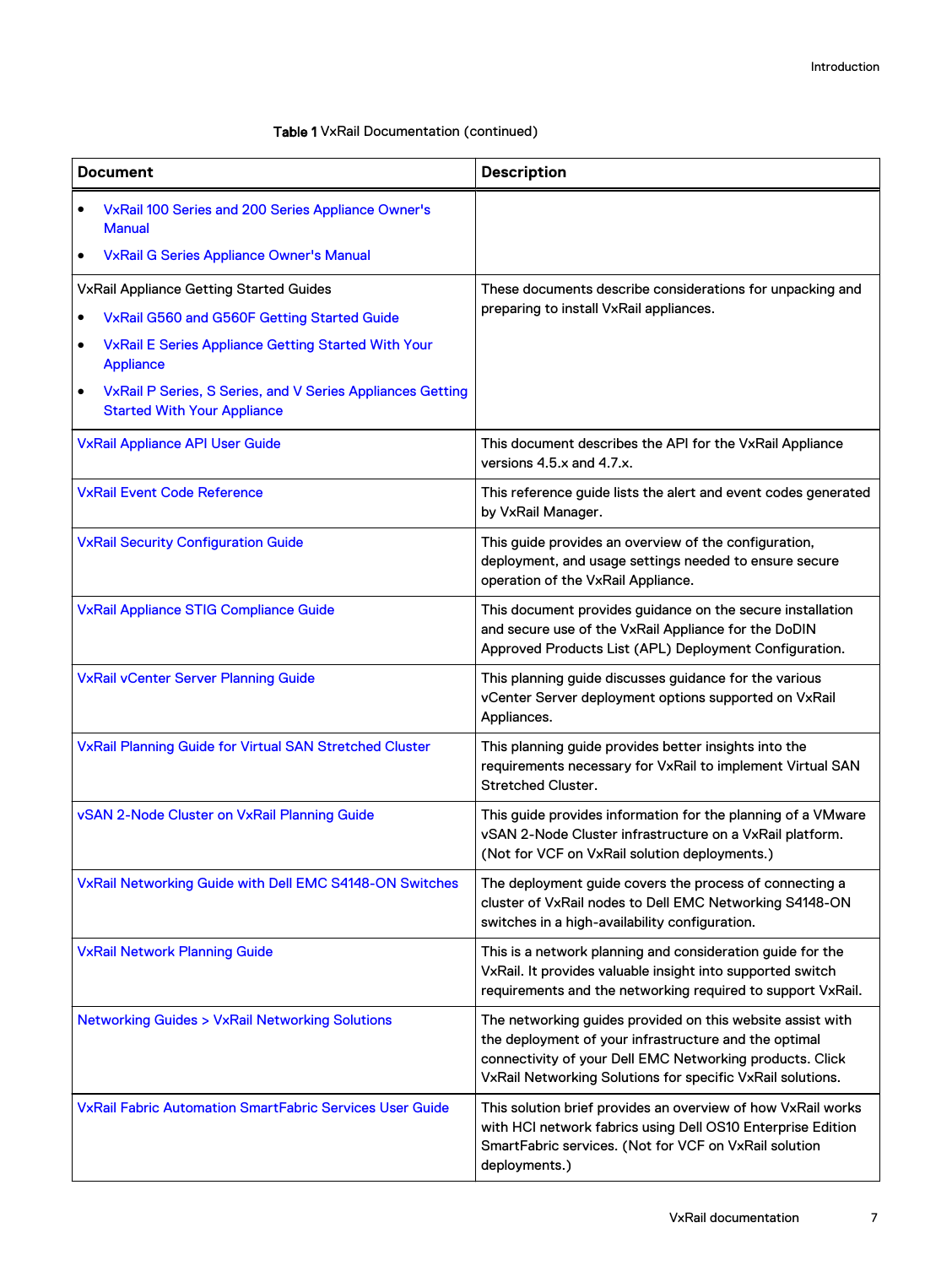Introduction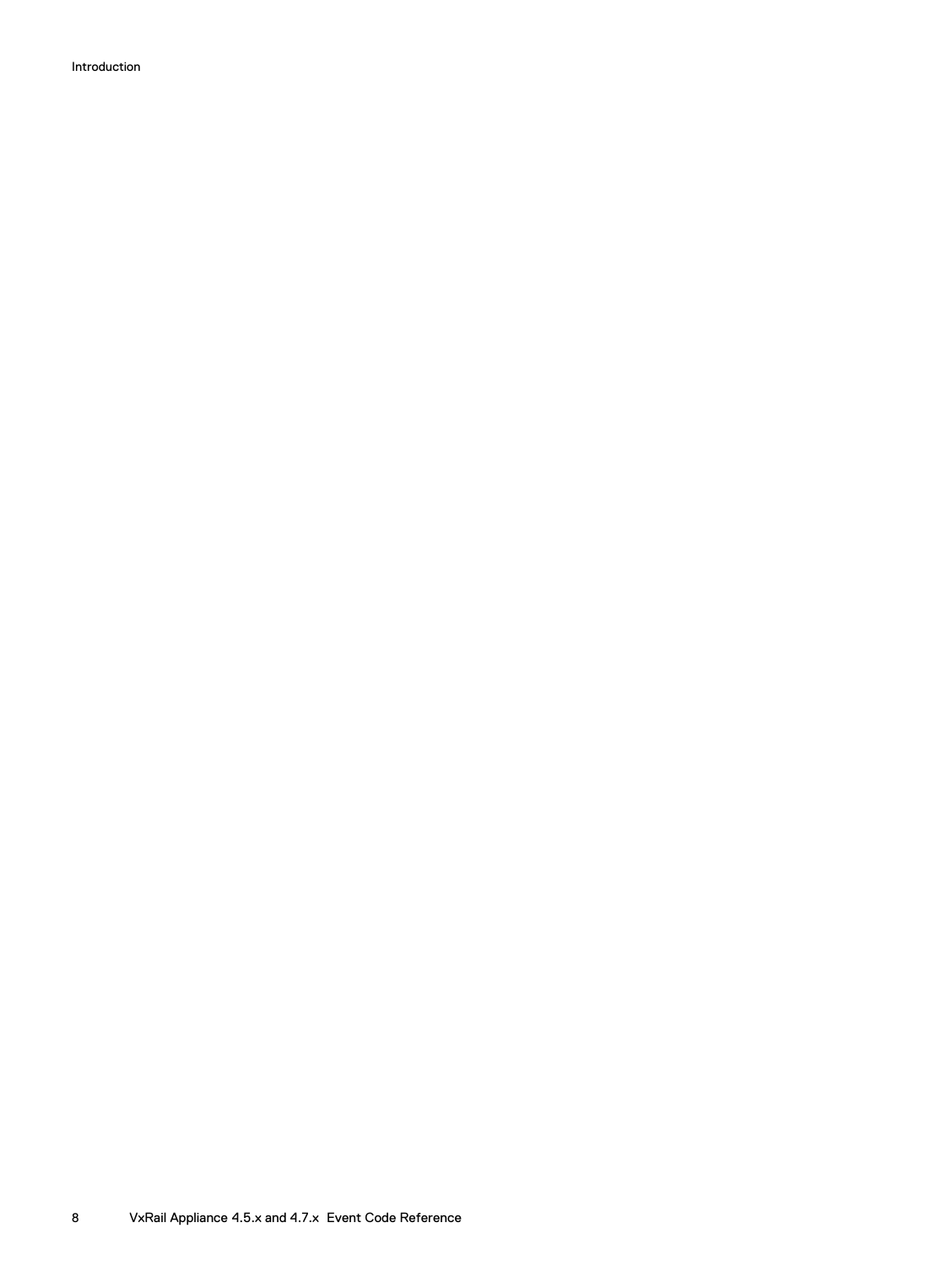## <span id="page-8-0"></span>CHAPTER 2

## vCenter events

<sup>l</sup> [vCenter event codes](#page-9-0)...........................................................................................10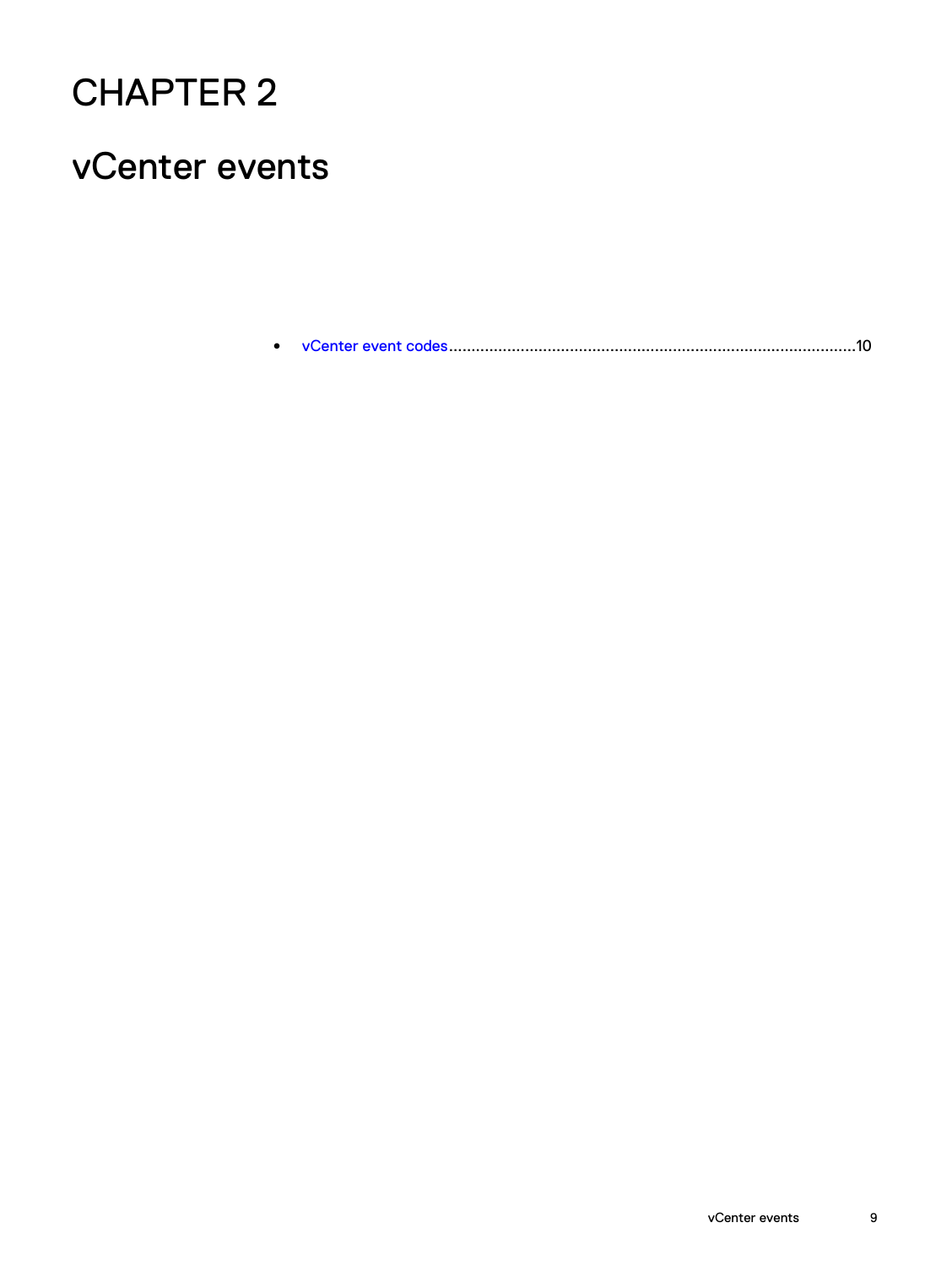## <span id="page-9-0"></span>**vCenter event codes**

The following table lists the VxRail Manager event codes related to VMware vCenter. The codes are arranged by event code.

Table 2 VxRail vCenter event codes

| <b>Symptom Code</b>                     | Level    | <b>Message</b>                                                                                                                                                                                                                                                                                                                                                                                                                                                                                                  | <b>KB Article</b> |
|-----------------------------------------|----------|-----------------------------------------------------------------------------------------------------------------------------------------------------------------------------------------------------------------------------------------------------------------------------------------------------------------------------------------------------------------------------------------------------------------------------------------------------------------------------------------------------------------|-------------------|
| <b>VXR010001</b><br>MYSTIC010001        | Critical | Host connection and power state: The "Host connection and power<br>state".alarm is triggered as a result of a "HostCommunication fault". A<br>"HostCommunication fault".occurs if a vCenter Server is unable to<br>communicate to an ESX or ESXi host using the vSphere API.<br>Host Connection State = Not responding and Host Power State !=<br>Standby.                                                                                                                                                      | 198300            |
| VXR010009<br>MYSTIC010009               | Critical | License inventory monitoring: The number of hosts and/or licensed<br>features has exceeded the limits of the license installed on vCenter Server.                                                                                                                                                                                                                                                                                                                                                               | 198382            |
| <b>VXR01000C</b><br>MYSTIC01000C        | Critical | Host processor status: VxRail Appliance has dialed home with an event<br>code.                                                                                                                                                                                                                                                                                                                                                                                                                                  | 198383            |
| <b>VXR01000D</b><br>MYSTIC01000D        | Critical | Host memory status: VxRail Appliance has dialed home with an event code.                                                                                                                                                                                                                                                                                                                                                                                                                                        | 198385            |
| <b>VXR01000E</b><br>MYSTIC01000E        | Error    | Host hardware fan status.                                                                                                                                                                                                                                                                                                                                                                                                                                                                                       | 198275            |
| <b>VXR01000F</b><br>MYSTIC01000F        | Critical | Host hardware voltage: VxRail Appliance has dialed home with an event<br>code.                                                                                                                                                                                                                                                                                                                                                                                                                                  | 469855            |
| <b>VXR010010</b><br><b>MYSTIC010010</b> | Critical | Host hardware temperature status: VxRail Appliance has dialed home with<br>an event code.                                                                                                                                                                                                                                                                                                                                                                                                                       | 198286            |
| VXR010011<br>MYSTIC010011               | Critical | Host hardware power status.                                                                                                                                                                                                                                                                                                                                                                                                                                                                                     | 198290            |
| <b>VXR010012</b><br><b>MYSTIC010012</b> | Critical | Host hardware system board status.                                                                                                                                                                                                                                                                                                                                                                                                                                                                              | 198293            |
| <b>VXR010015</b><br><b>MYSTIC010015</b> | Critical | Host storage status: Monitors host connectivity to storage devices.                                                                                                                                                                                                                                                                                                                                                                                                                                             | 198294            |
| <b>VXR010016</b><br>MYSTIC010016        | Critical | Host error - Critical: vCenter has logged an error for this host. Review the<br>event description for detail on the cause.                                                                                                                                                                                                                                                                                                                                                                                      | 198303            |
| <b>VXR010018</b><br><b>MYSTIC010018</b> | Critical | Host connection failure: Connection to the host is lost. No timely response<br>was obtained from the host. Failed to connect to a host due to a host<br>network error.                                                                                                                                                                                                                                                                                                                                          | 198314            |
| VXR010019<br>MYSTIC010019               | Critical | Cannot connect to storage: Monitors host or network connectivity to a<br>storage device. Lost storage connectivity.                                                                                                                                                                                                                                                                                                                                                                                             | 198319            |
| <b>VXR01001B</b><br>MYSTIC01001B        | Critical | Exit standby error: Distributed Power Management tried to bring a host<br>out from standby mode, but the host failed to exit standby mode. Standby<br>Mode powers off an vSphere host and allows it to be powered back on<br>again through Wake-on-LAN protocol triggered either manually or<br>automatically by vCenter Server. Do not disconnect a host in standby<br>mode or move it out of the DRS cluster without first powering it on,<br>otherwise vCenter Server is not able to power the host back on. | 198324            |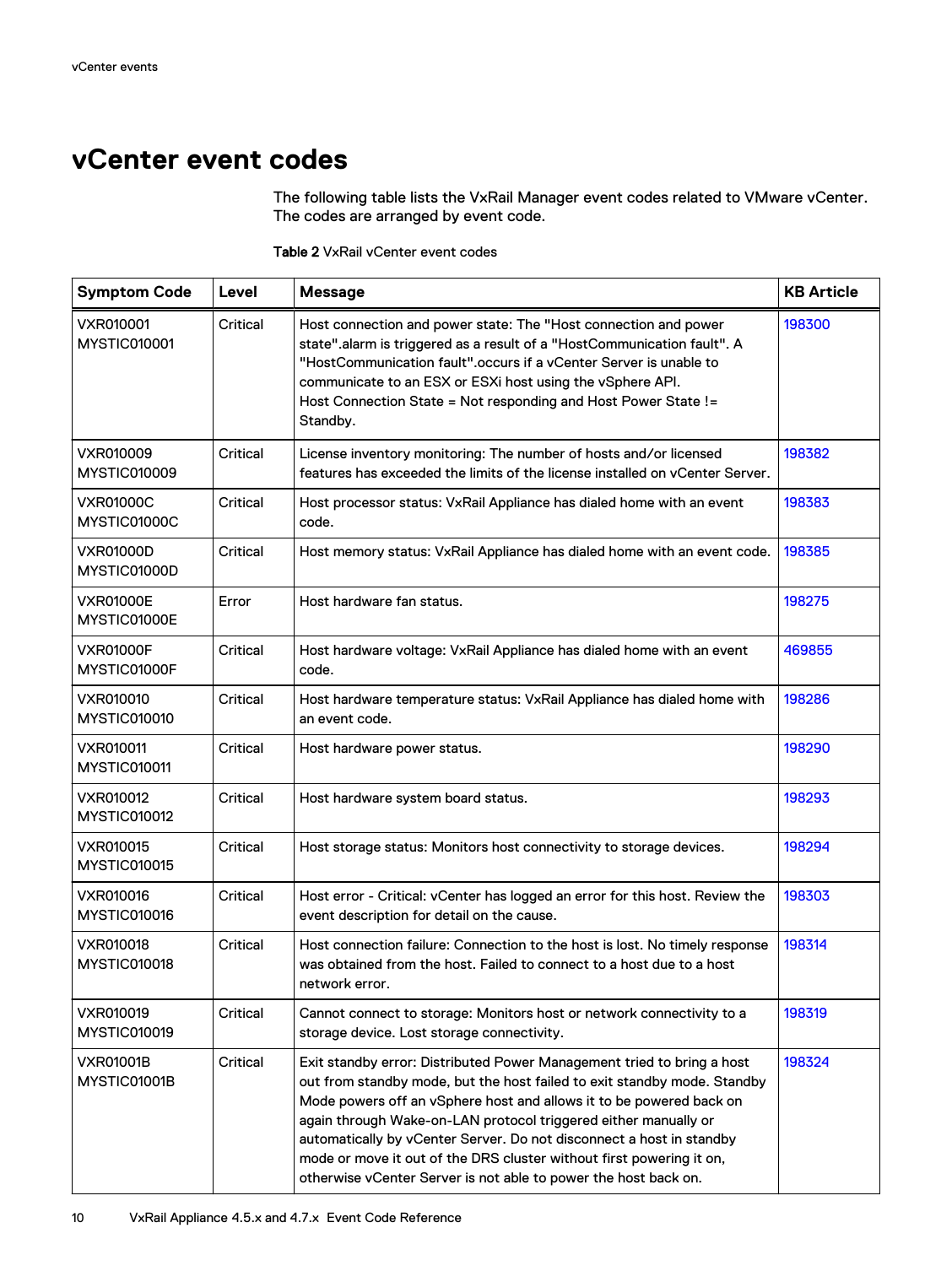#### **Symptom Code Level Message KB Article** VXR01001C MYSTIC01001C Critical | License error: A license for the specified feature has expired. A license installed on vCenter Server has expired. A license installed on the ESX/ ESXi host has expired. [198325](https://support.emc.com/kb/198325) VXR01001F MYSTIC01001F Critical | Network connectivity lost: Failure of the network cable, disconnect of cable, failure of the physical network card, failure of network switch/port/ etc. Lost network connectivity on DVPort(s). Physical NIC is down. Lost network connectivity on a virtual switch. Physical NIC is down. [198266](https://support.emc.com/kb/198266) VXR010022 MYSTIC010022 Critical VMKernel NIC not configured correctly: The advanced configuration option /Migrate/Vmknic is set to an invalid vmknic. [198274](https://support.emc.com/kb/198274) VXR010028 MYSTIC010028 Critical Thin-provisioned volume capacity threshold exceeded: A thin provisioned datastore has exceeded the capacity threshold specified for this datastore. [198284](https://support.emc.com/kb/198284) VXR01002E MYSTIC01002E Critical | Insufficient vSphere HA failover resources: The cluster does not have sufficient resources to allow for High Availability of all virtual machines. [198268](https://support.emc.com/kb/198268) VXR010043 MYSTIC010043 Critical | Host SSD capacity exceeds the licensed limit for Virtual SAN: Overall capacity of SSD disks connected to Virtual SAN exceeded the capacity specified in the license. [198287](https://support.emc.com/kb/198287) VXR010044 MYSTIC010044 Critical | Expired Virtual SAN license: A license assigned to a vSAN cluster has expired. [198291](https://support.emc.com/kb/198291) VXR014000 MYSTIC014000 Error Cluster health - Error. [198288](https://support.emc.com/kb/198288) VXR014003 MYSTIC014003 Error Host CPU usage: Host CPU usage exceeds 90% for over 5 minutes [198305](https://support.emc.com/kb/198305) VXR014004 MYSTIC014004 Error Host memory usage: Memory usage exceeds 95% for over 5 minutes [198387](https://support.emc.com/kb/198387) VXR014008 MYSTIC014008 Error Datastore usage on disk: Datastore usage greater than 85% and 160607 VXR014013 MYSTIC014013 Error Host battery status. The extension of the status of the status of the status of the status. VXR014014 MYSTIC014014 Error Status of other host hardware objects. [198306](https://support.emc.com/kb/198306) VXR014015 MYSTIC014015 Error Host storage status - error. [522853](https://support.emc.com/kb/522853) VXR014016 MYSTIC014016 Error  $|$  Host health - error (4.5.100 and earlier): An error was detected on this ESXi host. See detailed status in vCenter Server. (4.5.150) Overall health of ESX host: error (red) [198308](https://support.emc.com/kb/198308) VXR01401D MYSTIC01401D Error | Health status changed alarm: The health status of the vCenter has changed. [198326](https://support.emc.com/kb/198326) VXR014020 MYSTIC014020 Error | Network uplink redundancy lost: Failure of the network cable, disconnect of cable, failure of the physical network card, failure of network switch/ port/etc. Lost uplink redundancy on DVPort(s). Physical NIC is down. Lost uplink redundancy on a virtual switch. Physical NIC is down. [198269](https://support.emc.com/kb/198269)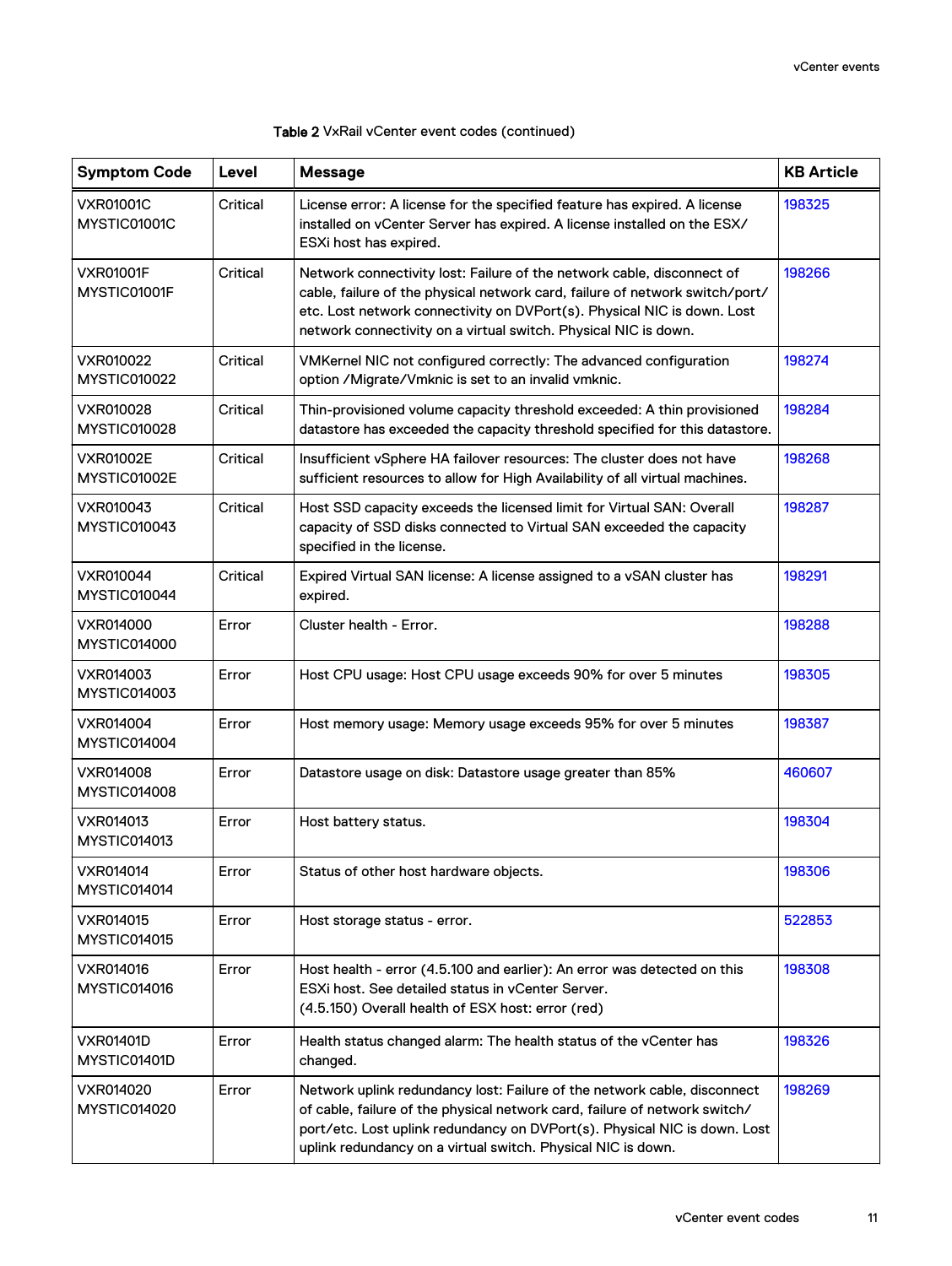| <b>Symptom Code</b>              | Level | <b>Message</b>                                                                                                                                                                 | <b>KB Article</b> |
|----------------------------------|-------|--------------------------------------------------------------------------------------------------------------------------------------------------------------------------------|-------------------|
|                                  |       |                                                                                                                                                                                |                   |
| VXR014024<br>MYSTIC014024        | Error | Host IPMI System Event Log status: IPMI log is full                                                                                                                            | 198277            |
| VXR014025<br>MYSTIC014025        | Error | Host Baseboard Management Controller status: Monitors the status of the<br>Baseboard Management Controller.                                                                    | 198278            |
| VXR014027<br>MYSTIC014027        | Error | Health status monitoring: The health status of the vCenter Service has<br>changed.                                                                                             | 198282            |
| <b>VXR01402F</b><br>MYSTIC01402F | Error | vSphere HA failover in progress: A vSphere HA failover is in progress.<br>Review the event description for detail on the cause.                                                | 198271            |
| VXR014030<br>MYSTIC014030        | Error | Cannot find vSphere HA master agent: There is an issue with vSphere High<br>Availability protection for this cluster. Review the event description for<br>detail on the cause. | 198272            |
| VXR014031<br><b>MYSTIC014031</b> | Error | vSphere HA host status:<br>HostAgentErrorEvent: There is an issue with vSphere High Availability<br>configuration for this cluster.                                            | 198276            |
|                                  |       | DasHostIsolatedEvent: This host in an HA cluster has been isolated.                                                                                                            |                   |
|                                  |       | DasHostFailedEvent: There is an issue with vSphere High Availability<br>configuration for this cluster.                                                                        |                   |
|                                  |       | HostPartitionedFromMasterEvent: This host in an HA cluster has been<br>partitioned.                                                                                            |                   |
|                                  |       | HostNoHAEnabledPortGroupsEvent: HA cannot be configured because<br>there is network-related issue for this host.                                                               |                   |
| VXR014034<br>MYSTIC014034        | Error | License capacity monitoring.                                                                                                                                                   | 492899            |
| VXR014035<br><b>MYSTIC014035</b> | Error | The host license edition is not compatible with the vCenter Server license<br>edition.                                                                                         | 522850            |
| VXR014037<br><b>MYSTIC014037</b> | Error | vSphere Distributed Switch VLAN trunked status.                                                                                                                                | 522849            |
| VXR014038<br><b>MYSTIC014038</b> | Error | vSphere Distributed Switch MTU matched status.                                                                                                                                 | 522848            |
| VXR014039<br>MYSTIC014039        | Error | vSphere Distributed Switch MTU supported status.                                                                                                                               | 522847            |
| <b>VXR01403A</b><br>MYSTIC01403A | Error | vSphere Distributed Switch teaming matched status.                                                                                                                             | 522846            |
| <b>VXR01403E</b><br>MYSTIC01403E | Error | Registration/unregistration of a VASA vendor provider on a Virtual SAN<br>host fails.                                                                                          | 522845            |
| <b>VXR01403F</b><br>MYSTIC01403F | Error | Host SSD capacity exceeds the licensed limit for Virtual SAN.                                                                                                                  | 522844            |
| VXR014042<br>MYSTIC014042        | Error | Datastore compliance alarm.                                                                                                                                                    | 522842            |
| VXR014044<br>MYSTIC014044        | Error | Service control agent health alarm.                                                                                                                                            | 522841            |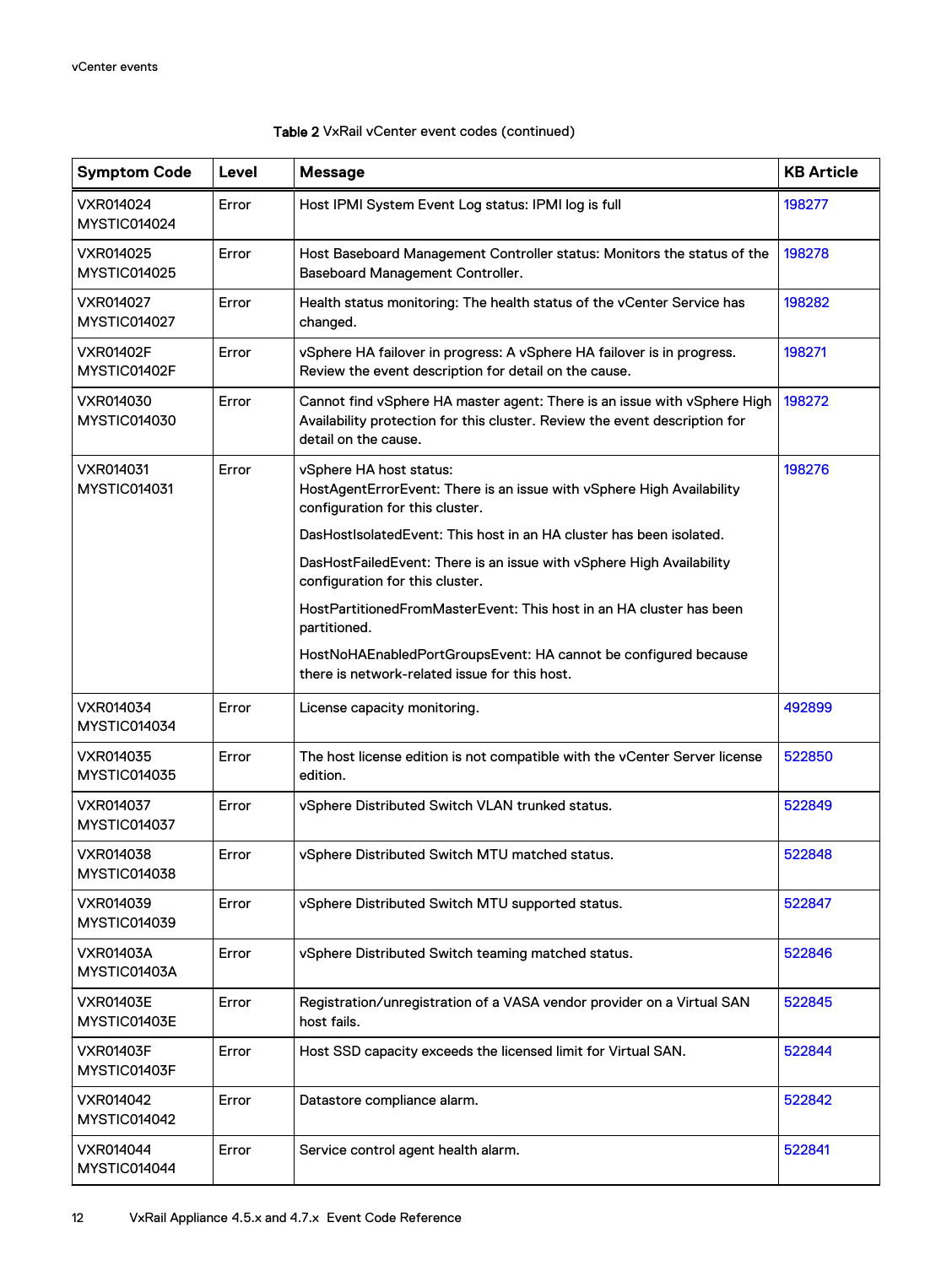#### **Symptom Code Level Message KB Article** VXR014045 MYSTIC014045 Error Identity health alarm. [522840](https://support.emc.com/kb/522840) VXR014046 MYSTIC014046 Error vSphere client health alarm. [522839](https://support.emc.com/kb/522839) VXR014047 MYSTIC014047 Error ESX agent manager health alarm. The state of the state of the state of the state of the state of the state of the state of the state of the state of the state of the state of the state of the state of the state of th VXR014048 MYSTIC014048 Error Message bus config health alarm. The state of the state of the state of the state of the state of the state of the state of the state of the state of the state of the state of the state of the state of the state of t VXR014049 MYSTIC014049 Error Cis license health alarm. [522734](https://support.emc.com/kb/522734) VXR01404A MYSTIC01404A Error Appliance management health alarm. The state of the S22738 VXR01404B MYSTIC01404B Error Inventory health alarm. [522743](https://support.emc.com/kb/522743) VXR01404C MYSTIC01404C Error  $\sqrt{522749}$  $\sqrt{522749}$  $\sqrt{522749}$  vCenter server health alarm. VXR01404D MYSTIC01404D Error Data service health alarm. [522763](https://support.emc.com/kb/522763) VXR01404E MYSTIC01404E Error RBD health alarm. [522767](https://support.emc.com/kb/522767) VXR01404F MYSTIC01404F Error vService manager health alarm. The state of the state of the state of the state of the state of the state of the state of the state of the state of the state of the state of the state of the state of the state of the VXR014050 MYSTIC014050 Error Performance charts service health alarm. VXR014051 MYSTIC014051 Error Content library service health alarm. The state of the state of the S22776 VXR014052 MYSTIC014052 Error | Open virtualization format service health alarm. | [522779](https://support.emc.com/kb/522779) VXR014053 MYSTIC014053 Error Transfer service health alarm. [522782](https://support.emc.com/kb/522782) VXR014054 MYSTIC014054 Error VMware vSphere ESXi dump collector health alarm. [522784](https://support.emc.com/kb/522784) VXR014055 MYSTIC014055 Error VMware vAPI endpoint service health alarm. [522787](https://support.emc.com/kb/522787) VXR014056 MYSTIC014056 Error VMware system and hardware health manager service health alarm. [522791](https://support.emc.com/kb/522791) VXR014057 MYSTIC014057 Error VMware vSphere profile-driven storage service health alarm. [522794](https://support.emc.com/kb/522794) VXR014058 MYSTIC014058 Error VMware common logging service health alarm. [522798](https://support.emc.com/kb/522798)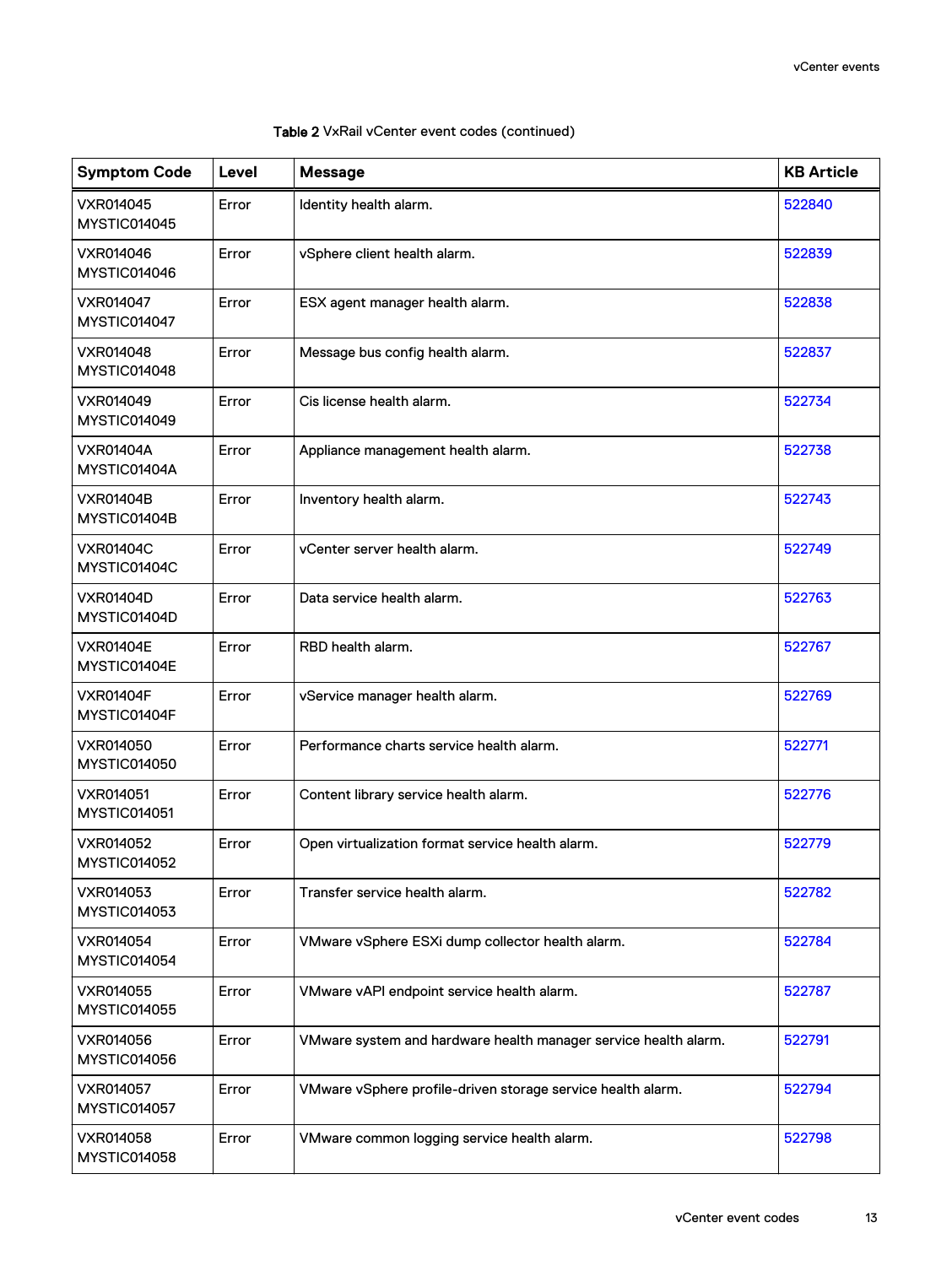| <b>Symptom Code</b>              | Level | <b>Message</b>                                                                                                                          | <b>KB Article</b> |
|----------------------------------|-------|-----------------------------------------------------------------------------------------------------------------------------------------|-------------------|
| VXR014059<br><b>MYSTIC014059</b> | Error | VMware vFabric postgres service health alarm.                                                                                           | 522800            |
| <b>VXR01405A</b><br>MYSTIC01405A | Error | vSphere vCenter host certificate management mode.                                                                                       | 522804            |
| <b>VXR01405B</b><br>MYSTIC01405B | Error | ESXi host certificate status.                                                                                                           | 522808            |
| <b>VXR01405C</b><br>MYSTIC01405C | Error | Certificate status.                                                                                                                     | 522812            |
| <b>VXR01405D</b><br>MYSTIC01405D | Error | VASA provider disconnected.                                                                                                             | 522736            |
| <b>VXR01405E</b><br>MYSTIC01405E | Error | VASA provider certificate expiration alarm.                                                                                             | 522774            |
| VXR014060<br><b>MYSTIC014060</b> | Error | Errors occurred on the disk(s) of a Virtual SAN host (4.5.100 and earlier).<br>Errors occurred on the disk(s) of a vSAN host (4.5.150). | 522786            |
| VXR014061<br><b>MYSTIC014061</b> | Error | Refreshing CA certificates and CRLs for a VASA provider failed.                                                                         | 522792            |
| VXR014062<br>MYSTIC014062        | Error | Object type storage alarm.                                                                                                              | 522796            |
| VXR014063<br><b>MYSTIC014063</b> | Error | Registration/unregistration of third-party IO filter storage providers fails<br>on a host.                                              | 522802            |
| VXR014064<br>MYSTIC014064        | Error | vSphere APIs for IO Filtering (VAIO) filter management operations.                                                                      | 522805            |
| VXR014065<br><b>MYSTIC014065</b> | Error | Expired vCenter Server license.                                                                                                         | 522810            |
| VXR014066<br>MYSTIC014066        | Error | Expired host license.                                                                                                                   | 522814            |
| VXR014067<br>MYSTIC014067        | Error | Expired vCenter Server time-limited license.                                                                                            | 522817            |
| <b>VXR014068</b><br>MYSTIC014068 | Error | Expired host time-limited license.                                                                                                      | 522818            |
| VXR014069<br>MYSTIC014069        | Error | Expired Virtual SAN time-limited license.                                                                                               | 522820            |
| <b>VXR01406A</b><br>MYSTIC01406A | Error | Virtual SAN health alarm "Fault domain number check".                                                                                   | 522822            |
| <b>VXR01406B</b><br>MYSTIC01406B | Error | Virtual SAN health alarm "Hosts disconnected from VC".                                                                                  | 522823            |
| <b>VXR01406C</b><br>MYSTIC01406C | Error | Virtual SAN health alarm "SCSI Controller on Virtual SAN HCL".                                                                          | 522824            |
| <b>VXR01406D</b>                 | Error | Virtual SAN health alarm "Limits health".                                                                                               | 522827            |

MYSTIC01406D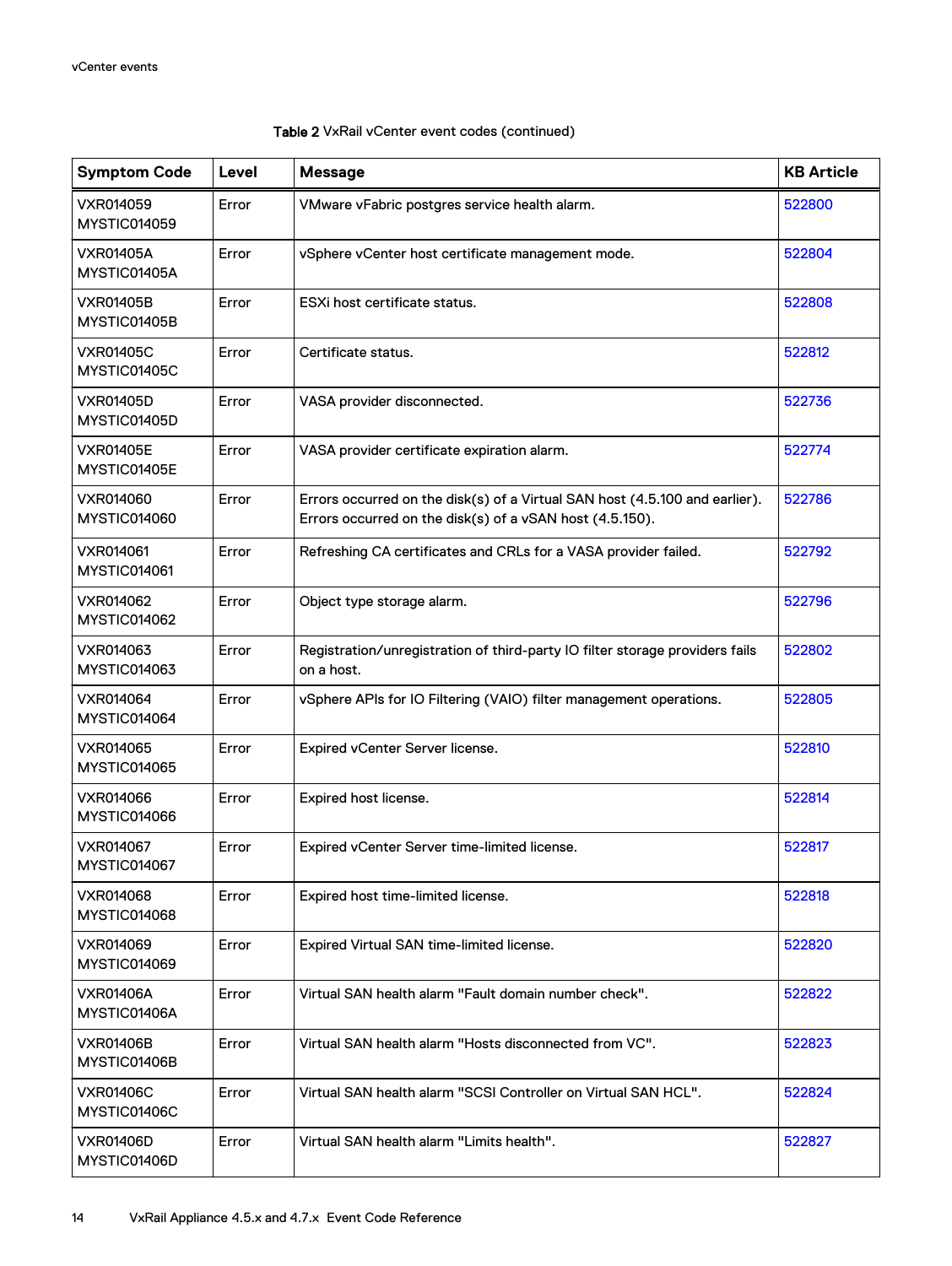| <b>Symptom Code</b>                     | Level | <b>Message</b>                                                             | <b>KB Article</b> |
|-----------------------------------------|-------|----------------------------------------------------------------------------|-------------------|
| <b>VXR01406E</b><br>MYSTIC01406E        | Error | Virtual SAN health alarm "Advanced Virtual SAN configuration in sync".     | 522829            |
| <b>VXR01406F</b><br>MYSTIC01406F        | Error | Virtual SAN health alarm "Hosts with Virtual SAN disabled".                | 522831            |
| <b>VXR014070</b><br><b>MYSTIC014070</b> | Error | Virtual SAN health alarm "ESX Virtual SAN Health service installation".    | 522833            |
| VXR014071<br>MYSTIC014071               | Error | Virtual SAN health alarm "Hosts without configured unicast agent".         | 522765            |
| <b>VXR014072</b><br>MYSTIC014072        | Error | Virtual SAN health alarm "MTU check (ping with large packet size)".        | 522772            |
| VXR014073<br>MYSTIC014073               | Error | Virtual SAN health alarm "Witness host with non-existing fault domain".    | 522777            |
| VXR014074<br>MYSTIC014074               | Error | Virtual SAN health alarm "Component metadata health".                      | 522783            |
| <b>VXR014075</b><br><b>MYSTIC014075</b> | Error | Virtual SAN health alarm "Virtual SAN HCL DB up-to-date".                  | 522789            |
| <b>VXR014076</b><br>MYSTIC014076        | Error | Virtual SAN health alarm "Hosts with connectivity issues".                 | 522795            |
| <b>VXR014077</b><br>MYSTIC014077        | Error | Virtual SAN health alarm "Host issues retrieving hardware info".           | 522801            |
| VXR014078<br>MYSTIC014078               | Error | Virtual SAN health alarm "Virtual SAN Health Service up-to-date".          | 522806            |
| VXR014079<br>MYSTIC014079               | Error | Virtual SAN Health Service Alarm for Overall Health Summary                | 522811            |
| <b>VXR01407A</b><br>MYSTIC01407A        | Error | Virtual SAN health alarm "All hosts have a Virtual SAN vmknic configured". | 522816            |
| <b>VXR01407B</b><br>MYSTIC01407B        | Error | Virtual SAN health alarm "Congestion".                                     | 522819            |
| <b>VXR01407C</b><br>MYSTIC01407C        | Error | Virtual SAN health alarm "Stretched cluster health".                       | 522821            |
| <b>VXR01407D</b><br>MYSTIC01407D        | Error | Virtual SAN health alarm "Controller Release Support".                     | 522825            |
| <b>VXR01407E</b><br>MYSTIC01407E        | Error | Virtual SAN health alarm "Current cluster situation".                      | 522826            |
| <b>VXR01407F</b><br>MYSTIC01407F        | Error | Virtual SAN health alarm "Virtual SAN cluster partition".                  | 522828            |
| VXR014080<br><b>MYSTIC014080</b>        | Error | Virtual SAN health alarm "Data health".                                    | 522830            |
| VXR014081<br>MYSTIC014081               | Error | Virtual SAN health alarm "After 1 additional host failure".                | 522832            |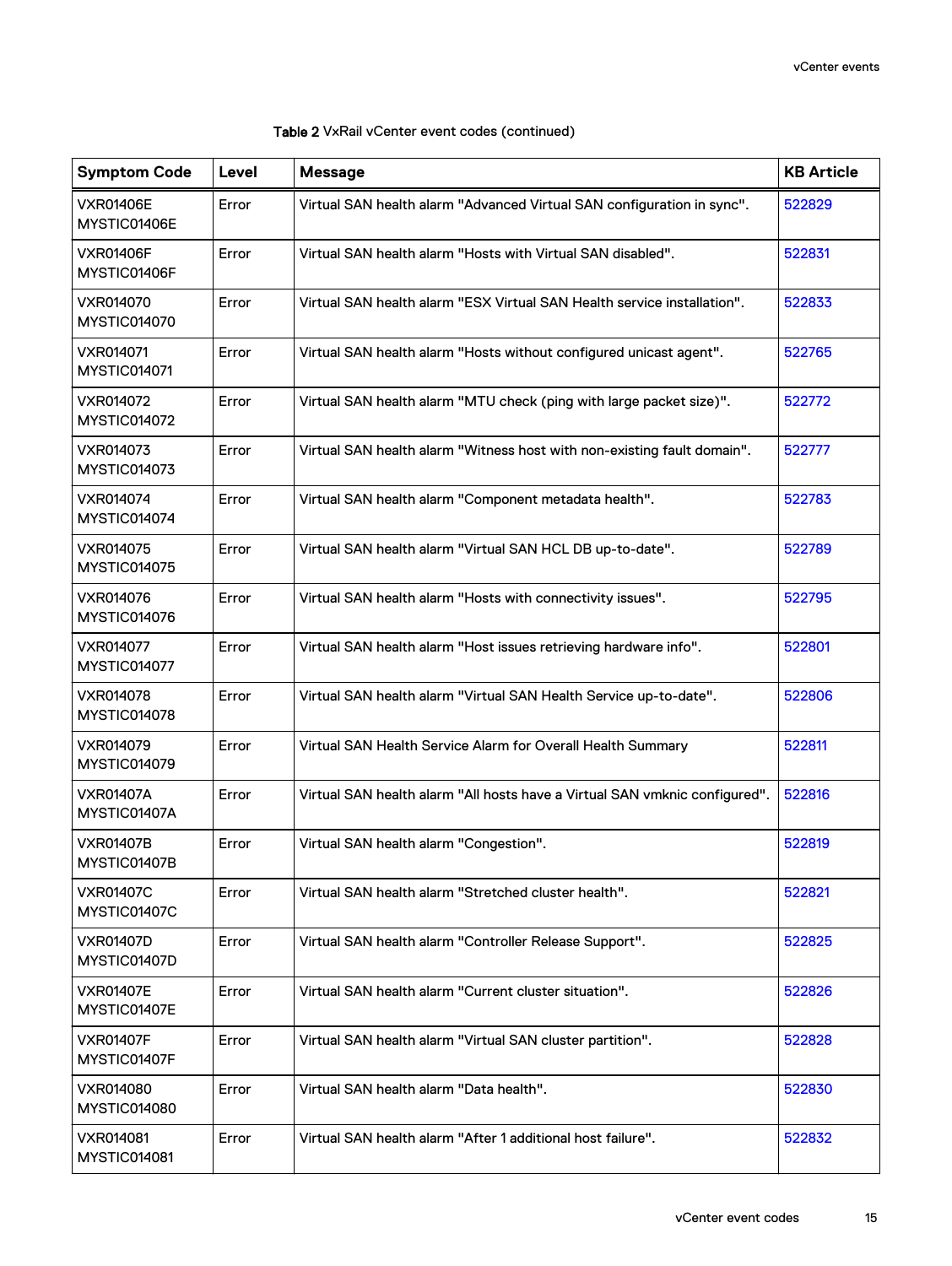| <b>Symptom Code</b>              | Level | <b>Message</b>                                                                     | <b>KB Article</b> |
|----------------------------------|-------|------------------------------------------------------------------------------------|-------------------|
| VXR014082<br>MYSTIC014082        | Error | Virtual SAN health alarm "Software state health".                                  | 522834            |
| VXR014083<br><b>MYSTIC014083</b> | Error | Virtual SAN health alarm "Network health".                                         | 522835            |
| <b>VXR014084</b><br>MYSTIC014084 | Error | Virtual SAN health alarm "All hosts have matching multicast settings".             | 522836            |
| VXR014085<br><b>MYSTIC014085</b> | Error | Virtual SAN health alarm "Active multicast connectivity check".                    | 522733            |
| VXR014086<br>MYSTIC014086        | Error | Virtual SAN health alarm "Overall disks health".                                   | 522735            |
| <b>VXR014087</b><br>MYSTIC014087 | Error | Virtual SAN health alarm "Stretched cluster without a witness host".               | 522737            |
| VXR014088<br>MYSTIC014088        | Error | Virtual SAN health alarm "All hosts have matching subnets".                        | 522739            |
| VXR014089<br>MYSTIC014089        | Error | Virtual SAN health alarm "Basic (unicast) connectivity check (normal<br>ping)".    | 522740            |
| <b>VXR01408A</b><br>MYSTIC01408A | Error | Virtual SAN health alarm "Multicast assessment based on other checks".             | 522741            |
| <b>VXR01408B</b><br>MYSTIC01408B | Error | Virtual SAN health alarm "Physical disk health retrieval issues".                  | 522744            |
| <b>VXR01408C</b><br>MYSTIC01408C | Error | Virtual SAN health alarm "Unexpected Virtual SAN cluster members".                 | 522745            |
| <b>VXR01408D</b><br>MYSTIC01408D | Error | Virtual SAN health alarm "Cluster health".                                         | 522746            |
| <b>VXR01408E</b><br>MYSTIC01408E | Error | Virtual SAN health alarm "Memory pools (slabs)".                                   | 522748            |
| <b>VXR01408F</b><br>MYSTIC01408F | Error | Virtual SAN health alarm "Virtual SAN CLOMD liveness".                             | 522750            |
| VXR014090<br>MYSTIC014090        | Error | Virtual SAN health alarm "Metadata health".                                        | 522751            |
| <b>VXR014091</b><br>MYSTIC014091 | Error | Virtual SAN health alarm "Virtual SAN object health".                              | 522753            |
| VXR014092<br><b>MYSTIC014092</b> | Error | Virtual SAN health alarm "Virtual SAN HCL health".                                 | 522754            |
| VXR014093<br>MYSTIC014093        | Error | Virtual SAN health alarm "Physical disk health".                                   | 522756            |
| VXR014094<br>MYSTIC014094        | Error | Virtual SAN health alarm "Stretched cluster with no disk mapping witness<br>host". | 522757            |
| VXR014095<br>MYSTIC014095        | Error | Virtual SAN health alarm "Disk capacity".                                          | 522758            |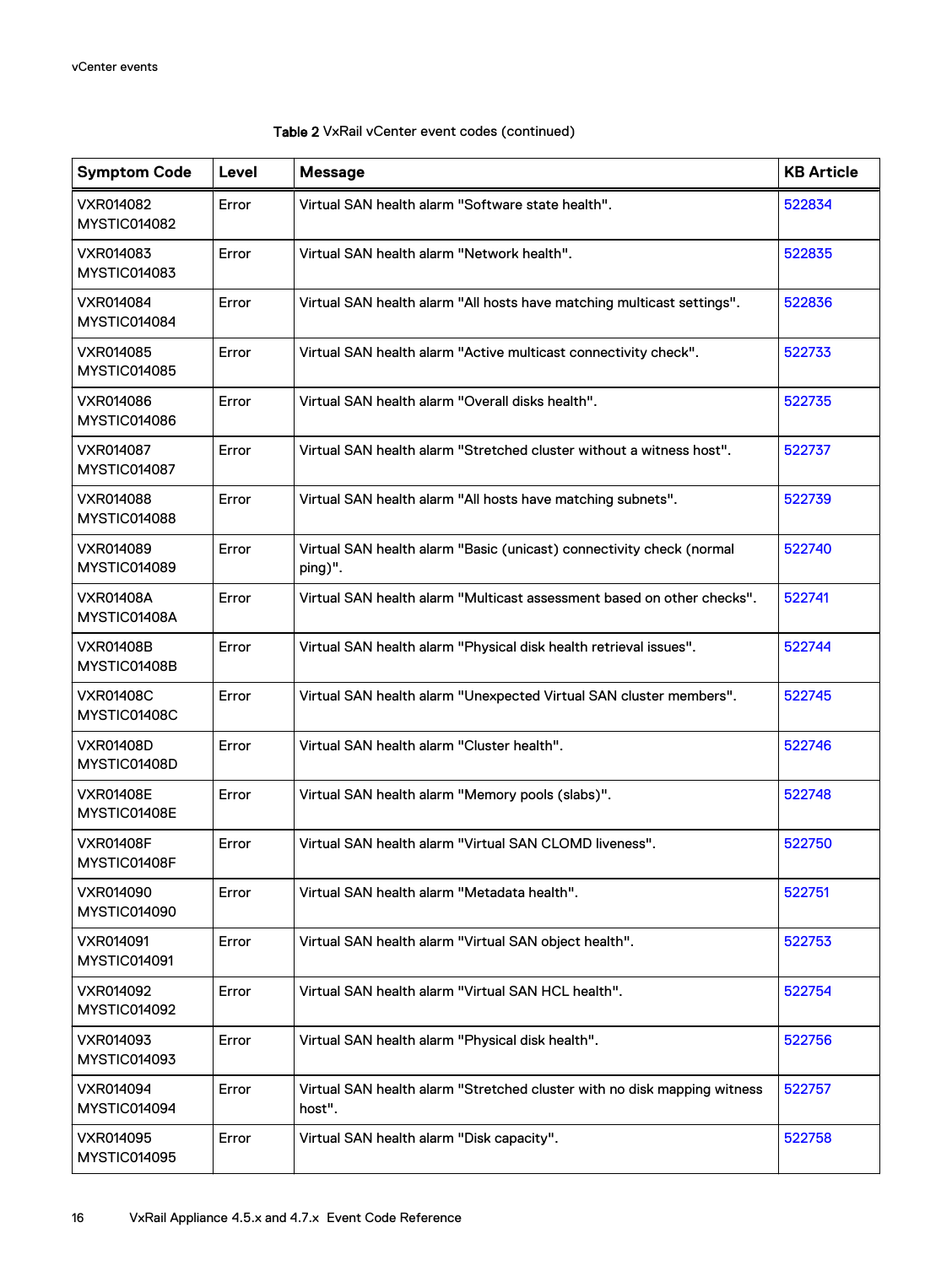| <b>Symptom Code</b>                     | Level   | <b>Message</b>                                                                                                                                                                                                                                   | <b>KB Article</b> |
|-----------------------------------------|---------|--------------------------------------------------------------------------------------------------------------------------------------------------------------------------------------------------------------------------------------------------|-------------------|
| <b>VXR014096</b><br>MYSTIC014096        | Error   | Virtual SAN health alarm "Witness host with invalid preferred fault<br>domain".                                                                                                                                                                  | 522759            |
| <b>VXR014097</b><br>MYSTIC014097        | Error   | Virtual SAN health alarm "Witness host part of cluster".                                                                                                                                                                                         | 522761            |
| <b>VXR014098</b><br>MYSTIC014098        | Error   | Virtual SAN health alarm "Witness host inside one of the fault domain".                                                                                                                                                                          | 522762            |
| VXR014099<br><b>MYSTIC014099</b>        | Error   | Virtual SAN health alarm "Cluster with multiple unicast agents".                                                                                                                                                                                 | 522815            |
| <b>VXR01409A</b><br>MYSTIC01409A        | Error   | Virtual SAN health alarm "Controller Driver".                                                                                                                                                                                                    | 522813            |
| <b>VXR01409B</b><br>MYSTIC01409B        | Error   | Virtual SAN health alarm "Memory pools (heaps)".                                                                                                                                                                                                 | 522809            |
| <b>VXR01409C</b><br>MYSTIC01409C        | Error   | Virtual SAN health alarm "Some hosts do not support stretched cluster".                                                                                                                                                                          | 522807            |
| VXR014101<br>MYSTIC014101               | Error   | VSAN (disk group) health status "Local Node Health State" != HEALTHY.                                                                                                                                                                            | 198299            |
| <b>VXR018000</b><br><b>MYSTIC018000</b> | Warning | Cluster health - Warning.                                                                                                                                                                                                                        | N/A               |
| VXR018003<br><b>MYSTIC018003</b>        | Warning | Host CPU usage Host CPU usage exceeds 75% for over 5 minutes.                                                                                                                                                                                    | N/A               |
| <b>VXR018004</b><br>MYSTIC018004        | Warning | Host memory usage Memory usage exceeds 90% for over 5 minutes.                                                                                                                                                                                   | N/A               |
| <b>VXR018008</b><br><b>MYSTIC018008</b> | Warning | Datastore usage on disk Datastore usage greater than 75%.                                                                                                                                                                                        | N/A               |
| <b>VXR018014</b><br><b>MYSTIC018014</b> | Warning | Status of other host hardware objects.                                                                                                                                                                                                           | 198312            |
| VXR018015<br>MYSTIC018015               | Warning | Host storage status - warning.                                                                                                                                                                                                                   | N/A               |
| VXR018016<br>MYSTIC018016               | Warning | Host health - warning (4.5.100 and earlier): A warning was detected on this<br>ESXi host. See detailed status in vCenter Server.<br>Host health - warning (4.5.150): Overall health of ESX host: error (yellow).                                 | N/A               |
| <b>VXR018026</b><br><b>MYSTIC018026</b> | Warning | License user threshold monitoring: Current license usage exceeded the<br>user-defined threshold. The administrator has set a threshold to track the<br>current use of VMware vSphere features, and the specified threshold has<br>been exceeded. | 198280            |
| VXR018029<br><b>MYSTIC018029</b>        | Warning | Datastore capability alarm: Default event triggered on storage capability<br>evaluation, or storage capability warning received from the storage<br>provider (VSAN).                                                                             | 198264            |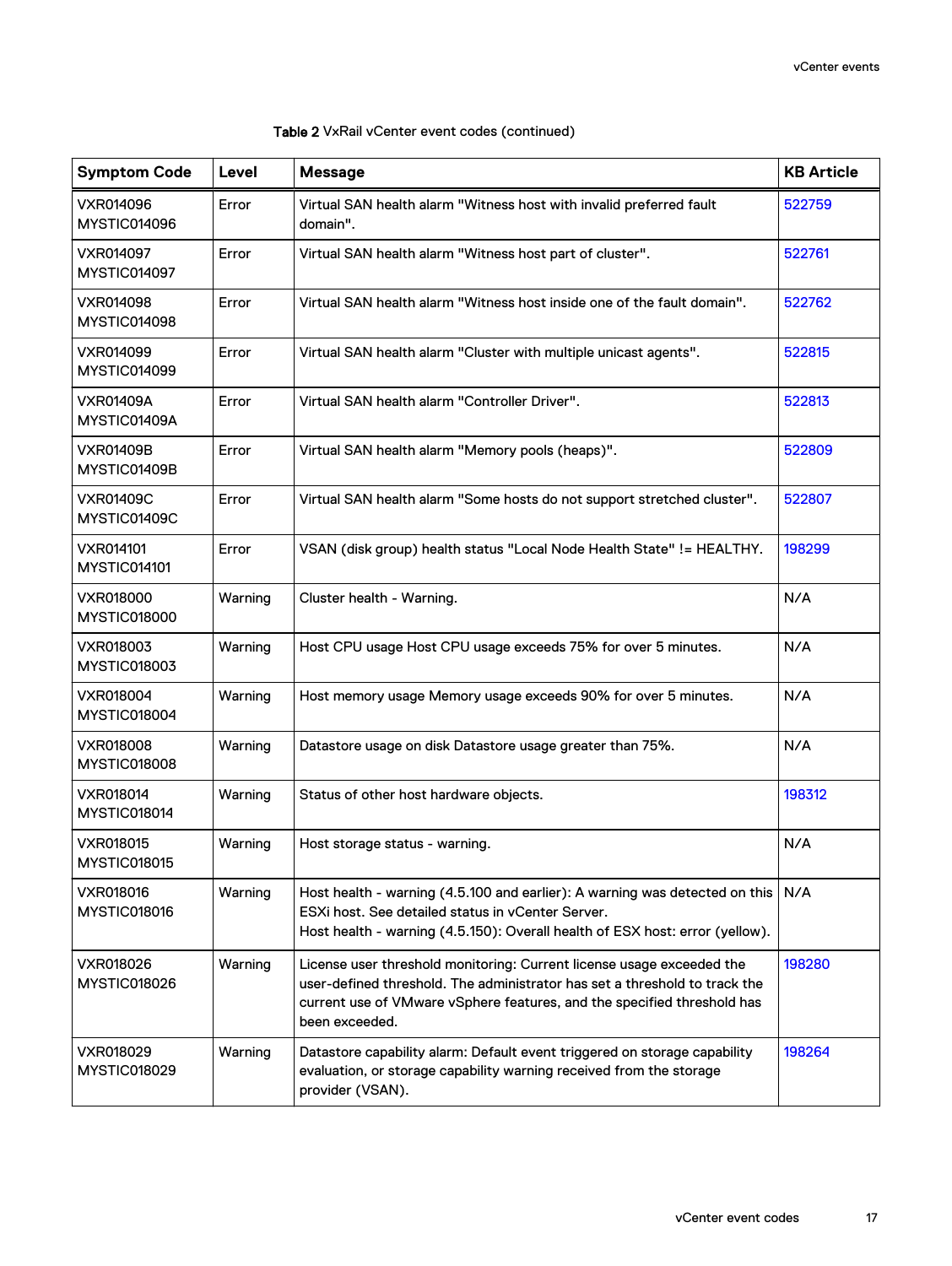vCenter events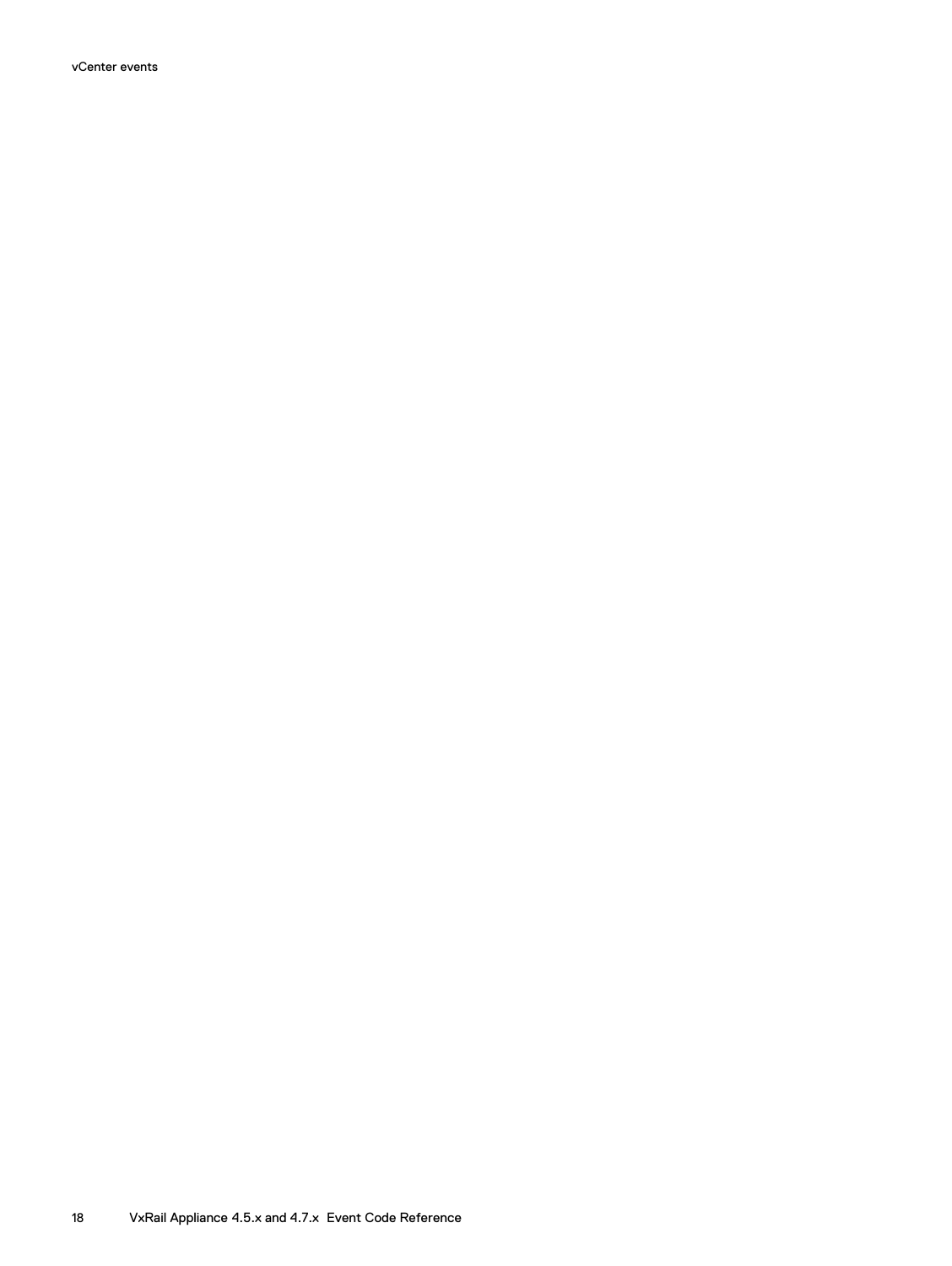# <span id="page-18-0"></span>CHAPTER 3

VxRail iDRAC events

<sup>l</sup> [iDRAC event codes](#page-19-0)............................................................................................ 20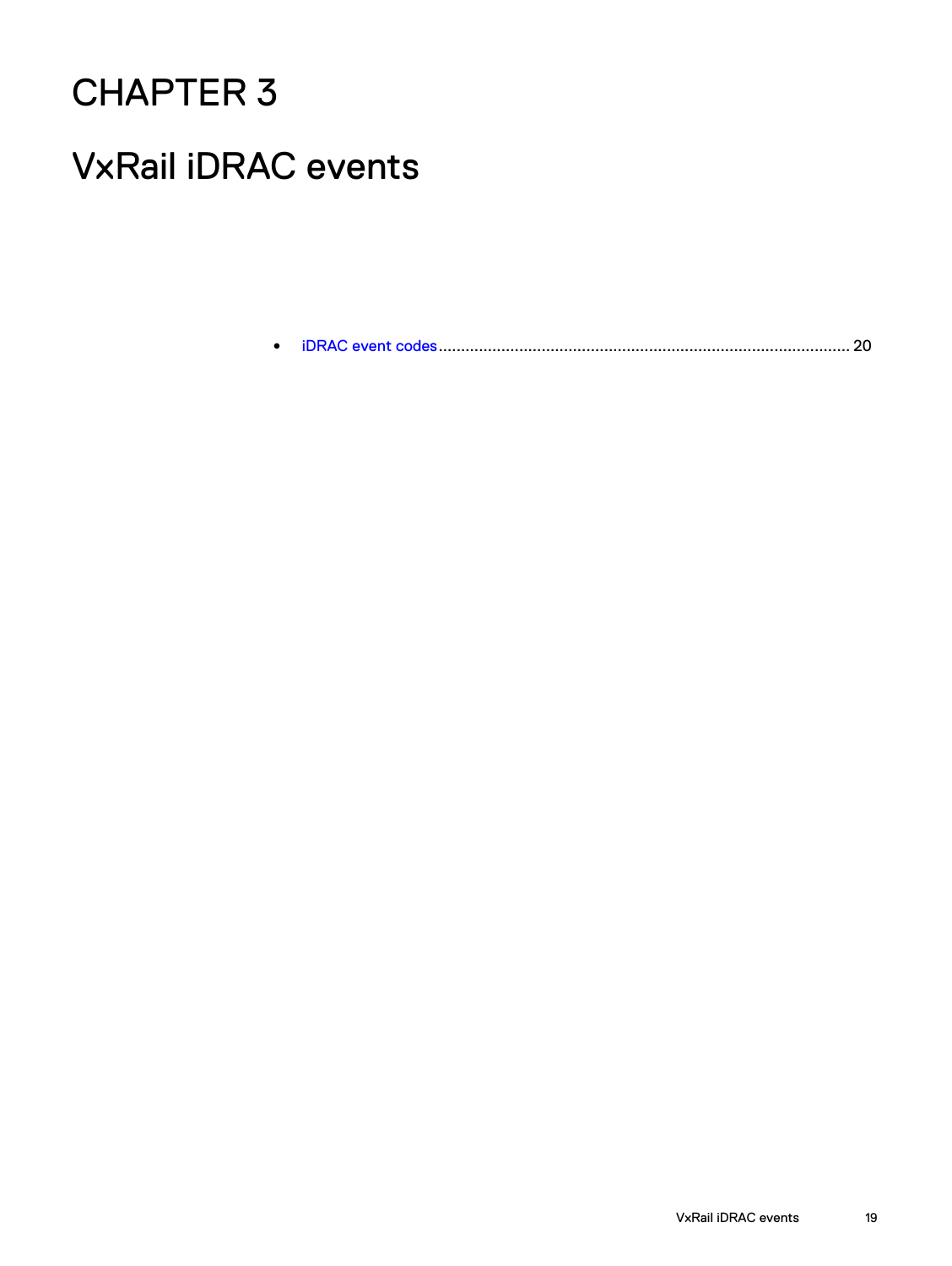### <span id="page-19-0"></span>**iDRAC event codes**

The following table lists the VxRail Manager event codes related to the VxRail Appliance out-of-band management platform known as the Integrated Dell Remote Access Controller (iDRAC). The codes are arranged by event code.

#### **Note**

- VxRail 4.7.x: The iDRAC event codes listed in this section are supported in VxRail Appliance software version 4.7.100 and later.
- VxRail 4.5.x: A subset of the iDRAC event codes listed in this section are supported in VxRail Appliance software version 4.5.300. Support for the remaining codes is planned for later releases.

| <b>Symptom Code</b>  | Level    | <b>Message</b>                                                                                             | <b>KB Article</b> |
|----------------------|----------|------------------------------------------------------------------------------------------------------------|-------------------|
| VXR500AMP0301        | Critical | The system board <name> current is less than the lower critical threshold.</name>                          | 526933            |
| VXR500AMP0303        | Critical | The system board <name> current is greater than the upper critical<br/>threshold.</name>                   | 526934            |
| VXR500AMP0304        | Critical | The system board <name> current is outside of range.</name>                                                | 526935            |
| <b>VXR500AMP0307</b> | Critical | Disk drive bay <name> current is less than the lower critical threshold.</name>                            | 526936            |
| VXR500AMP0309        | Critical | Disk drive bay <name> current is greater than the upper critical threshold.</name>                         | 526937            |
| VXR500AMP0310        | Critical | Disk drive bay <name> current is outside of range.</name>                                                  | 526938            |
| <b>VXR500AMP0313</b> | Critical | System level current is less than the lower critical threshold.                                            | 526939            |
| VXR500AMP0315        | Critical | System level current is greater than the upper critical threshold.                                         | 526940            |
| VXR500AMP0316        | Critical | System level current is outside of range.                                                                  | 526941            |
| VXR500AMP0319        | Critical | Chassis power level current is less than the lower critical threshold.                                     | 526942            |
| <b>VXR500AMP0321</b> | Critical | Chassis power level current is greater than the upper critical threshold.                                  | 526943            |
| VXR500AMP0322        | Critical | Chassis power level current is outside of range.                                                           | 526944            |
| VXR500BAT0002        | Critical | The system board battery has failed.                                                                       | 526951            |
| VXR500BAT0004        | Critical | The system board battery is absent.                                                                        | 526952            |
| VXR500BAT0007        | Critical | The storage battery has failed.                                                                            | 526954            |
| VXR500BAT0009        | Critical | The storage battery is absent.                                                                             | 526955            |
| <b>VXR500BAT0012</b> | Critical | The storage battery for disk drive bay <bay> has failed.</bay>                                             | 526956            |
| <b>VXR500BAT0014</b> | Critical | The storage battery for disk drive bay <bay> is absent.</bay>                                              | 526957            |
| <b>VXR500BAT0017</b> | Critical | The <name> battery has failed.</name>                                                                      | 526958            |
| <b>VXR500BAT0019</b> | Critical | The <name> battery is absent.</name>                                                                       | 526960            |
| <b>VXR500BAT1025</b> | Critical | <controller name=""> is unable to recover cached data from the Battery<br/>Backup Unit (BBU).</controller> | 526961            |

Table 3 VxRail iDRAC event codes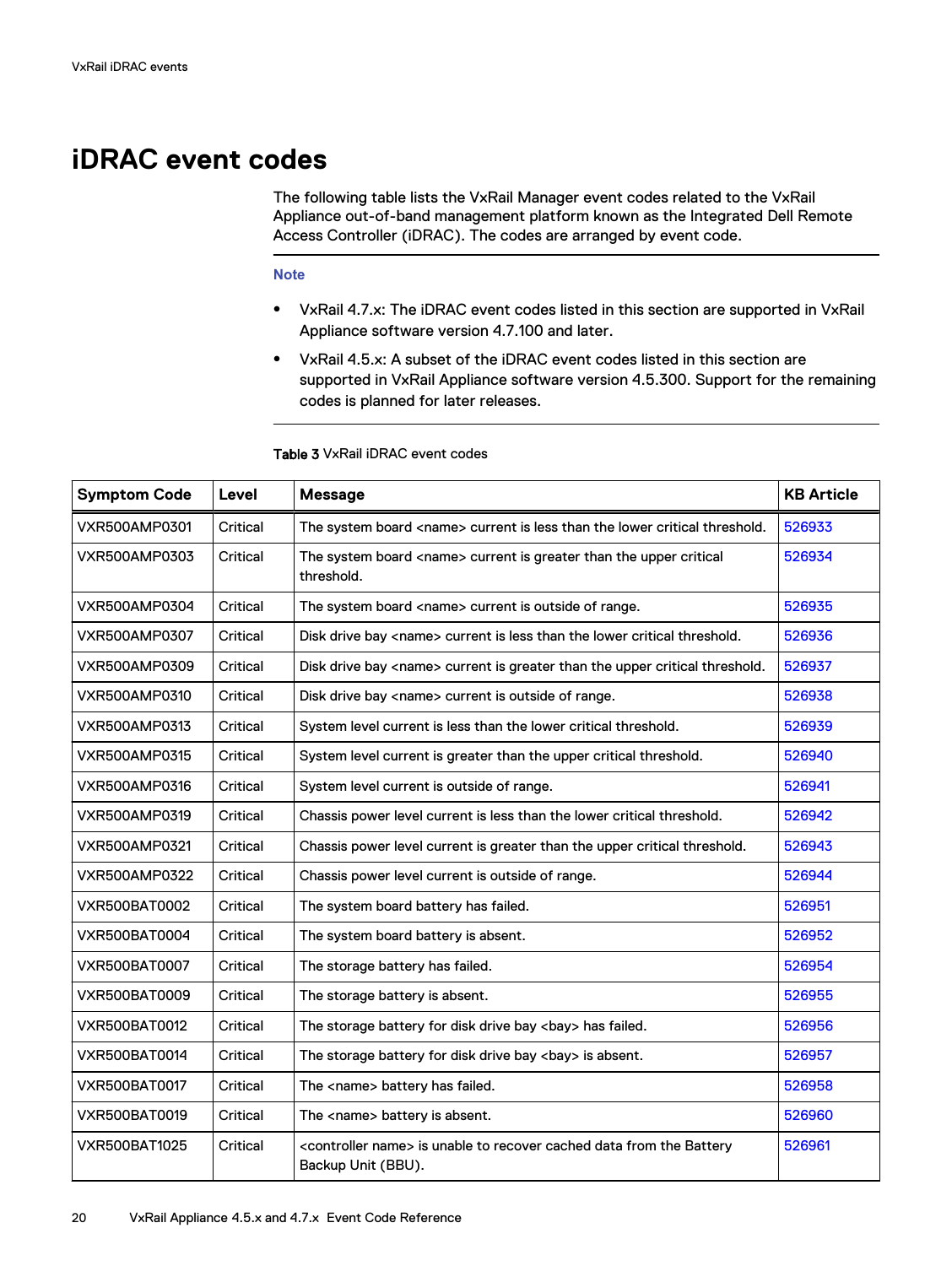| <b>Symptom Code</b>  | Level    | <b>Message</b>                                                                                                                      | <b>KB Article</b> |
|----------------------|----------|-------------------------------------------------------------------------------------------------------------------------------------|-------------------|
| VXR500BAT1029        | Critical | The battery on <controller name=""> can no longer recharge.</controller>                                                            | 526962            |
| <b>VXR500CBL0003</b> | Critical | Backplane <bay id=""> <cable name=""> cable is disconnected.</cable></bay>                                                          | 526963            |
| <b>VXR500CPU0001</b> | Critical | CPU <number> has a thermal trip (over-temperature) event.</number>                                                                  | 526964            |
| <b>VXR500CPU0002</b> | Critical | CPU <number> has failed the built-in self-test (BIST).</number>                                                                     | 526968            |
| <b>VXR500CPU0003</b> | Critical | CPU <number> is stuck in POST.</number>                                                                                             | 526969            |
| <b>VXR500CPU0004</b> | Critical | CPU <number> failed to initialize.</number>                                                                                         | 526970            |
| VXR500CPU0005        | Critical | CPU <number> configuration is unsupported.</number>                                                                                 | 526971            |
| <b>VXR500CPU0006</b> | Critical | Unrecoverable CPU complex error detected on CPU <number>.</number>                                                                  | 526972            |
| <b>VXR500CPU0011</b> | Critical | Uncorrectable Machine Check Exception detected on CPU <number>.</number>                                                            | 526973            |
| <b>VXR500CPU0700</b> | Critical | CPU <number> initialization error detected.</number>                                                                                | 526974            |
| <b>VXR500CPU0701</b> | Critical | CPU <number> protocol error detected.</number>                                                                                      | 526975            |
| <b>VXR500CPU0702</b> | Critical | CPU bus parity error detected.                                                                                                      | 526976            |
| <b>VXR500CPU0703</b> | Critical | CPU bus initialization error detected.                                                                                              | 526977            |
| <b>VXR500CPU0704</b> | Critical | CPU <number> machine check error detected.</number>                                                                                 | 526978            |
| <b>VXR500CPU0801</b> | Critical | CPU <number> voltage regulator module failed.</number>                                                                              | 526979            |
| <b>VXR500CPU0803</b> | Critical | The power input for CPU <number> voltage regulator module is lost.</number>                                                         | 526980            |
| <b>VXR500CPU0804</b> | Critical | The power input for CPU <number> voltage regulator module is outside of<br/>range.</number>                                         | 526981            |
| <b>VXR500CPU0806</b> | Critical | CPU <number> voltage regulator module is incorrectly configure.</number>                                                            | 526982            |
| <b>VXR500CPU0816</b> | Critical | CPU <number> voltage regulator module is absent.</number>                                                                           | 526983            |
| VXR500CPUA0023       | Critical | CPU <number> is absent.</number>                                                                                                    | 526984            |
| <b>VXR500CTL40</b>   | Critical | Multi-bit ECC error on <controller name=""> DIMM.</controller>                                                                      | 524226            |
| VXR500CTL44          | Critical | Diagnostic message <message> from <controller name="">.</controller></message>                                                      | 526985            |
| VXR500CTL46          | Critical | Single-bit ECC error. The <controller name=""> DIMM is critically degraded.</controller>                                            | 524227            |
| <b>VXR500CTL47</b>   | Critical | Single-bit ECC error on <controller name="">.</controller>                                                                          | 524228            |
| VXR500CTL56          | Critical | <controller name=""> event log: <args>.</args></controller>                                                                         | 526986            |
| <b>VXR500CTL58</b>   | Critical | <controller name=""> SAS SMP communications error <args>.</args></controller>                                                       | 526987            |
| VXR500CTL59          | Critical | <controller name=""> SAS expander error: <args>.</args></controller>                                                                | 526988            |
| VXR500CTL76          | Critical | A configuration command could not be committed to disk on <controller<br>name&gt;.</controller<br>                                  | 526989            |
| VXR500CTL90          | Critical | <controller name=""> is not operating in Fault Tolerant Mode because of an<br/>incompatible peer controller.</controller>           | 526990            |
| VXR500CTL96          | Critical | <controller name=""> has entered safe mode with limited functionality due to<br/><controller message="">.</controller></controller> | 526991            |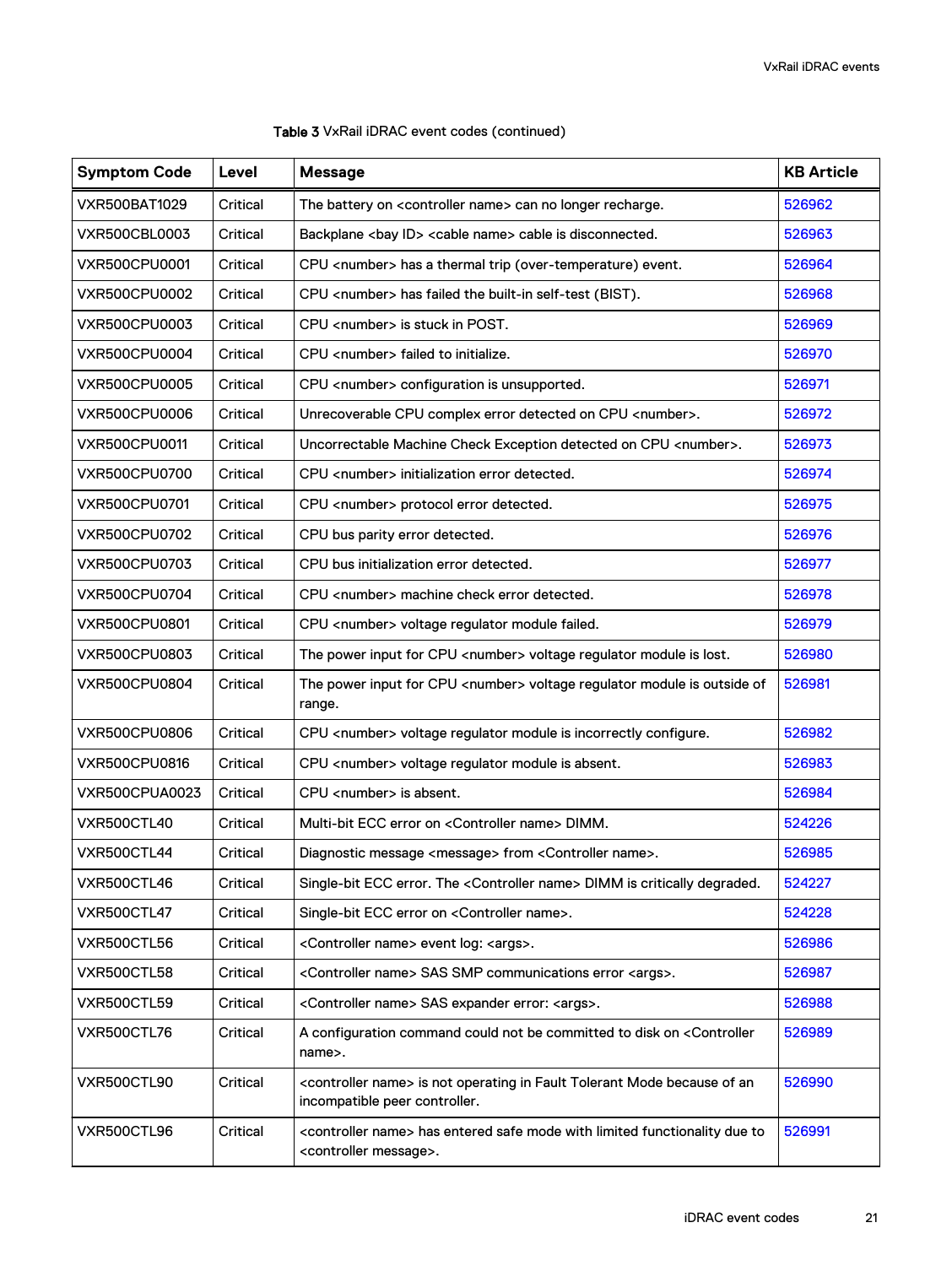| <b>Symptom Code</b>  | Level    | <b>Message</b>                                                                                                 | <b>KB Article</b> |
|----------------------|----------|----------------------------------------------------------------------------------------------------------------|-------------------|
| <b>VXR500FAN0001</b> | Critical | Fan <number> RPM is less than the lower critical threshold.</number>                                           | 526992            |
| <b>VXR500FAN0003</b> | Critical | Fan <number> RPM is greater than the upper critical threshold.</number>                                        | 526993            |
| <b>VXR500FAN0004</b> | Critical | Fan <number> RPM is outside of range.</number>                                                                 | 526994            |
| <b>VXR500FAN0006</b> | Critical | Fan <number> is removed.</number>                                                                              | 526995            |
| VXR500FAN0009        | Critical | Fan <number> is absent.</number>                                                                               | 526996            |
| <b>VXR500FAN1000</b> | Critical | <fan name="" sensor=""> was removed.</fan>                                                                     | 526997            |
| VXR500FAN1002        | Critical | <fan name="" sensor=""> has failed.</fan>                                                                      | 526998            |
| <b>VXR500IOV107</b>  | Critical | PCIe adapter <device dame=""> in slot <slot number=""> was removed while<br/>powered on.</slot></device>       | 526999            |
| <b>VXR500LNK2700</b> | Critical | The <name> network link is down.</name>                                                                        | 527000            |
| <b>VXR500MEM0001</b> | Critical | Multi-bit memory errors detected on a memory device at location(s)<br><location>.</location>                   | 524178            |
| <b>VXR500MEM0002</b> | Critical | Parity memory errors detected on a memory device at location <location>.</location>                            | 524180            |
| VXR500MEM0003        | Critical | Stuck bit memory error detected on a memory device at location<br><location>.</location>                       | 524181            |
| <b>VXR500MEM0004</b> | Critical | Memory device at location <location> is disabled.</location>                                                   | 524182            |
| <b>VXR500MEM0005</b> | Critical | Persistent correctable memory error limit reached for a memory device at<br>location(s) <location>.</location> | 524183            |
| <b>VXR500MEM0007</b> | Critical | Unsupported memory configuration; check memory device at location<br><location>.</location>                    | 524185            |
| <b>VXR500MEM0010</b> | Critical | Memory device at location <location> is overheating.</location>                                                | 524186            |
| VXR500MEM0702        | Critical | Correctable memory error rate exceeded for <location>.</location>                                              | 524188            |
| <b>VXR500MEM1001</b> | Critical | Memory device at location <location> failed to transition to a running<br/>state.</location>                   | 524190            |
| <b>VXR500MEM1005</b> | Critical | Memory device at location <location> failed to power off.</location>                                           | 524191            |
| <b>VXR500MEM1007</b> | Critical | Memory device at location <location> failed to transition to online.</location>                                | 524192            |
| <b>VXR500MEM1009</b> | Critical | Memory device at location <location> failed to transition to offline.</location>                               | 524194            |
| <b>VXR500MEM1016</b> | Critical | Memory device at location <location> is not installed correctly.</location>                                    | 524156            |
| <b>VXR500MEM1201</b> | Critical | Memory RAID redundancy is lost. Check memory device at location(s)<br><location>.</location>                   | 524157            |
| <b>VXR500MEM1205</b> | Critical | Memory mirror redundancy is lost. Check memory device at location(s)<br><location>.</location>                 | 524158            |
| <b>VXR500MEM1208</b> | Critical | Memory spare redundancy is lost. Check memory device at location<br><location>.</location>                     | 524161            |
| <b>VXR500MEM1212</b> | Critical | Memory redundancy is lost.                                                                                     | 524164            |
| <b>VXR500MEM7002</b> | Critical | A hardware mismatch detected for memory riser.                                                                 | 524184            |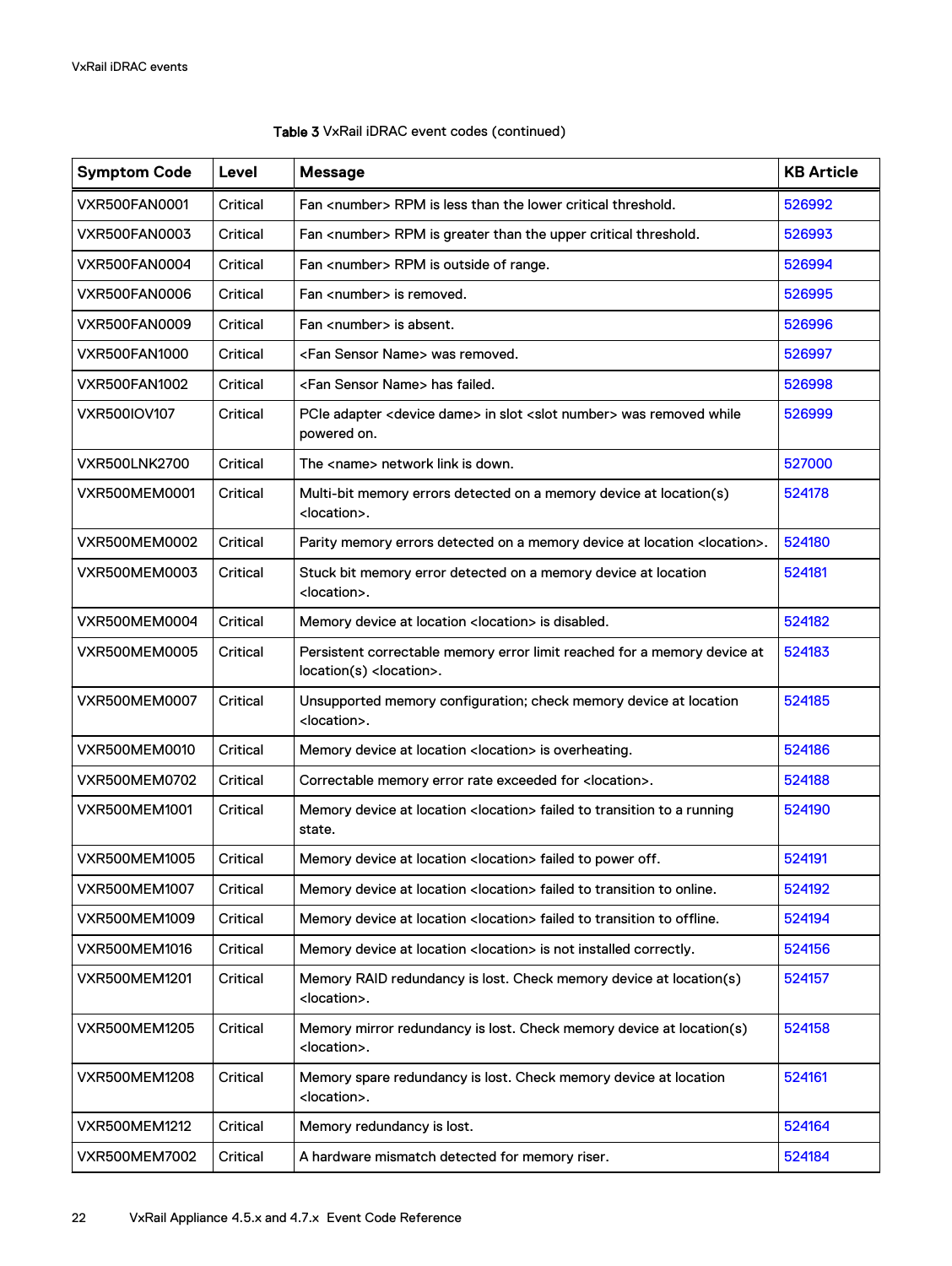| <b>Symptom Code</b>  | Level    | <b>Message</b>                                                                                                                                                                                    | <b>KB Article</b> |
|----------------------|----------|---------------------------------------------------------------------------------------------------------------------------------------------------------------------------------------------------|-------------------|
| <b>VXR500MEM8000</b> | Critical | Correctable memory error logging disabled for a memory device at location<br><location>.</location>                                                                                               | 524187            |
| <b>VXR500MEM8500</b> | Critical | Low memory condition detected.                                                                                                                                                                    | 524189            |
| <b>VXR500MEM8502</b> | Critical | ECC Memory error rate failover condition detected.                                                                                                                                                | 524193            |
| VXR500MEM9000        | Critical | Memory interconnect degraded.                                                                                                                                                                     | 524195            |
| <b>VXR500MEM9004</b> | Critical | Intel QPI interconnect <qpi link="" number=""> has degraded.</qpi>                                                                                                                                | 524211            |
| <b>VXR500MEM9005</b> | Critical | Intel SMI 2 Memory interconnect <link number=""/> has degraded.                                                                                                                                   | 524214            |
| VXR500MEM9006        | Critical | Intel QPI interconnect <qpi link="" number=""> has a non-recoverable issue.</qpi>                                                                                                                 | 524214            |
| <b>VXR500MEM9007</b> | Critical | Intel SMI 2 Memory interconnect <link number=""/> has a non-recoverable<br>issue.                                                                                                                 | 524166            |
| <b>VXR500MEM9008</b> | Critical | Intel DDR Memory interconnect <link number=""/> has a non-recoverable<br>issue.                                                                                                                   | 524170            |
| <b>VXR500MEM9015</b> | Critical | Multi-bit memory errors detected on a Dual In-line Memory Module<br>(DIMM) device <location>.</location>                                                                                          | 524174            |
| VXR500MEM9030        | Critical | The Non-Volatile Dual In-line Memory Module (NVDIMM) device in the slot<br><slot location=""> is not responding and is disabled.</slot>                                                           | 524177            |
| VXR500MEM9031        | Critical | The Non-Volatile Dual In-line Memory Module (NVDIMM) device in the slot<br><slot location=""> is unable to save the data during the previous system<br/>shutdown operation or power loss.</slot>  | 524179            |
| <b>VXR500MEM9032</b> | Critical | The Non-Volatile Dual In-line Memory Module (NVDIMM) device in the slot<br><slot location=""> is unable to restore the data that was saved in the previous<br/>'save' operation.</slot>           | 524203            |
| VXR500MEM9033        | Critical | An unsupported Non-Volatile Dual In-line Memory Module (NVDIMM)<br>device is of unsupported configuration and unable to operate as currently<br>configured.                                       | 524205            |
| <b>VXR500MEM9034</b> | Critical | The Non-Volatile Dual In-line Memory Module (NVDIMM) device in the slot<br><slot location=""> is not responding.</slot>                                                                           | 524207            |
| VXR500MEM9035        | Critical | The Non-Volatile Dual In-line Memory Module (NVDIMM) device in the slot<br><slot location=""> cannot be configured to save data during a power loss<br/>because of an issue in the NVDIMM.</slot> | 524208            |
| VXR500MEM9036        | Critical | The Non-Volatile Dual In-line Memory Module (NVDIMM) devices are<br>placed in write-protect mode because the system may not provide<br>sufficient power to save data in case of power loss.       | 524210            |
| VXR500MEM9037        | Critical | The Non-Volatile Dual In-line Memory Module (NVDIMM) device in the slot<br><slot location=""> has reached the end of supported life duration and is placed<br/>in write-protect mode.</slot>      | 524213            |
| VXR500MEM9038        | Critical | The Non-Volatile Dual In-line Memory Module (NVDIMM) device in the slot<br><slot location=""> has lost persistency and is placed in write-protect mode.</slot>                                    | 524216            |
| VXR500PCI1302        | Critical | A bus time-out was detected on a component at bus <bus> device<br/><device> function <func>.</func></device></bus>                                                                                | 527001            |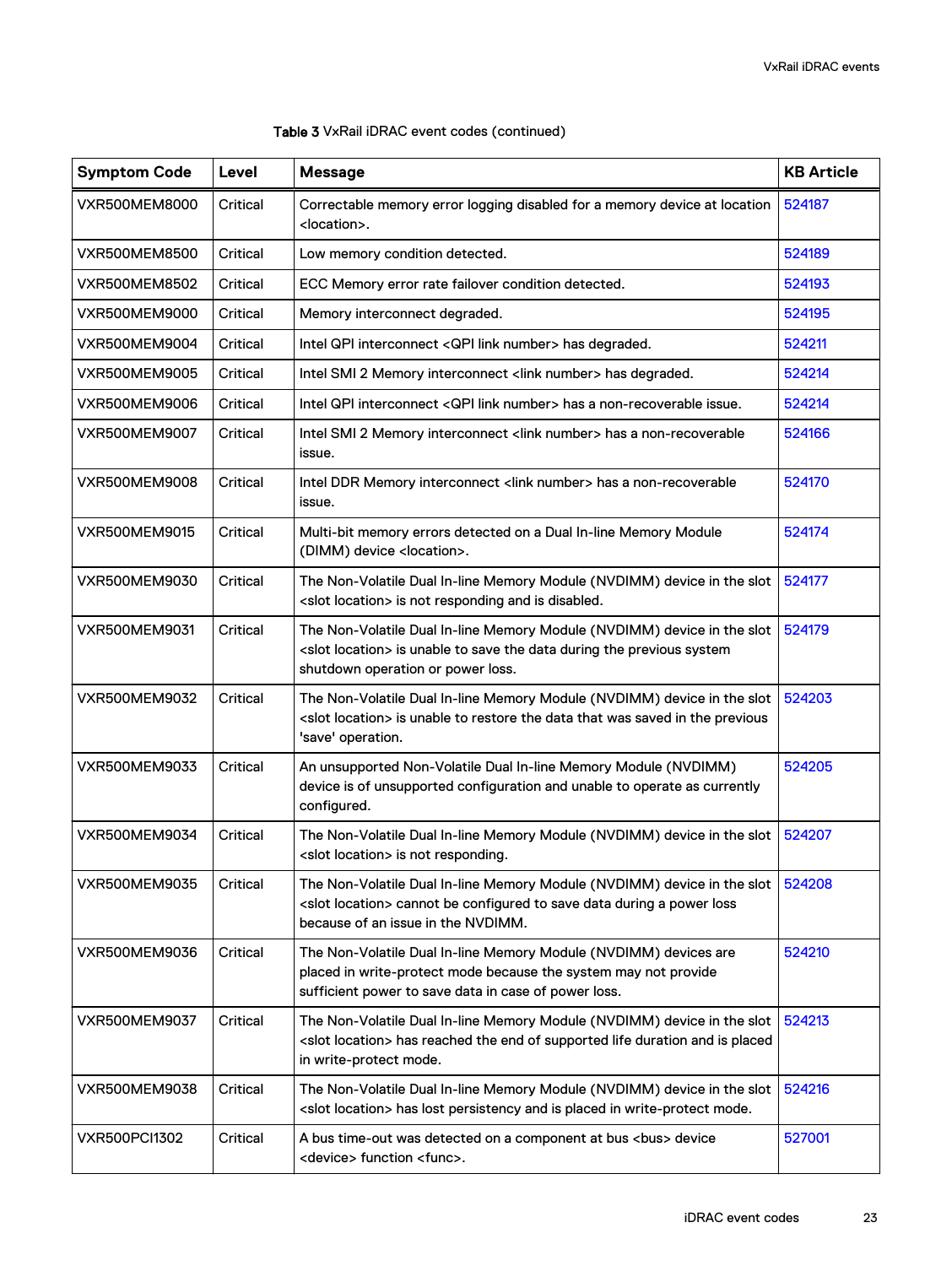| <b>Symptom Code</b>  | Level    | <b>Message</b>                                                                                                                | <b>KB Article</b> |
|----------------------|----------|-------------------------------------------------------------------------------------------------------------------------------|-------------------|
| VXR500PCI1304        | Critical | An I/O channel check error was detected.                                                                                      | 527002            |
| <b>VXR500PCI1306</b> | Critical | A software error was detected on a component at bus <bus> device<br/><device> function <func>.</func></device></bus>          | 527003            |
| <b>VXR500PCI1308</b> | Critical | A PCI parity error was detected on a component at bus <bus> device<br/><device> function <func>.</func></device></bus>        | 527004            |
| <b>VXR500PCI1310</b> | Critical | A PCI system error was detected on a component at bus <bus> device<br/><device> function <func>.</func></device></bus>        | 527006            |
| <b>VXR500PCI1314</b> | Critical | A bus correctable error was detected on a component at bus <bus> device<br/><device> function <func>.</func></device></bus>   | 527008            |
| <b>VXR500PCI1316</b> | Critical | A bus uncorrectable error was detected on a component at bus <bus><br/>device <device> function <func>.</func></device></bus> | 527009            |
| <b>VXR500PCI1318</b> | Critical | A fatal error was detected on a component at bus <bus> device <device><br/>function <func>.</func></device></bus>             | 527010            |
| <b>VXR500PCI1320</b> | Critical | A bus fatal error was detected on a component at bus <bus> device<br/><device> function <func>.</func></device></bus>         | 527011            |
| <b>VXR500PCI1342</b> | Critical | A bus time-out was detected on a component at slot <number>.</number>                                                         | 527012            |
| <b>VXR500PCI1344</b> | Critical | An I/O channel check error was detected.                                                                                      | 527013            |
| <b>VXR500PCI1346</b> | Critical | A software error was detected on a component at slot <number>.</number>                                                       | 527014            |
| <b>VXR500PCI1348</b> | Critical | A PCI parity error was detected on a component at slot <number>.</number>                                                     | 527015            |
| VXR500PCI1350        | Critical | A PCI system error was detected on a component at slot <number>.</number>                                                     | 527016            |
| <b>VXR500PCI1354</b> | Critical | A bus correctable error was detected on a component at slot <number>.</number>                                                | 527017            |
| <b>VXR500PCI1356</b> | Critical | A bus uncorrectable error was detected on a component at slot <number>.</number>                                              | 527018            |
| <b>VXR500PCI1358</b> | Critical | A fatal error was detected on a component at slot <number>.</number>                                                          | 527019            |
| <b>VXR500PCI1360</b> | Critical | A bus fatal error was detected on a component at slot <number>.</number>                                                      | 527020            |
| <b>VXR500PCI2000</b> | Critical | A fatal IO error detected on a component at bus < bus> device < device><br>function <func>.</func>                            | 527021            |
| VXR500PCI2002        | Critical | A fatal IO error detected on a component at slot <number>.</number>                                                           | 527022            |
| VXR500PCI3000        | Critical | Device option ROM on embedded NIC failed to support Link Tuning or<br>FlexAddress.                                            | 527023            |
| <b>VXR500PCI3002</b> | Critical | Failed to program virtual MAC address on a component at bus <bus><br/>device <device> function <func>.</func></device></bus>  | 527024            |
| <b>VXR500PCI3004</b> | Critical | Device option ROM on mezzanine card <number> failed to support Link<br/>Tuning or FlexAddress.</number>                       | 527025            |
| <b>VXR500PCI3006</b> | Critical | Failed to get Link Tuning or FlexAddress data from iDRAC.                                                                     | 527027            |
| <b>VXR500PCI3016</b> | Critical | Device option ROM on mezzanine card failed to support Link Tuning or<br>FlexAddress.                                          | 527028            |
| <b>VXR500PCI5004</b> | Critical | A power fault issue is detected in the PCIe adapter that was turned on in<br>PCIe slot <slot number="">.</slot>               | 527029            |

 $\mathsf{l}$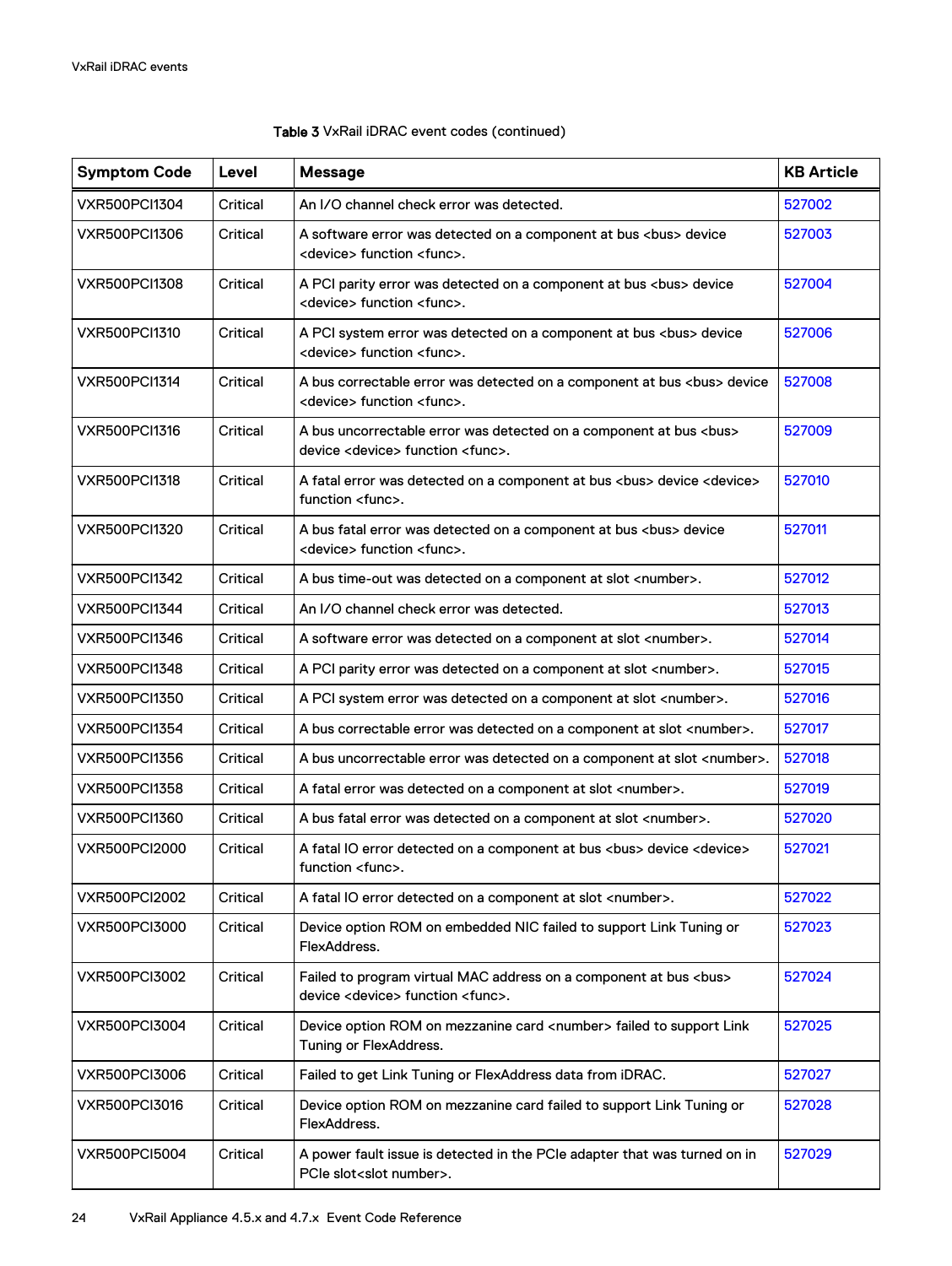| <b>Symptom Code</b>  | Level    | <b>Message</b>                                                                                                                   | <b>KB Article</b> |
|----------------------|----------|----------------------------------------------------------------------------------------------------------------------------------|-------------------|
| <b>VXR500PCI5005</b> | Critical | An auxiliary power fault issue is detected in the PCIe adapter that was<br>turned on in PCIe slot <slot number="">.</slot>       | 527030            |
| <b>VXR500PDR1001</b> | Critical | Fault detected on drive <number> in disk drive bay <br/> <br/> <br/> <br> <br/> <br/>Pay&gt;.</br></number>                      | 527031            |
| <b>VXR500PDR1016</b> | Critical | Drive <number> is removed from disk drive bay <br/> <br/> <br/>sy&gt;.</number>                                                  | 527032            |
| <b>VXR500PDR1024</b> | Critical | Drive mismatch detected for drive <number> in disk drive bay <br/> <br/>bay&gt;.</number>                                        | 527033            |
| <b>VXR500PDR1101</b> | Critical | Fault detected on drive <number>.</number>                                                                                       | 527034            |
| <b>VXR500PDR1116</b> | Critical | Drive <number> is removed.</number>                                                                                              | 527035            |
| <b>VXR500PDR115</b>  | Critical | The <pcie device="" name="" solid="" state=""> is in read-only mode.</pcie>                                                      | 527036            |
| <b>VXR500PDR117</b>  | Critical | The <pcie device="" name="" solid="" state=""> has turned off because the critical<br/>temperature threshold is exceeded.</pcie> | 527037            |
| VXR500PDR12          | Critical | <pd name=""> initialization has failed.</pd>                                                                                     | 527038            |
| VXR500PDR13          | Critical | <physical disk=""> rebuild has failed.</physical>                                                                                | 527039            |
| VXR500PDR20          | Critical | SMART configuration change for <pd name="">.</pd>                                                                                | 527040            |
| VXR500PDR29          | Critical | Rebuild on <pd name=""> completed with error(s).</pd>                                                                            | 527041            |
| VXR500PDR3           | Critical | <pd name=""> is not functioning correctly.</pd>                                                                                  | 527042            |
| VXR500PDR44          | Critical | The clear operation on <physical disk=""> failed.</physical>                                                                     | 527043            |
| VXR500PDR46          | Critical | Patrol Read found an uncorrectable media error on <physical disk="">.</physical>                                                 | 527044            |
| VXR500PDR47          | Critical | A block on <physical disk=""> was punctured by the controller.</physical>                                                        | 527045            |
| VXR500PDR51          | Critical | Hot spare <physical disk=""> SMART polling has failed.<args></args></physical>                                                   | 527046            |
| VXR500PDR57          | Critical | Bad block table on <physical disk=""> is full. Unable to log block <logical block<br="">address &gt;.</logical></physical>       | 527047            |
| VXR500PDR61          | Critical | The rebuild of <physical disk=""> failed due to errors on the source physical<br/>disk.</physical>                               | 527048            |
| VXR500PDR62          | Critical | The rebuild failed due to errors on the target <physical disk="">.</physical>                                                    | 527049            |
| VXR500PDR63          | Critical | A bad disk block on <physical disk=""> cannot be reassigned during a write<br/>operation.</physical>                             | 527050            |
| VXR500PDR64          | Critical | An unrecoverable disk media error occurred on <physical disk="">.</physical>                                                     | 527051            |
| VXR500PDR73          | Critical | Copyback failed from <physical disk=""> to <physical disk="">.</physical></physical>                                             | 527052            |
| VXR500PDR85          | Critical | Security subsystem errors detected for <physical disk="">.</physical>                                                            | 527053            |
| VXR500PDR88          | Critical | Power state change failed on <pd name="">. (from <state> to <state>)</state></state></pd>                                        | 527054            |
| <b>VXR500PST0128</b> | Critical | No memory is detected.                                                                                                           | 527055            |
| <b>VXR500PST0129</b> | Critical | Memory is detected, but is not configurable.                                                                                     | 527056            |
| <b>VXR500PST0130</b> | Critical | Memory is configured, but not usable.                                                                                            | 527057            |
| <b>VXR500PST0132</b> | Critical | CMOS failed.                                                                                                                     | 527058            |
| <b>VXR500PST0133</b> | Critical | DMA controller failed.                                                                                                           | 527059            |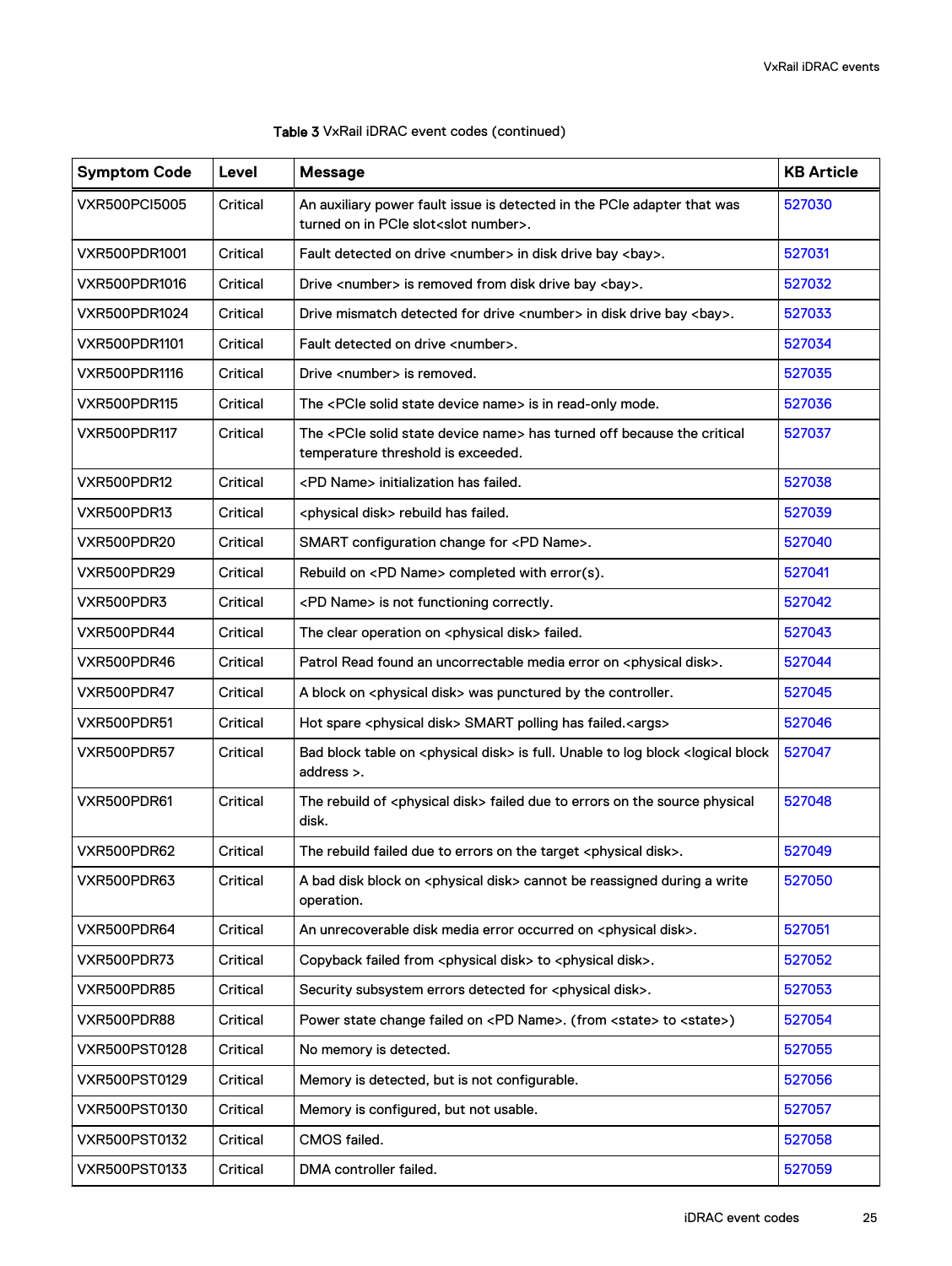| <b>Symptom Code</b>  | Level    | <b>Message</b>                                                                                                      | <b>KB Article</b> |
|----------------------|----------|---------------------------------------------------------------------------------------------------------------------|-------------------|
| <b>VXR500PST0134</b> | Critical | Interrupt controller failed.                                                                                        | 527060            |
| VXR500PST0135        | Critical | Timer refresh failed.                                                                                               | 527061            |
| VXR500PST0136        | Critical | Programmable interval timer error.                                                                                  | 527062            |
| VXR500PST0137        | Critical | Parity error.                                                                                                       | 527063            |
| VXR500PST0140        | Critical | System management interrupt initialization failed.                                                                  | 527064            |
| <b>VXR500PST0141</b> | Critical | QuickPath Interconnect (QPI) fatal error.                                                                           | 527065            |
| VXR500PST0142        | Critical | MRC fatal error.                                                                                                    | 527066            |
| VXR500PST0143        | Critical | Intel Trusted Execution Technology (TXT) fatal error.                                                               | 527067            |
| VXR500PST0194        | Critical | Remote access controller configuration failed.                                                                      | 527068            |
| <b>VXR500PST0195</b> | Critical | CPU configuration failed.                                                                                           | 527069            |
| VXR500PST0196        | Critical | Incorrect memory configuration.                                                                                     | 527070            |
| VXR500PST0254        | Critical | General failure after video.                                                                                        | 527071            |
| VXR500PST0256        | Critical | POST fatal error detected.                                                                                          | 527072            |
| VXR500PSU0001        | Critical | Power supply <number> failed.</number>                                                                              | 527073            |
| VXR500PSU0003        | Critical | The power input for power supply <number> is lost.</number>                                                         | 527074            |
| VXR500PSU0004        | Critical | The power input for power supply <number> is outside of range.</number>                                             | 527075            |
| <b>VXR500PSU0006</b> | Critical | Power supply <number> is incorrectly configured.</number>                                                           | 527076            |
| VXR500PSU0031        | Critical | Cannot communicate with power supply <number>.</number>                                                             | 527077            |
| VXR500PSU0033        | Critical | The temperature for power supply <number> is outside of range.</number>                                             | 527078            |
| VXR500PSU0034        | Critical | An under voltage fault detected on power supply <number>.</number>                                                  | 527079            |
| VXR500PSU0035        | Critical | An over voltage fault detected on power supply <number>.</number>                                                   | 527080            |
| VXR500PSU0036        | Critical | An over current fault detected on power supply <number>.</number>                                                   | 527081            |
| VXR500PSU0037        | Critical | Fan failure detected on power supply <number>.</number>                                                             | 527082            |
| VXR500PSU0039        | Critical | An under current fault detected on power supply <number>.</number>                                                  | 527083            |
| VXR500PSU0040        | Critical | An output under voltage fault detected on power supply <number>.</number>                                           | 527084            |
| VXR500PSU0041        | Critical | An output over voltage fault detected on power supply <number>.</number>                                            | 527086            |
| VXR500PSU0042        | Critical | An output over current fault detected on power supply <number>.</number>                                            | 527087            |
| VXR500PSU0043        | Critical | An output under current fault detected on power supply <number>.</number>                                           | 527088            |
| VXR500PSU0076        | Critical | A power supply wattage mismatch is detected; power supply <number> is<br/>rated for <value> watts.</value></number> | 527089            |
| VXR500PSU0077        | Critical | Power supply <number> vendor type mismatch detected.</number>                                                       | 527090            |
| <b>VXR500PSU0078</b> | Critical | Power supply <number> revision mismatch detected.</number>                                                          | 527091            |
| VXR500PSU0080        | Critical | Power supply <number> voltage rating does not match the system's<br/>requirements.</number>                         | 527092            |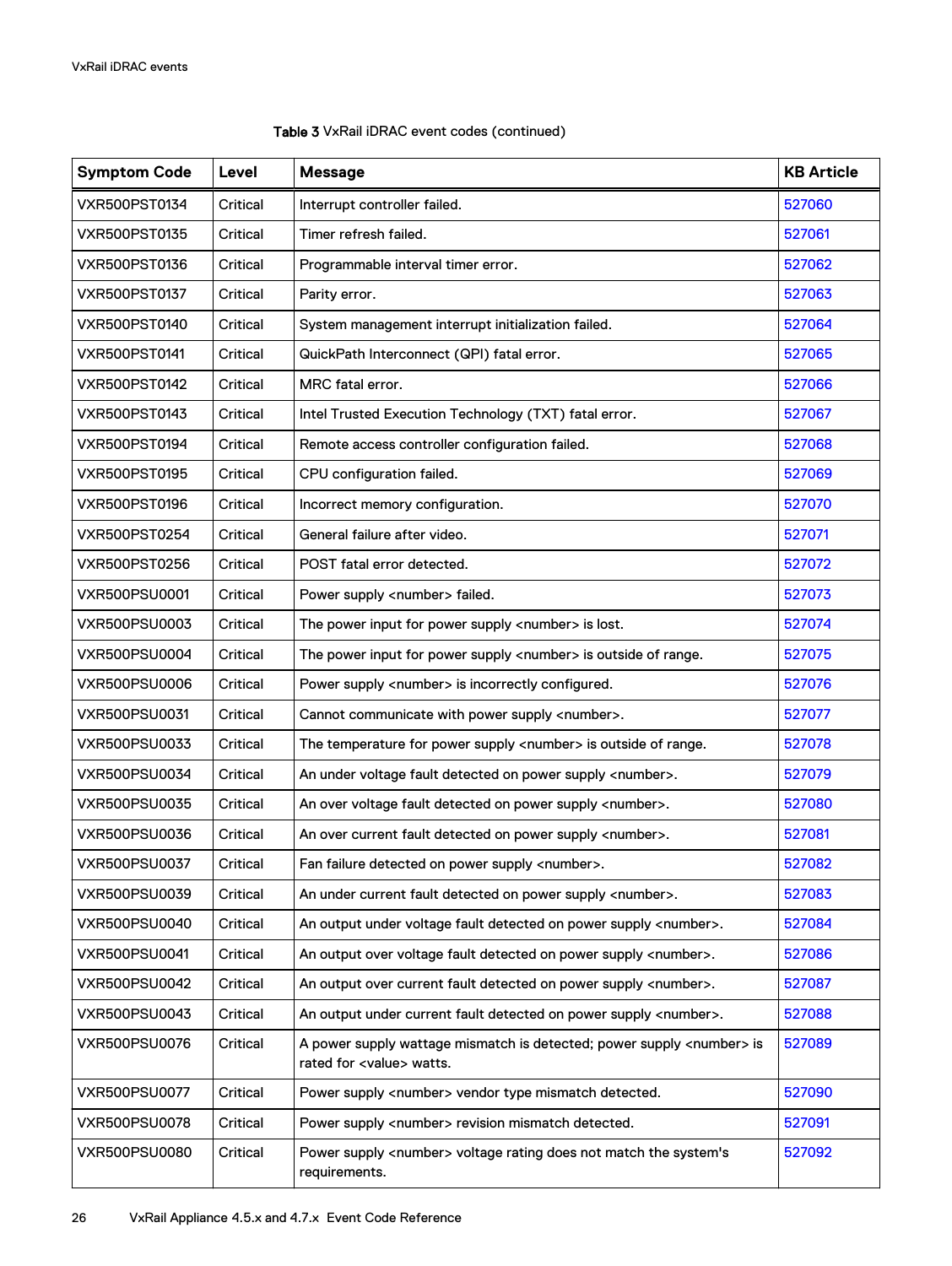| <b>Symptom Code</b>  | Level    | <b>Message</b>                                                                                                                                                                                                                      | <b>KB Article</b> |
|----------------------|----------|-------------------------------------------------------------------------------------------------------------------------------------------------------------------------------------------------------------------------------------|-------------------|
| <b>VXR500PSU1001</b> | Critical | <psu name="" sensor=""> has failed.</psu>                                                                                                                                                                                           | 527093            |
| <b>VXR500PSU1002</b> | Critical | <psu name="" sensor=""> was removed</psu>                                                                                                                                                                                           | 527094            |
| <b>VXR500PSU1007</b> | Critical | <psu name="" sensor=""> has failed.</psu>                                                                                                                                                                                           | 527095            |
| <b>VXR500PSU1010</b> | Critical | The DC power supply is switched off.                                                                                                                                                                                                | 527096            |
| VXR500PSUA0016       | Critical | Power supply <number> is absent.</number>                                                                                                                                                                                           | 527097            |
| VXR500PWR1006        | Critical | The system halted because system power exceeds capacity.                                                                                                                                                                            | 527098            |
| <b>VXR500PWR1008</b> | Critical | The system performance degraded because power draw exceeds the<br>power threshold.                                                                                                                                                  | 527099            |
| <b>VXR500PWR8680</b> | Critical | The <idrac bios=""> firmware in the server slot <slot number=""> does not<br/>support the storage sled.</slot></idrac>                                                                                                              | 527100            |
| <b>VXR500PWR8681</b> | Critical | The <idrac bios=""> firmware in the server slot <slot number=""> does not<br/>support additional PCIe slots.</slot></idrac>                                                                                                         | 527101            |
| <b>VXR500PWR8682</b> | Critical | Unable to turn on the storage sled controller <controller number=""> in slot<br/><slot number=""> because the <module name=""> module is not functioning.</module></slot></controller>                                              | 527102            |
| <b>VXR500RDU0002</b> | Critical | Fan redundancy is lost.                                                                                                                                                                                                             | 527103            |
| <b>VXR500RDU0005</b> | Critical | The fans are not redundant. Insufficient resources to maintain normal<br>operations.                                                                                                                                                | 527104            |
| <b>VXR500RDU0012</b> | Critical | Power supply redundancy is lost.                                                                                                                                                                                                    | 527105            |
| <b>VXR500RDU0015</b> | Critical | The power supplies are not redundant. Insufficient resources to maintain<br>normal operations.                                                                                                                                      | 527106            |
| VXR500RDU0031        | Critical | The <name> voltage redundancy is lost.</name>                                                                                                                                                                                       | 527107            |
| VXR500STOR10         | Critical | Access to shared storage will not be available, because the RAID controller<br>is unable to turn on.                                                                                                                                | 527108            |
| VXR500STOR14         | Critical | The peripheral sled in slot <slot number=""> initialization is not complete.</slot>                                                                                                                                                 | 527109            |
| <b>VXR500SWC4012</b> | Critical | A firmware or software incompatibility is detected between <first<br>component name&gt;<first component="" location=""> and <second component<br="">name&gt;<second component="" location="">.</second></second></first></first<br> | 527110            |
| <b>VXR500TMP0101</b> | Critical | The system board <name> temperature is less than the lower critical<br/>threshold.</name>                                                                                                                                           | 527111            |
| <b>VXR500TMP0103</b> | Critical | The system board <name> temperature is greater than the upper critical<br/>threshold.</name>                                                                                                                                        | 527112            |
| <b>VXR500TMP0104</b> | Critical | The system board <name> temperature is outside of range.</name>                                                                                                                                                                     | 527113            |
| <b>VXR500TMP0107</b> | Critical | The memory module <number> temperature is less than the lower critical<br/>threshold.</number>                                                                                                                                      | 527114            |
| <b>VXR500TMP0109</b> | Critical | The memory module <number> temperature is greater than the upper<br/>critical threshold.</number>                                                                                                                                   | 527115            |
| <b>VXR500TMP0110</b> | Critical | The memory module <number> temperature is outside of range.</number>                                                                                                                                                                | 527116            |
| <b>VXR500TMP0113</b> | Critical | The <name> temperature is less than the lower critical threshold.</name>                                                                                                                                                            | 527117            |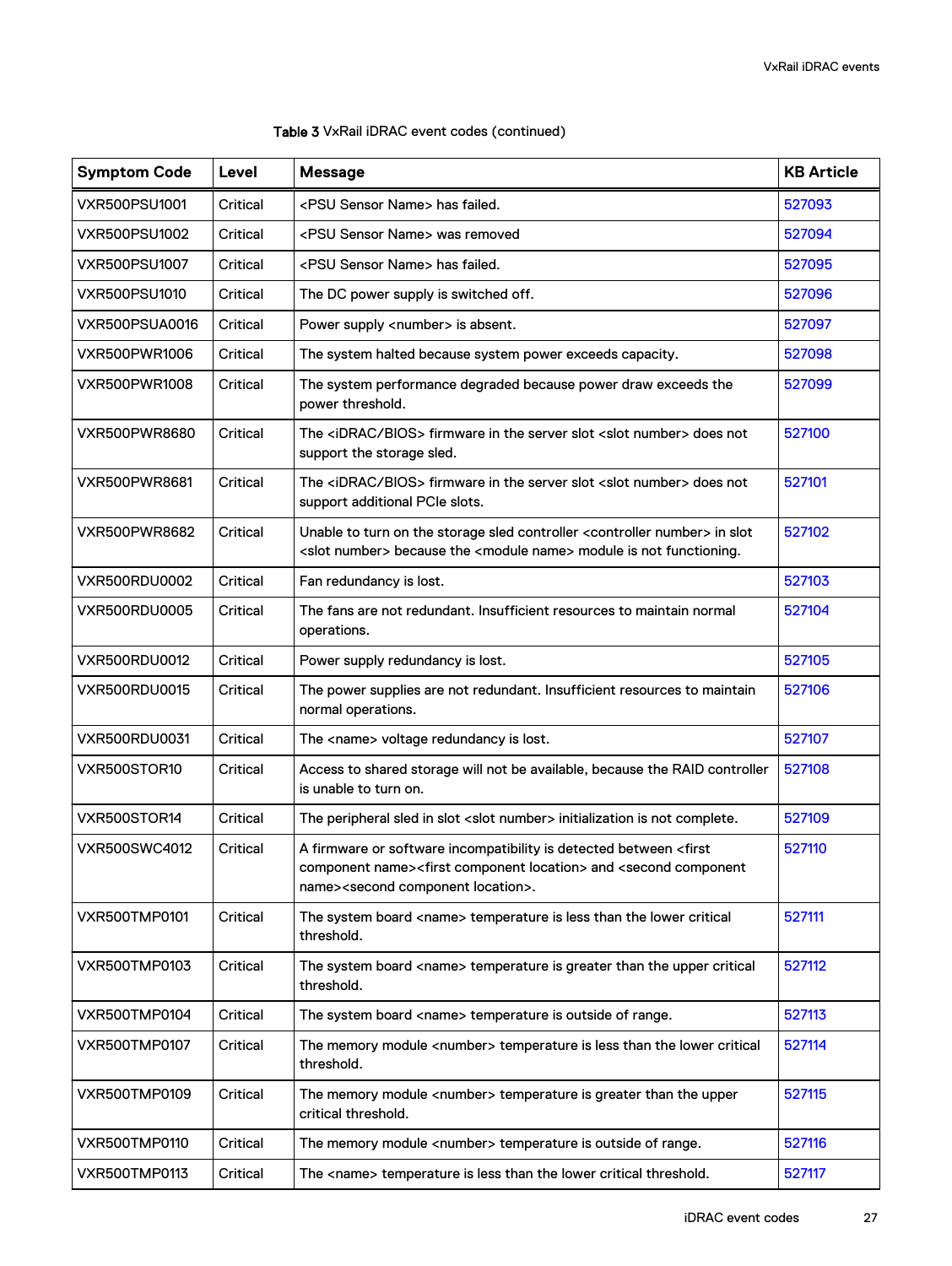| <b>Symptom Code</b>   | Level    | <b>Message</b>                                                                                                                                                                                                                                           | <b>KB Article</b> |
|-----------------------|----------|----------------------------------------------------------------------------------------------------------------------------------------------------------------------------------------------------------------------------------------------------------|-------------------|
| <b>VXR500TMP0115</b>  | Critical | The <name> temperature is greater than the upper critical threshold.</name>                                                                                                                                                                              | 527118            |
| <b>VXR500TMP0116</b>  | Critical | The <name> temperature is outside of range.</name>                                                                                                                                                                                                       | 527119            |
| <b>VXR500TMP0119</b>  | Critical | The system inlet temperature is less than the lower critical threshold.                                                                                                                                                                                  | 527120            |
| <b>VXR500TMP0121</b>  | Critical | The system inlet temperature is greater than the upper critical threshold.                                                                                                                                                                               | 527121            |
| VXR500TMP0122         | Critical | The system inlet temperature is outside of range.                                                                                                                                                                                                        | 527122            |
| <b>VXR500TMP0125</b>  | Critical | Disk drive bay temperature is less than the lower critical threshold.                                                                                                                                                                                    | 527123            |
| <b>VXR500TMP0127</b>  | Critical | Disk drive bay temperature is greater than the upper critical threshold.                                                                                                                                                                                 | 527124            |
| <b>VXR500TMP0128</b>  | Critical | Disk drive bay temperature is outside of range.                                                                                                                                                                                                          | 527125            |
| <b>VXR500TMP0131</b>  | Critical | The control panel temperature is less than the lower critical threshold.                                                                                                                                                                                 | 527127            |
| VXR500TMP0133         | Critical | The control panel temperature is greater than the upper critical threshold.                                                                                                                                                                              | 527128            |
| <b>VXR500TMP0134</b>  | Critical | The control panel temperature is outside of range.                                                                                                                                                                                                       | 527129            |
| <b>VXR500TMP0136</b>  | Critical | The system is automatically turned off because of insufficient cooling.                                                                                                                                                                                  | 527130            |
| <b>VXR500TMP0201</b>  | Critical | CPU <number> temperature is less than the lower critical threshold.</number>                                                                                                                                                                             | 527131            |
| VXR500TMP0203         | Critical | CPU <number> temperature is greater than the upper critical threshold.</number>                                                                                                                                                                          | 527132            |
| VXR500TMP0204         | Critical | CPU <number> temperature is outside of range.</number>                                                                                                                                                                                                   | 527133            |
| <b>VXR500TMP1002</b>  | Critical | <tempsensor name=""> has exceeded the maximum failure threshold.</tempsensor>                                                                                                                                                                            | 527134            |
| VXR500TMP1003         | Critical | <tempsensor name=""> has crossed the minimum failure threshold.</tempsensor>                                                                                                                                                                             | 527135            |
| VXR500TMP7            | Critical | <temp name="" sensor=""> has failed.</temp>                                                                                                                                                                                                              | 527137            |
| <b>VXR500TMPS0102</b> | Critical | Inlet temperature is above warning level for extended duration.                                                                                                                                                                                          | 527138            |
| VXR500TMPS0103        | Critical | Inlet temperature is above critical level for extended duration.                                                                                                                                                                                         | 527139            |
| <b>VXR500UEFI0058</b> | Critical | An uncorrectable Memory Error has occurred because a Dual Inline<br>Memory Module (DIMM) is not functioning.                                                                                                                                             | 524229            |
| <b>VXR500UEFI0086</b> | Critical | Unsupported Small Outline Dual In-line Memory Module (SODIMM)<br>memory is installed on RDIMM memory slot: < slot number>.                                                                                                                               | 524230            |
| <b>VXR500UEFI0087</b> | Critical | Unsupported 4Gb technology DIMM module is installed on memory slot:<br><slot number="">.</slot>                                                                                                                                                          | 524231            |
| <b>VXR500UEFI0088</b> | Critical | Unsupported 8Gb technology DIMM module is installed on memory slot:<br><slot number="">.</slot>                                                                                                                                                          | 524232            |
| <b>VXR500UEFI0089</b> | Critical | Incompatible x16 data bus width DIMM is installed on memory slot: < slot<br>number>.                                                                                                                                                                     | 524233            |
| VXR500UEFI0090        | Critical | A DIMM with an incompatible number of ranks is installed on memory slot:<br><slot number="">.</slot>                                                                                                                                                     | 524234            |
| <b>VXR500UEFI0091</b> | Critical | A Quad-Rank (QR) DIMM is installed on memory slot: < slot number>. QR<br>DIMMs should be installed on the first DIMM slot in a channel if there is<br>only one QR DIMM in the channel. QR DIMMs cannot be installed on the<br>third slot of the channel. | 524235            |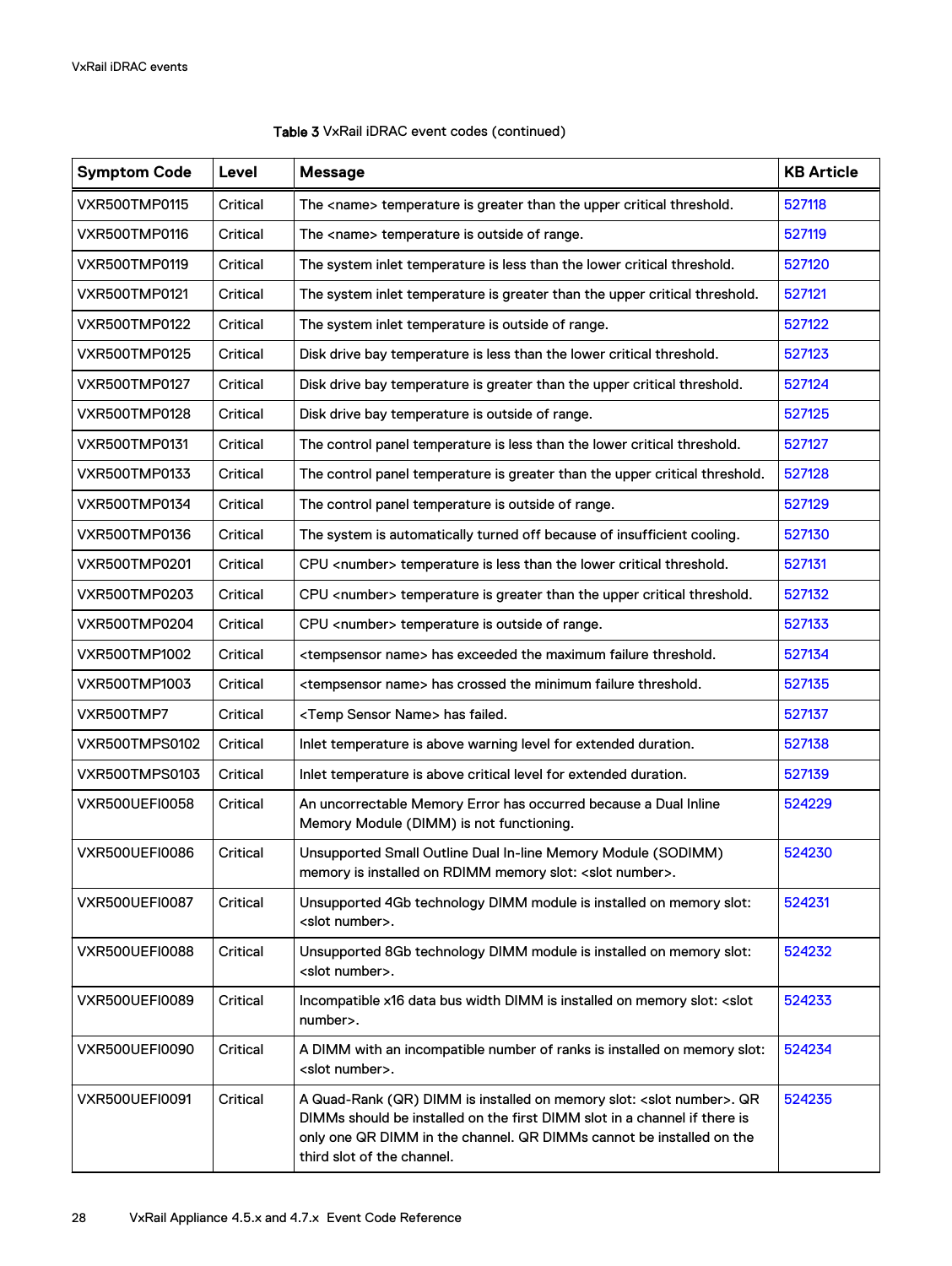| <b>Symptom Code</b>   | Level    | <b>Message</b>                                                                                                                                                                          | <b>KB Article</b> |
|-----------------------|----------|-----------------------------------------------------------------------------------------------------------------------------------------------------------------------------------------|-------------------|
| <b>VXR500UEFI0092</b> | Critical | The number of DIMM ranks has exceeded the maximum allowed ranks per<br>channel limit.                                                                                                   | 524236            |
| <b>VXR500UEFI0093</b> | Critical | The DIMM installed on the memory slot: < slot number> does not meet the<br>minimum supported frequency.                                                                                 | 524237            |
| <b>VXR500UEFI0094</b> | Critical | Unsupported Non-ECC memory module is installed on memory slot: < slot<br>number>.                                                                                                       | 524239            |
| <b>VXR500UEFI0095</b> | Critical | A DIMM with unsupported voltage is installed on memory slot <slot>.</slot>                                                                                                              | 524240            |
| <b>VXR500UEFI0098</b> | Critical | The memory Built-In Self-test (BIST) has detected one or more errors on<br>the DIMM installed on memory slot: < slot number>. As a result, the<br>corresponding DIMM has been disabled. | 524197            |
| <b>VXR500UEFI0159</b> | Critical | Unsupported Unregistered Dual In-line Memory Module (UDIMM) memory<br>is installed on memory slot: < slot number>.                                                                      | 524198            |
| <b>VXR500UEFI0160</b> | Critical | The number of DIMM ranks has exceeded the maximum allowed ranks per<br>channel limit on memory slots: < slot numbers>.                                                                  | 524199            |
| <b>VXR500UEFI0161</b> | Critical | An unsupported DIMM population has been detected on memory slots:<br><slot numbers="">.</slot>                                                                                          | 524200            |
| <b>VXR500UEFI0162</b> | Critical | A 3 DIMM Per Channel (DPC) configuration has been detected on a 2 DPC<br>memory buffer.                                                                                                 | 524201            |
| <b>VXR500UEFI0163</b> | Critical | Unsupported DIMM module with less than 2Gb technology is installed on<br>memory slot: < slot number>.                                                                                   | 524202            |
| <b>VXR500UEFI0164</b> | Critical | Unable to enable the Advanced ECC memory operating mode because of<br>mismatches in the DIMM channel configurations on memory slots: < slot<br>numbers>.                                | 524204            |
| <b>VXR500UEFI0165</b> | Critical | Unable to configure memory interleaving on DIMM modules on memory<br>slots: <slot numbers="">.</slot>                                                                                   | 524206            |
| <b>VXR500UEFI0166</b> | Critical | Unable to configure memory interleaving on DIMM modules on memory<br>slots: <slot numbers="">.</slot>                                                                                   | 524209            |
| <b>VXR500UEFI0167</b> | Critical | Unable to configure memory interleaving on DIMM modules on memory<br>slots: <slot numbers="">.</slot>                                                                                   | 524212            |
| <b>VXR500UEFI0168</b> | Critical | Unable to configure memory interleaving on DIMM modules on memory<br>slots: <slot numbers="">.</slot>                                                                                   | 524215            |
| <b>VXR500UEFI0169</b> | Critical | Unable to configure memory interleaving on DIMM modules on memory<br>slots: <slot numbers="">.</slot>                                                                                   | 524218            |
| <b>VXR500UEFI0170</b> | Critical | Unable to configure memory interleaving on DIMM modules on memory<br>slots: <slot numbers="">.</slot>                                                                                   | 524220            |
| <b>VXR500UEFI0171</b> | Critical | A Dual Rank DIMM module is installed on memory slot <slot number=""> after<br/>a Single Rank DIMM module.</slot>                                                                        | 524221            |
| <b>VXR500UEFI0172</b> | Critical | A Quad Rank DIMM module is installed on memory slot <slot number=""> after<br/>a Single Rank DIMM module.</slot>                                                                        | 524155            |
| <b>VXR500UEFI0173</b> | Critical | A Quad Rank DIMM module is installed on memory slot <slot number=""> after<br/>a Dual Rank DIMM module.</slot>                                                                          | 524159            |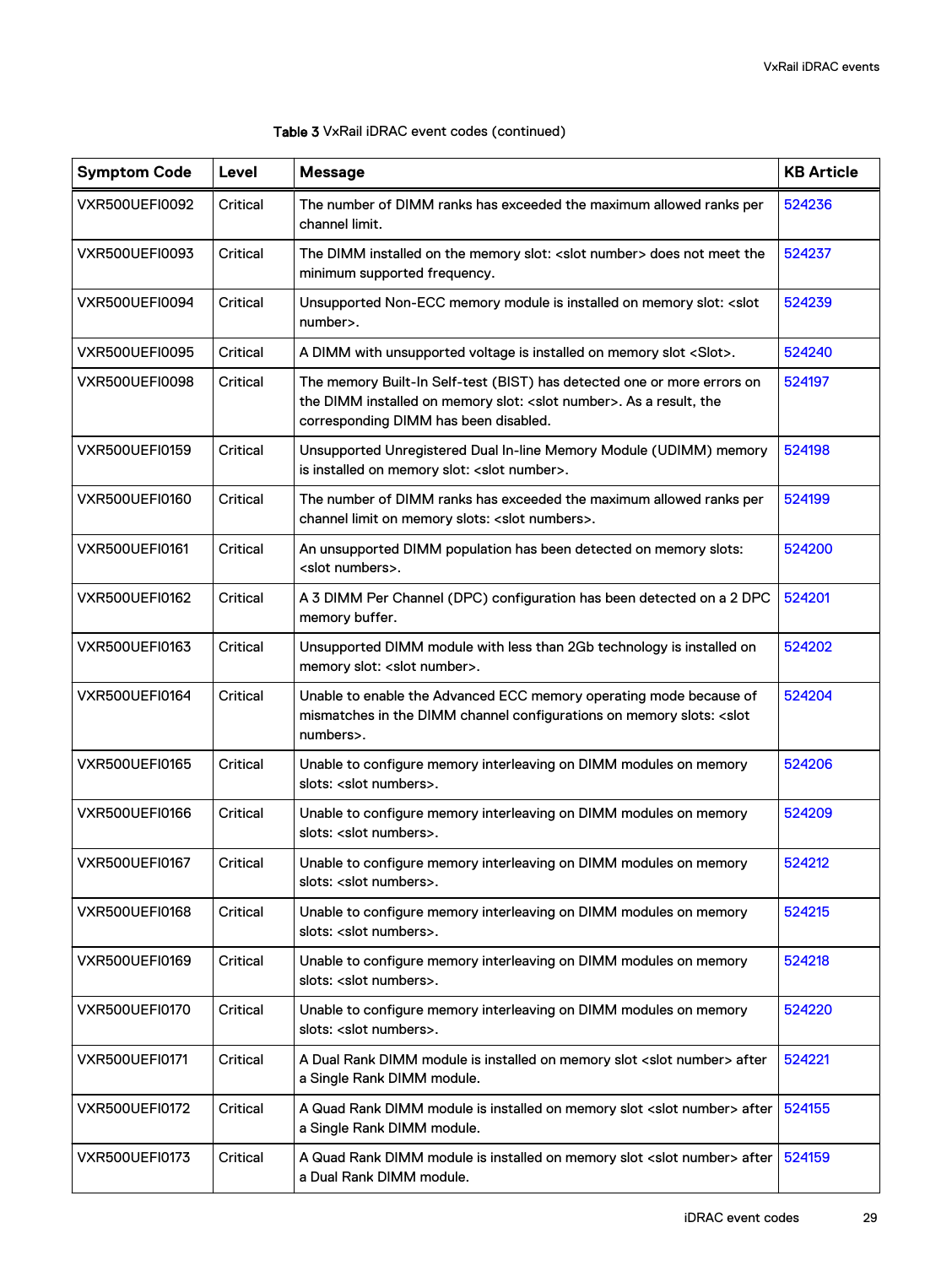| <b>Symptom Code</b>   | Level    | <b>Message</b>                                                                                                                                                                                                                                                         | <b>KB Article</b> |
|-----------------------|----------|------------------------------------------------------------------------------------------------------------------------------------------------------------------------------------------------------------------------------------------------------------------------|-------------------|
| <b>VXR500UEFI0174</b> | Critical | A Quad Rank DIMM module is installed on memory slot <slot number=""> after<br/>an Octal Rank DIMM module.</slot>                                                                                                                                                       | 524160            |
| <b>VXR500UEFI0175</b> | Critical | A Octal Rank DIMM module is installed on memory slot <slot number=""><br/>after a Quad Rank DIMM module.</slot>                                                                                                                                                        | 524162            |
| <b>VXR500UEFI0176</b> | Critical | Multiple Quad Rank DIMM modules are installed on a DDR channel. Refer<br>to DIMM modules on memory slots: < slot numbers>.                                                                                                                                             | 524163            |
| <b>VXR500UEFI0177</b> | Critical | A DIMM module is installed on memory slot <slot number=""> after a Quad<br/>Rank DIMM module.</slot>                                                                                                                                                                   | 524165            |
| <b>VXR500UEFI0185</b> | Critical | Load Reduced DIMM (LR-DIMM) training errors have occurred on memory<br>riser <riser letter="">.</riser>                                                                                                                                                                | 524167            |
| <b>VXR500UEFI0242</b> | Critical | Unable to enable the requested Partial Mirror size of <requested memory<br="">size&gt;GB due to the current DIMM population or hardware configuration<br/>does not support the requested size. &lt; allocated memory size&gt;GB was<br/>allocated instead.</requested> | 524168            |
| <b>VXR500UEFI0278</b> | Critical | Unable to complete the Post Package Repair (PPR) operation because of<br>an issue in the DIMM memory slot <slot number="">.</slot>                                                                                                                                     | 524169            |
| VXR500VDR1            | Critical | <vd name=""> failed.</vd>                                                                                                                                                                                                                                              | 527141            |
| VXR500VDR16           | Critical | Consistency check of <virtual disk=""> failed.</virtual>                                                                                                                                                                                                               | 527142            |
| VXR500VDR17           | Critical | <vd name=""> format failed.</vd>                                                                                                                                                                                                                                       | 527143            |
| VXR500VDR18           | Critical | Initialization of <virtual disk=""> has failed.</virtual>                                                                                                                                                                                                              | 527144            |
| VXR500VDR19           | Critical | Reconfiguration of <virtual disk=""> has failed.</virtual>                                                                                                                                                                                                             | 527145            |
| VXR500VDR20           | Critical | <vd name=""> rebuild failed.</vd>                                                                                                                                                                                                                                      | 527146            |
| VXR500VDR34           | Critical | Background initialization failed for <virtual disk="">.</virtual>                                                                                                                                                                                                      | 527147            |
| VXR500VDR49           | Critical | <vd name=""> is permanently degraded.</vd>                                                                                                                                                                                                                             | 527148            |
| VXR500VDR50           | Critical | Background Initialization (BGI) completed with uncorrectable errors on<br><virtual disk="">.</virtual>                                                                                                                                                                 | 527149            |
| VXR500VDR55           | Critical | <vd name=""> initialization has failed.</vd>                                                                                                                                                                                                                           | 527150            |
| VXR500VDR58           | Critical | Bad block medium error is detected at block <args> on <vd name="">.</vd></args>                                                                                                                                                                                        | 527151            |
| VXR500VDR7            | Critical | <virtual disk=""> has failed.</virtual>                                                                                                                                                                                                                                | 527152            |
| VXR500VDR91           | Critical | Consistency check for <virtual disk=""> has detected multiple uncorrectable<br/>medium errors.</virtual>                                                                                                                                                               | 527153            |
| <b>VXR500VDR92</b>    | Critical | Consistency check for <virtual disk=""> has completed with uncorrectable<br/>errors.</virtual>                                                                                                                                                                         | 527154            |
| <b>VXR500VLT0104</b>  | Critical | Processor module <name> voltage is outside of range.</name>                                                                                                                                                                                                            | 527155            |
| <b>VXR500VLT0201</b>  | Critical | The system board <name> voltage is less than the lower critical threshold.</name>                                                                                                                                                                                      | 527156            |
| VXR500VLT0203         | Critical | The system board <name> voltage is greater than the upper critical<br/>threshold.</name>                                                                                                                                                                               | 527157            |
| <b>VXR500VLT0204</b>  | Critical | The system board <name> voltage is outside of range.</name>                                                                                                                                                                                                            | 527158            |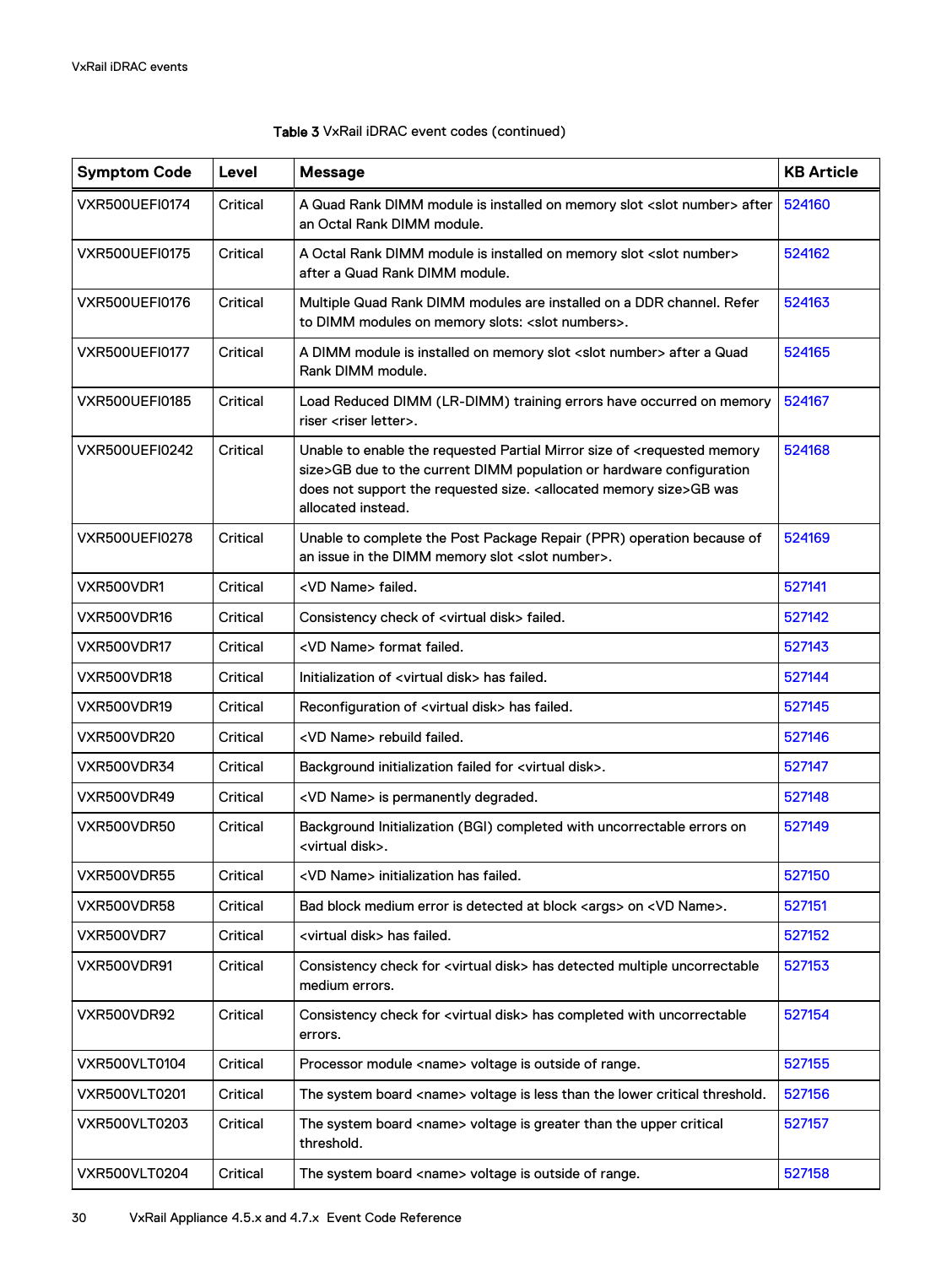| <b>Symptom Code</b>  | Level    | <b>Message</b>                                                                                               | <b>KB Article</b> |
|----------------------|----------|--------------------------------------------------------------------------------------------------------------|-------------------|
| <b>VXR500VLT0207</b> | Critical | The memory module <number> <name> voltage is less than the lower<br/>critical threshold.</name></number>     | 527159            |
| <b>VXR500VLT0209</b> | Critical | The memory module <number> <name> voltage is greater than the upper<br/>critical threshold.</name></number>  | 527160            |
| <b>VXR500VLT0210</b> | Critical | The memory module <number> <name> voltage is outside of range.</name></number>                               | 527161            |
| <b>VXR500VLT0213</b> | Critical | The disk drive bay <name> voltage is less than the lower critical threshold.</name>                          | 527162            |
| <b>VXR500VLT0215</b> | Critical | The disk drive bay <name> voltage is greater than the upper critical<br/>threshold.</name>                   | 527163            |
| <b>VXR500VLT0216</b> | Critical | The disk drive bay <name> voltage is outside of range.</name>                                                | 527164            |
| <b>VXR500VLT0219</b> | Critical | The <name> voltage is less than the lower critical threshold.</name>                                         | 527165            |
| <b>VXR500VLT0221</b> | Critical | The <name> voltage is greater than the upper critical threshold.</name>                                      | 527166            |
| <b>VXR500VLT0222</b> | Critical | The <name> voltage is outside of range.</name>                                                               | 527167            |
| <b>VXR500VLT0225</b> | Critical | The memory module <name> voltage is less than the lower critical<br/>threshold.</name>                       | 527168            |
| <b>VXR500VLT0227</b> | Critical | The memory module <name> voltage is greater than the upper critical<br/>threshold.</name>                    | 527169            |
| <b>VXR500VLT0228</b> | Critical | The memory module <name> voltage is outside of range.</name>                                                 | 527170            |
| <b>VXR500VLT0231</b> | Critical | The mezzanine card <number> <name> voltage is less than the lower<br/>critical threshold.</name></number>    | 527171            |
| VXR500VLT0233        | Critical | The mezzanine card <number> <name> voltage is greater than the upper<br/>critical threshold.</name></number> | 527172            |
| <b>VXR500VLT0234</b> | Critical | The mezzanine card <number> <name> voltage is outside of range.</name></number>                              | 527173            |
| <b>VXR500VLT0301</b> | Critical | CPU <number> <name> voltage is less than the lower critical threshold.</name></number>                       | 527174            |
| VXR500VLT0303        | Critical | CPU <number> <name> voltage is greater than the upper critical<br/>threshold.</name></number>                | 527175            |
| <b>VXR500VLT0304</b> | Critical | CPU <number> <name> voltage is outside of range.</name></number>                                             | 527176            |
| VXR508AMP0300        | Warning  | The system board <name> current is less than the lower warning<br/>threshold.</name>                         | 527177            |
| VXR508AMP0302        | Warning  | The system board <name> current is greater than the upper warning<br/>threshold.</name>                      | 527179            |
| VXR508AMP0306        | Warning  | Disk drive bay <name> current is less than the lower warning threshold.</name>                               | 527180            |
| VXR508AMP0308        | Warning  | Disk drive bay <name> current is greater than the upper warning threshold.</name>                            | 527181            |
| VXR508AMP0312        | Warning  | System level current is less than the lower warning threshold.                                               | 527182            |
| VXR508AMP0314        | Warning  | System level current is greater than the upper warning threshold.                                            | 527183            |
| VXR508AMP0318        | Warning  | Chassis power level current is less than the lower warning threshold.                                        | 527184            |
| VXR508AMP0320        | Warning  | Chassis power level current is greater than the upper warning threshold.                                     | 527185            |
| VXR508BAT0005        | Warning  | The storage battery is low.                                                                                  | 527186            |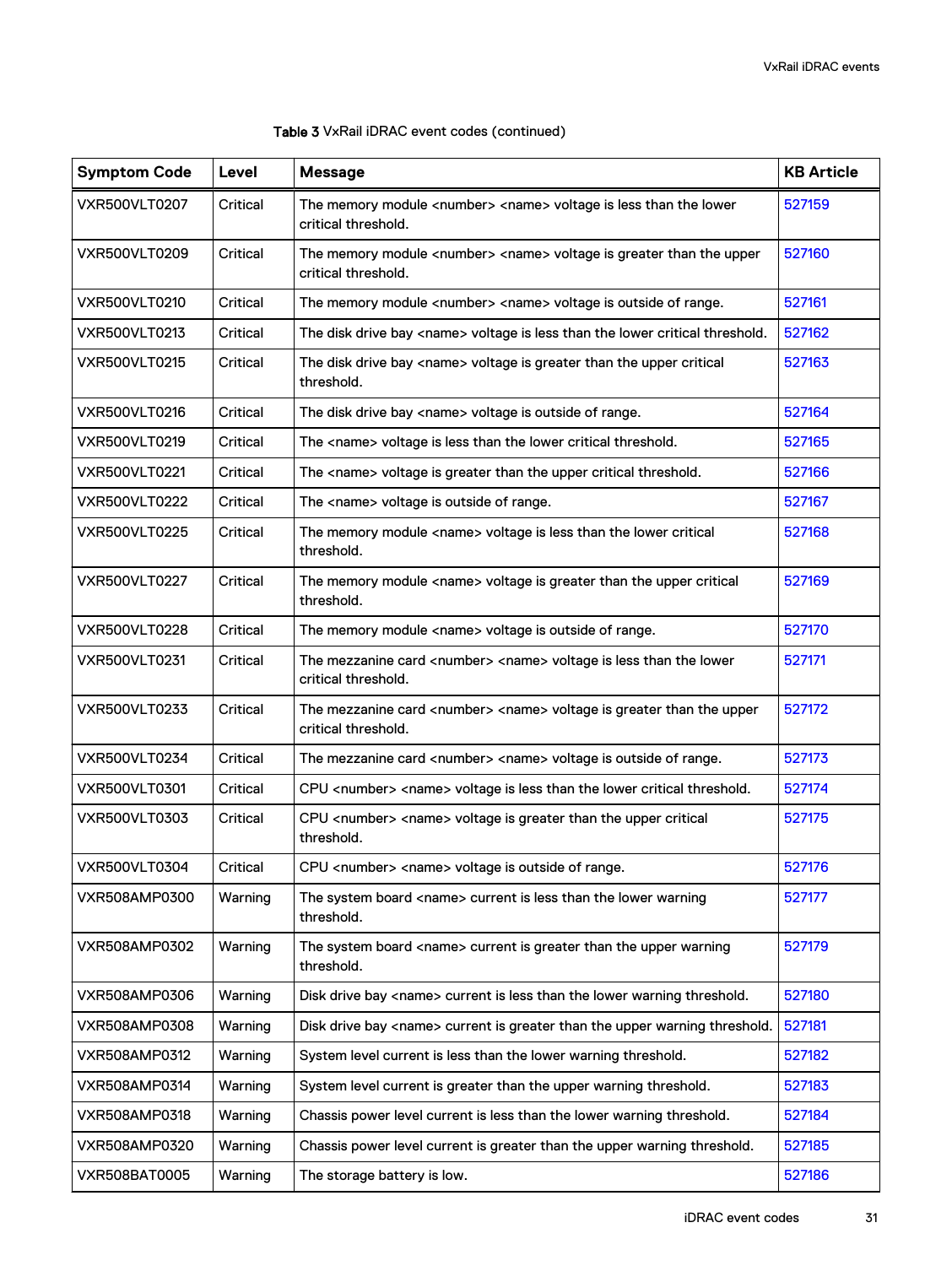| <b>Symptom Code</b>  | Level   | <b>Message</b>                                                                                                                | <b>KB Article</b> |
|----------------------|---------|-------------------------------------------------------------------------------------------------------------------------------|-------------------|
| VXR508BAT0010        | Warning | The storage battery for disk drive bay <bay> is low.</bay>                                                                    | 527187            |
| <b>VXR508BAT0015</b> | Warning | The <name> battery is low.</name>                                                                                             | 527188            |
| VXR508BAT1000        | Warning | Battery on <controller name=""> is missing.</controller>                                                                      | 527189            |
| VXR508BAT1004        | Warning | The battery on <controller name=""> learn cycle has timed out.</controller>                                                   | 527190            |
| <b>VXR508BAT1008</b> | Warning | Write policy on <controller name=""> was changed to Write Through.</controller>                                               | 527191            |
| VXR508BAT1010        | Warning | Battery on <controller name=""> requires reconditioning. Initiate a learn<br/>cycle.</controller>                             | 527192            |
| VXR508BAT1013        | Warning | Recharge count has exceeded the maximum limit for battery on<br><controller name="">.</controller>                            | 527193            |
| VXR508BAT1018        | Warning | Battery on <controller name=""> is degraded.</controller>                                                                     | 527194            |
| VXR508BAT1021        | Warning | The charge level for the battery on <controller name=""> is below the normal<br/>threshold.</controller>                      | 527196            |
| VXR508BAT1024        | Warning | Errors detected with battery on <controller name="">.</controller>                                                            | 527197            |
| <b>VXR508BAT1028</b> | Warning | The battery voltage on <controller name=""> is low.</controller>                                                              | 527198            |
| VXR508BAT1031        | Warning | The battery temperature on <controller name=""> is above normal.</controller>                                                 | 527199            |
| VXR508BAT1033        | Warning | The battery on <controller name=""> was removed.</controller>                                                                 | 527200            |
| VXR508CPU0008        | Warning | CPU <number> is disabled.</number>                                                                                            | 527201            |
| <b>VXR508CPU0010</b> | Warning | CPU <number> is throttled.</number>                                                                                           | 527202            |
| <b>VXR508CPU0012</b> | Warning | Correctable Machine Check Exception detected on CPU <number>.</number>                                                        | 527203            |
| <b>VXR508CPU0025</b> | Warning | CPU <number> terminator is absent.</number>                                                                                   | 527204            |
| <b>VXR508CPU0802</b> | Warning | A predictive failure detected on CPU <number> voltage regulator module.</number>                                              | 527205            |
| <b>VXR508CPU0805</b> | Warning | The power input for CPU <number> voltage regulator module is outside of<br/>range, but it is attached to the system.</number> | 527206            |
| <b>VXR508CTL41</b>   | Warning | Single-bit ECC error on <controller name="">.</controller>                                                                    | 527207            |
| <b>VXR508CTL45</b>   | Warning | Single-bit ECC error on <controller name="">.</controller>                                                                    | 527208            |
| <b>VXR508CTL49</b>   | Warning | The NVRAM has corrupted data on <controller name="">.</controller>                                                            | 527209            |
| VXR508CTL5           | Warning | Bad block replacement error on <controller name="">.</controller>                                                             | 527210            |
| <b>VXR508CTL50</b>   | Warning | The <controller name=""> NVRAM has corrupt data.</controller>                                                                 | 527211            |
| <b>VXR508CTL51</b>   | Warning | <controller name=""> SAS port report: <message></message></controller>                                                        | 527212            |
| <b>VXR508CTL55</b>   | Warning | <controller name=""> event log: <args></args></controller>                                                                    | 527213            |
| VXR508CTL6           | Warning | Bad block sense error from <controller name=""></controller>                                                                  | 527215            |
| <b>VXR508CTL61</b>   | Warning | Physical disks found missing from configuration during boot time on<br><controller name="">.</controller>                     | 527216            |
| <b>VXR508CTL63</b>   | Warning | Previous configuration was found completely missing during boot time on<br><controller name="">.</controller>                 | 527217            |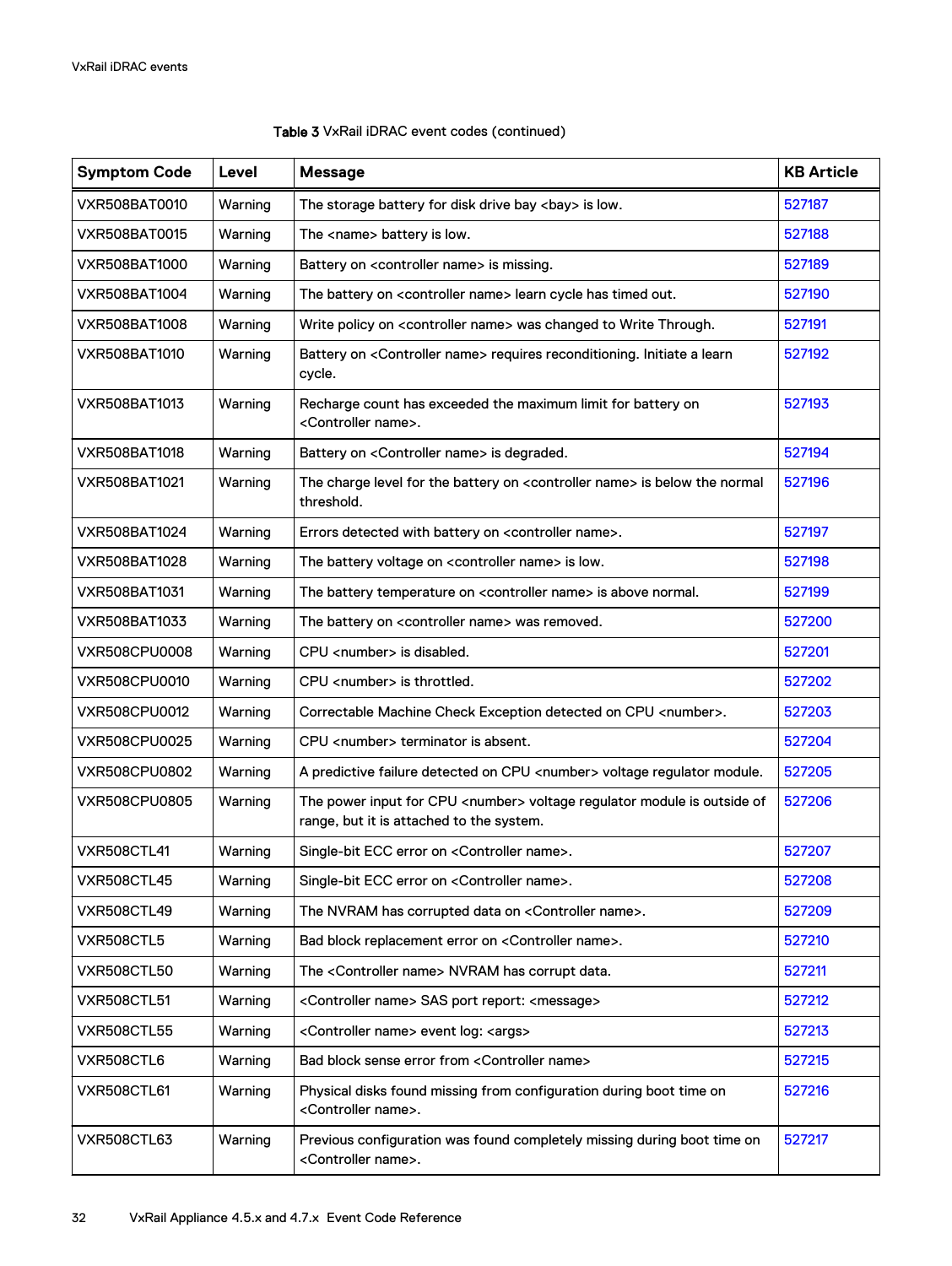| <b>Symptom Code</b>  | Level   | <b>Message</b>                                                                                                                                                             | <b>KB Article</b> |
|----------------------|---------|----------------------------------------------------------------------------------------------------------------------------------------------------------------------------|-------------------|
| VXR508CTL7           | Warning | Bad block medium error on <controller name="">.</controller>                                                                                                               | 527218            |
| <b>VXR508CTL72</b>   | Warning | The foreign configuration overflow has occurred on <controller name="">.</controller>                                                                                      | 527220            |
| <b>VXR508CTL74</b>   | Warning | Preserved cache detected on <controller name="">.</controller>                                                                                                             | 527221            |
| <b>VXR508CTL75</b>   | Warning | Preserved cache discarded on <controller name="">.</controller>                                                                                                            | 527222            |
| <b>VXR508CTL79</b>   | Warning | Controller in <controller slot=""> is not supported and will not be powered on.</controller>                                                                               | 527223            |
| VXR508CTL8           | Warning | Bad block extended sense error on <controller name="">.</controller>                                                                                                       | 527224            |
| <b>VXR508CTL80</b>   | Warning | <controller name=""> experienced the following warning during startup:<br/><controller message="">.</controller></controller>                                              | 527225            |
| <b>VXR508CTL83</b>   | Warning | Communication with <controller name=""> has been lost.</controller>                                                                                                        | 527226            |
| VXR508CTL84          | Warning | <controller name=""> is running an unsupported firmware version.</controller>                                                                                              | 527227            |
| <b>VXR508CTL85</b>   | Warning | <controller name=""> is operating at less than optimal bandwidth.</controller>                                                                                             | 527228            |
| <b>VXR508CTL87</b>   | Warning | <controller name=""> settings do not match the settings of its peer.</controller>                                                                                          | 527229            |
| <b>VXR508CTL88</b>   | Warning | <controller name=""> firmware does not match the firmware of its peer<br/>controller.</controller>                                                                         | 527230            |
| <b>VXR508CTL89</b>   | Warning | <controller name=""> is no longer fault tolerant because the peer controller is<br/>not available.</controller>                                                            | 527231            |
| VXR508CTL9           | Warning | Bad block extended medium error on <controller name="">.</controller>                                                                                                      | 527232            |
| <b>VXR508CTL91</b>   | Warning | <controller name=""> is unable to communicate with its peer.</controller>                                                                                                  | 527233            |
| <b>VXR508CTL92</b>   | Warning | <controller name=""> is not operating in Fault Tolerant Mode because of an<br/>incompatible license setting on its peer controller.</controller>                           | 527234            |
| <b>VXR508CTL95</b>   | Warning | <controller name=""> has left the fault tolerant pair.</controller>                                                                                                        | 527235            |
| <b>VXR508FAN0000</b> | Warning | Fan <number> RPM is less than the lower warning threshold.</number>                                                                                                        | 527236            |
| VXR508FAN0002        | Warning | Fan <number> RPM is greater than the upper warning threshold.</number>                                                                                                     | 527237            |
| VXR508FAN0010        | Warning | Fan <number> is disabled.</number>                                                                                                                                         | 527238            |
| <b>VXR508FC102</b>   | Warning | The <controller id=""> port <port id=""> link is not functioning either because<br/>the FC cable is not connected or the FC device is not functioning.</port></controller> | 527239            |
| <b>VXR508IOV105</b>  | Warning | Unable to manage PCIE adapter <device name=""> located in <slot type=""><br/><slot number="">.</slot></slot></device>                                                      | 527240            |
| <b>VXR508IOV106</b>  | Warning | Unable to power on PCIe adapter <device name=""> in <slot type=""> <slot<br>number&gt;.</slot<br></slot></device>                                                          | 527241            |
| <b>VXR508IOV108</b>  | Warning | Power fault detected on PCIE adapter < device name> in <slot type=""> <slot<br>number&gt;.</slot<br></slot>                                                                | 527242            |
| <b>VXR508IOV116</b>  | Warning | PCIE AUX power cable <cable number="">.was disconnected while powered<br/>on.</cable>                                                                                      | 527244            |
| <b>VXR508LNK8500</b> | Warning | Unable to connect the server in slot <slot id=""> to the IOM in slot <iom slot<br="">id&gt; port <iom id="" port="">, because the IOM port is down.</iom></iom></slot>     | 527245            |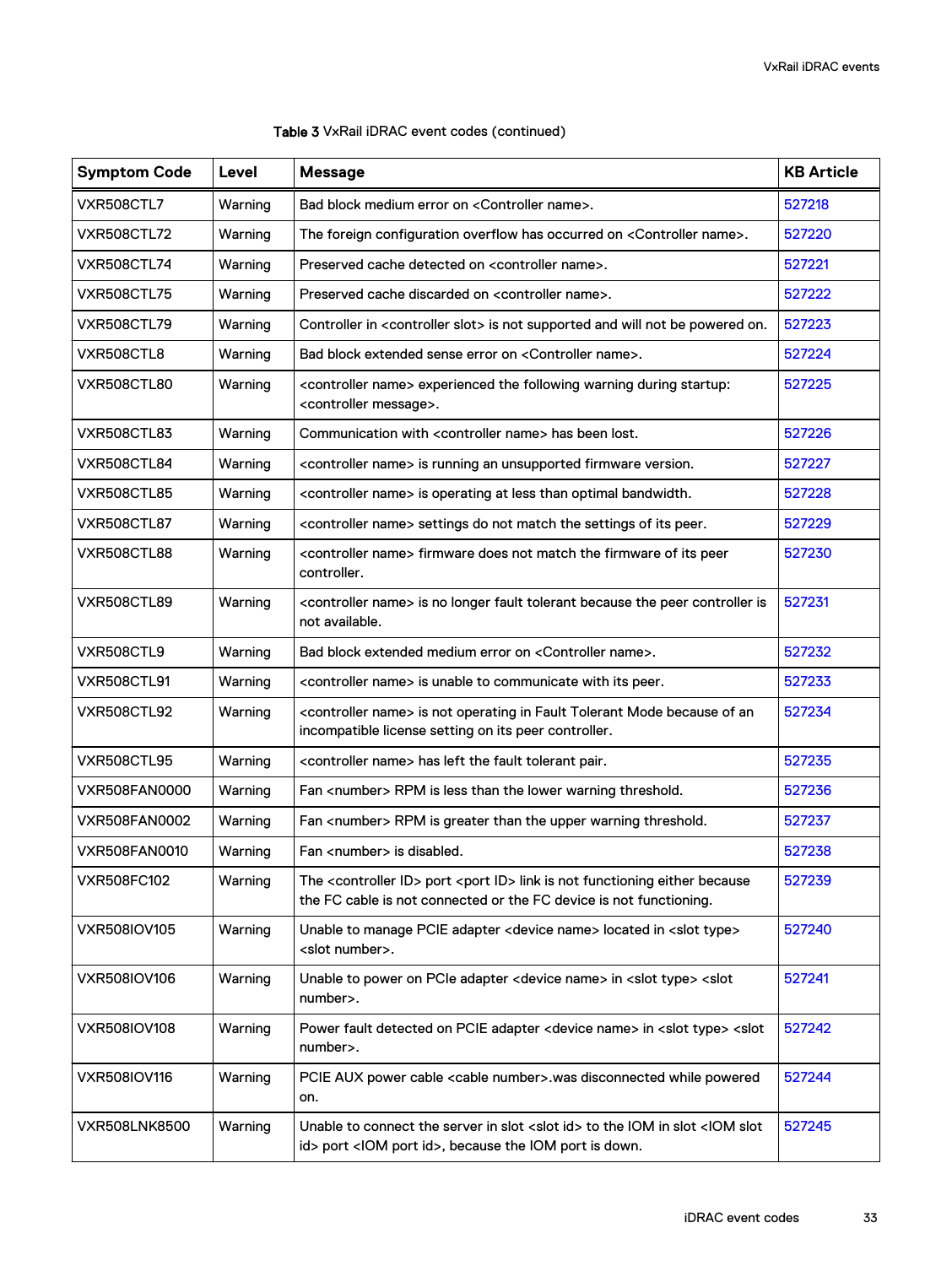| <b>Symptom Code</b>  | Level   | <b>Message</b>                                                                                                         | <b>KB Article</b> |
|----------------------|---------|------------------------------------------------------------------------------------------------------------------------|-------------------|
| VXR508MEM0000        | Warning | Persistent correctable memory errors detected on a memory device at<br>location(s) <location>.</location>              | 524433            |
| <b>VXR508MEM0009</b> | Warning | Memory device at location <location> is throttled.</location>                                                          | 524434            |
| <b>VXR508MEM0022</b> | Warning | Memory device at location <location> is absent.</location>                                                             | 524435            |
| <b>VXR508MEM0701</b> | Warning | Correctable memory error rate exceeded for <location>.</location>                                                      | 524436            |
| VXR508MEM1003        | Warning | Memory device at location <location> failed to transition to in test.</location>                                       | 524437            |
| VXR508MEM1012        | Warning | Memory device at location <location> is in a degraded state.</location>                                                | 524438            |
| <b>VXR508MEM1202</b> | Warning | Memory RAID redundancy is degraded. Check memory device at<br>location(s) <location>.</location>                       | 524439            |
| <b>VXR508MEM1206</b> | Warning | Memory mirror redundancy is degraded. Check memory device at location<br><location>.</location>                        | 527246            |
| <b>VXR508MEM1214</b> | Warning | Memory redundancy is degraded.                                                                                         | 527247            |
| VXR508MEM8501        | Warning | Low memory warning, <total memory="" size="">KB, <threshold value="">KB.</threshold></total>                           | 524440            |
| <b>VXR508MEM9002</b> | Warning | Intel QPI interconnect <qpi link="" number=""> has a correctable error.</qpi>                                          | 524441            |
| VXR508MEM9003        | Warning | Intel SMI 2 Memory interconnect <link number=""/> has a correctable error.                                             | 524442            |
| VXR508MEM9009        | Warning | Intel DDR Memory interconnect <link number=""/> has a correctable error.                                               | 524443            |
| VXR508MEM9011        | Warning | QuickPath Interconnect (QPI) Reference Code warning location<br>information is logged.                                 | 524444            |
| <b>VXR508MEM9013</b> | Warning | Memory Reference Code (MRC) warning location information is logged.                                                    | 524471            |
| VXR508MEM9014        | Warning | A correctable memory error has occurred in Dual In-line Memory Module<br>(DIMM) device <location>.</location>          | 524472            |
| <b>VXR508MEM9016</b> | Warning | Correctable memory error rate exceeded for Dual In-line Memory Module<br>(DIMM) <location>.</location>                 | 524473            |
| <b>VXR508NIC100</b>  | Warning | The <controller> Port <port> network link is down.</port></controller>                                                 | 527248            |
| <b>VXR508PCI1322</b> | Warning | Bus performance degraded for a component at bus <bus> device <device><br/>function <func>.</func></device></bus>       | 527249            |
| <b>VXR508PCI1362</b> | Warning | Bus performance degraded for a component at slot <number>.</number>                                                    | 527250            |
| VXR508PCI3008        | Warning | A non-fatal PCIe error detected on a component at bus <bus> device<br/><device> function <func>.</func></device></bus> | 527251            |
| <b>VXR508PCI3010</b> | Warning | A non-fatal IO error detected on a component at bus <bus> device<br/><device> function <func>.</func></device></bus>   | 527252            |
| <b>VXR508PCI3012</b> | Warning | The QuickPath Interconnect (QPI) width degraded.                                                                       | 527253            |
| <b>VXR508PCI3014</b> | Warning | A non-fatal PCIe error detected on a component at slot <number>.</number>                                              | 527254            |
| <b>VXR508PCI3019</b> | Warning | A low-severity issue is detected in the SSD bay <bay id="">, Slot <slot id="">.</slot></bay>                           | 527255            |
| VXR508PDR1           | Warning | <physical disk=""> copyback stopped for rebuild.</physical>                                                            | 527256            |
| <b>VXR508PDR100</b>  | Warning | Dedicated Hot Spare <pd name=""> no longer useful for all arrays.</pd>                                                 | 527257            |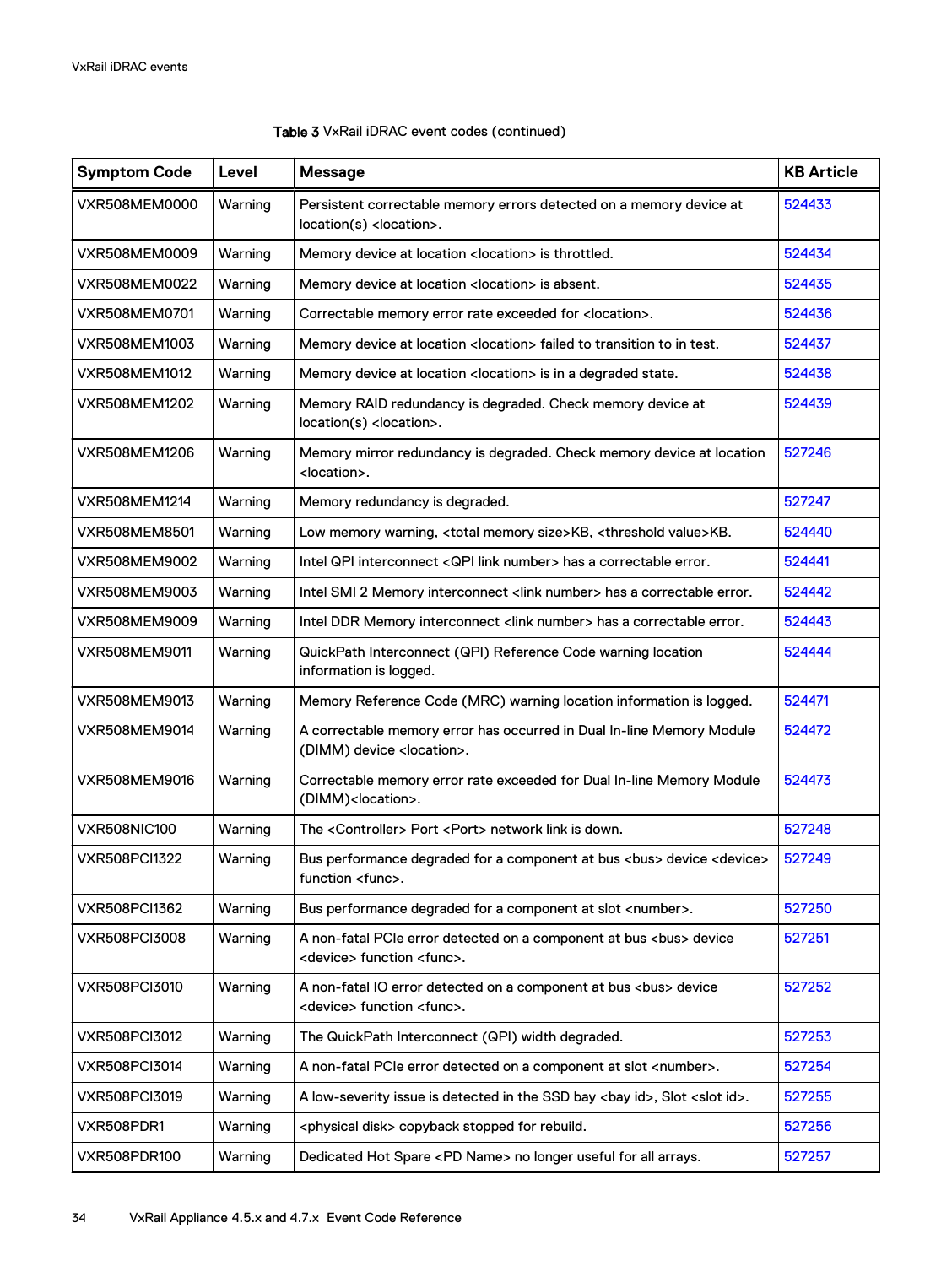| <b>Symptom Code</b>  | Level   | <b>Message</b>                                                                                                                | <b>KB Article</b> |
|----------------------|---------|-------------------------------------------------------------------------------------------------------------------------------|-------------------|
| <b>VXR508PDR1002</b> | Warning | A predictive failure detected on drive <number> in disk drive bay <bay>.</bay></number>                                       | 527258            |
| <b>VXR508PDR101</b>  | Warning | Global Hot Spare <pd name=""> does not cover all arrays.</pd>                                                                 | 527259            |
| <b>VXR508PDR1102</b> | Warning | A predictive failure detected on drive <number>.</number>                                                                     | 527260            |
| <b>VXR508PDR112</b>  | Warning | The <pcie device="" name="" solid="" state=""> has reached <percent> of warranted<br/>device wear-out limit.</percent></pcie> | 527261            |
| <b>VXR508PDR113</b>  | Warning | The <pcie device="" name="" solid="" state=""> has reached or exceeded its warranted<br/>wear-out limit.</pcie>               | 527262            |
| <b>VXR508PDR116</b>  | Warning | Predictive failure reported for <pcie device="" name="" solid="" state=""></pcie>                                             | 527263            |
| VXR508PDR16          | Warning | Predictive failure reported for <physical disk="">.</physical>                                                                | 527264            |
| VXR508PDR19          | Warning | SMART FPT exceeded for <pd name="">.</pd>                                                                                     | 527265            |
| VXR508PDR2           | Warning | Insufficient space available on <physical disk=""> to perform a copyback<br/>operation.</physical>                            | 527266            |
| VXR508PDR21          | Warning | SMART warning for <pd name="">.</pd>                                                                                          | 527267            |
| <b>VXR508PDR22</b>   | Warning | SMART warning temperature for <pd name="">.</pd>                                                                              | 527268            |
| VXR508PDR23          | Warning | SMART warning degraded for <pd name="">.</pd>                                                                                 | 527269            |
| VXR508PDR24          | Warning | Failure prediction threshold exceeded on <pd name=""> due to test. No<br/>action needed.</pd>                                 | 527270            |
| VXR508PDR30          | Warning | A global hot spare failed. <pd name="">.</pd>                                                                                 | 527271            |
| <b>VXR508PDR32</b>   | Warning | A dedicated hot spare failed. <pd name="">.</pd>                                                                              | 527272            |
| VXR508PDR35          | Warning | The only hot spare available is a SATA disk <pd name="">.</pd>                                                                | 527275            |
| VXR508PDR36          | Warning | The only hot spare available is a SAS disk <pd name="">.</pd>                                                                 | 527276            |
| VXR508PDR37          | Warning | The <physical device=""> is not supported.</physical>                                                                         | 527277            |
| VXR508PDR49          | Warning | The dedicated hot spare <pd name=""> is too small.</pd>                                                                       | 527278            |
| VXR508PDR5           | Warning | <pd name=""> is removed.</pd>                                                                                                 | 527279            |
| VXR508PDR50          | Warning | Insufficient space on the global hot spare <pd name="">.</pd>                                                                 | 527280            |
| VXR508PDR52          | Warning | A redundant path is broken.                                                                                                   | 527281            |
| VXR508PDR55          | Warning | Insufficient space available on the <physical disk=""> to perform a rebuild.</physical>                                       | 527283            |
| VXR508PDR56          | Warning | Bad block table on <physical disk=""> is 80% full.</physical>                                                                 | 527284            |
| VXR508PDR58          | Warning | <pd name="">is incompatible.</pd>                                                                                             | 527285            |
| VXR508PDR6           | Warning | <physical disk=""> is offline.</physical>                                                                                     | 527286            |
| VXR508PDR60          | Warning | Error occurred on <physical disk=""> : <error code="">.</error></physical>                                                    | 527287            |
| VXR508PDR67          | Warning | An unsupported physical disk drive has been detected.                                                                         | 527288            |
| VXR508PDR69          | Warning | Rebuild not possible on <physical disk="">.</physical>                                                                        | 527289            |
| VXR508PDR7           | Warning | <physical disk=""> has degraded.</physical>                                                                                   | 527290            |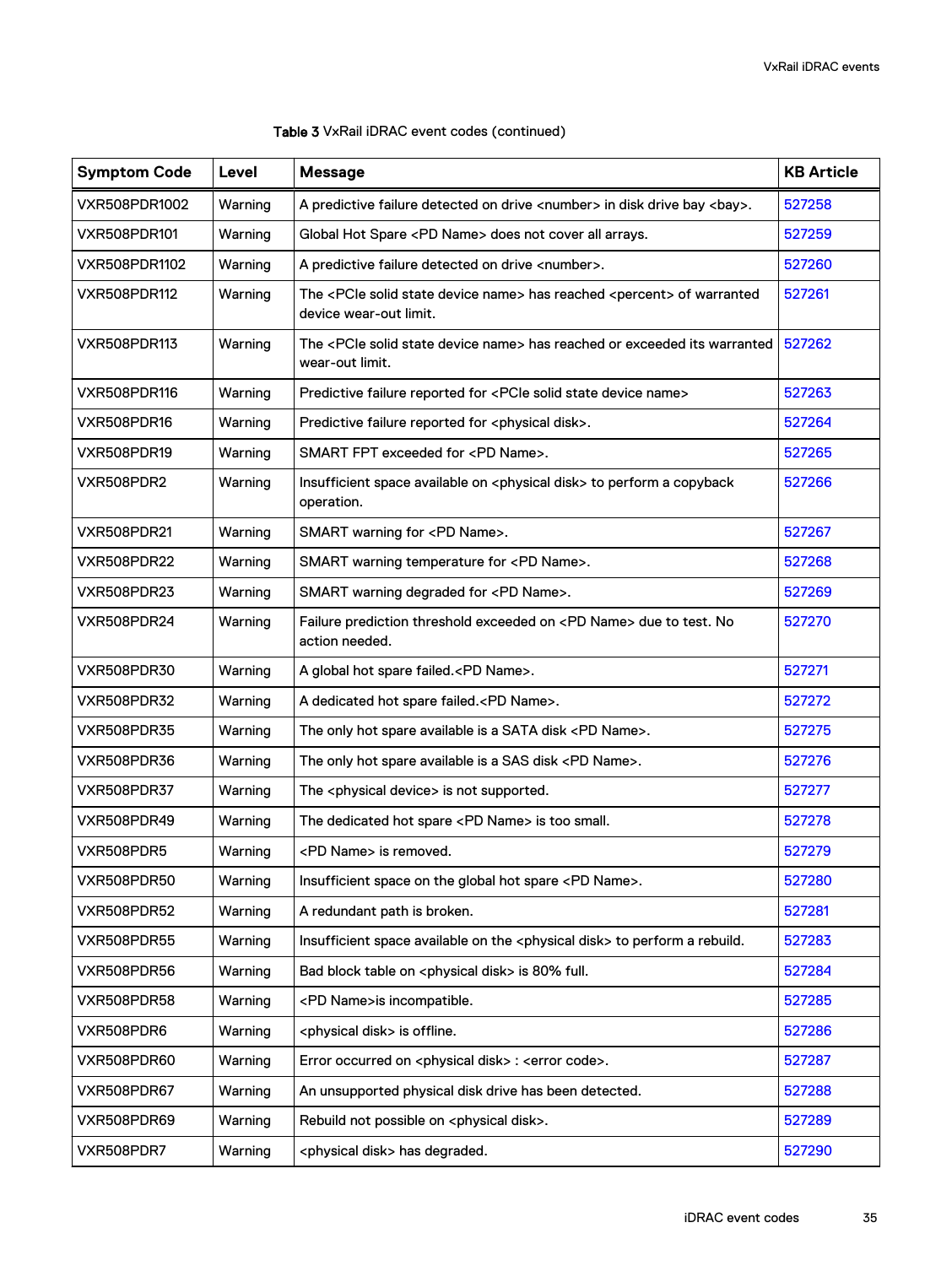| <b>Symptom Code</b>  | Level   | <b>Message</b>                                                                                                                                                                                                      | <b>KB Article</b> |
|----------------------|---------|---------------------------------------------------------------------------------------------------------------------------------------------------------------------------------------------------------------------|-------------------|
| VXR508PDR75          | Warning | Copyback stopped for hot spare <physical disk="">.</physical>                                                                                                                                                       | 527291            |
| VXR508PDR76          | Warning | Copyback not possible as SAS or SATA mixing is not supported.                                                                                                                                                       | 527292            |
| VXR508PDR86          | Warning | Bad block table on <physical disk=""> is full.</physical>                                                                                                                                                           | 527293            |
| VXR508PDR95          | Warning | Microcode update on <physical disk=""> has failed.</physical>                                                                                                                                                       | 527294            |
| VXR508PDR98          | Warning | Command timeout occurred on <physical disk="">.<args>.</args></physical>                                                                                                                                            | 527296            |
| VXR508PFM0002        | Warning | The value of <sensor name=""> is greater than the upper warning threshold.</sensor>                                                                                                                                 | 527297            |
| <b>VXR508PSU0002</b> | Warning | A predictive failure detected on power supply <number>.</number>                                                                                                                                                    | 527298            |
| VXR508PSU0005        | Warning | The power input for power supply <number> is outside of the allowable<br/>range, but it is attached to the system.</number>                                                                                         | 527299            |
| <b>VXR508PSU0032</b> | Warning | The temperature for power supply <number> is in a warning range.</number>                                                                                                                                           | 527300            |
| VXR508PSU0044        | Warning | Cannot obtain status information from power supply <number>.</number>                                                                                                                                               | 527301            |
| VXR508PSU0091        | Warning | Power supply unit <psu number=""> rating exceeds the system power<br/>distribution limits.</psu>                                                                                                                    | 527302            |
| VXR508PSU1000        | Warning | Power supply cable has been removed from <psu name="" sensor="">.</psu>                                                                                                                                             | 527303            |
| VXR508PSU1003        | Warning | <psu name="" sensor=""> is switched OFF.</psu>                                                                                                                                                                      | 527304            |
| <b>VXR508PWR1001</b> | Warning | The system performance degraded.                                                                                                                                                                                    | 527305            |
| VXR508PWR1002        | Warning | The system performance degraded because of thermal protection.                                                                                                                                                      | 527307            |
| <b>VXR508PWR1003</b> | Warning | The system performance degraded because cooling capacity has changed.                                                                                                                                               | 527308            |
| VXR508PWR1004        | Warning | The system performance degraded because power capacity has changed.                                                                                                                                                 | 527309            |
| <b>VXR508PWR1005</b> | Warning | The system performance degraded because of user-defined power<br>capacity has changed.                                                                                                                              | 527318            |
| VXR508PWR1007        | Warning | The system performance degraded because power exceeds capacity.                                                                                                                                                     | 527319            |
| VXR508PWR8557        | Warning | The System Input Power Cap is too low to be enforced using the current<br>Power Supply configuration.                                                                                                               | 527320            |
| VXR508RDU0003        | Warning | Fan redundancy is degraded.                                                                                                                                                                                         | 527321            |
| <b>VXR508RDU0013</b> | Warning | Power supply redundancy is degraded.                                                                                                                                                                                | 527322            |
| VXR508RDU0017        | Warning | The storage power redundancy is no longer available.                                                                                                                                                                | 527323            |
| <b>VXR508RDU0018</b> | Warning | The storage power redundancy is degraded.                                                                                                                                                                           | 527324            |
| <b>VXR508RDU0032</b> | Warning | The <name> voltage redundancy is degraded.</name>                                                                                                                                                                   | 527325            |
| VXR508STOR1          | Warning | A device < device name> is in an unknown state.                                                                                                                                                                     | 527326            |
| VXR508STOR13         | Warning | Unable to set the operation mode of the newly inserted storage sled in slot<br><slot number=""> to Split Single or Split Dual Host, because the storage sled<br/>has only one PERC controller.</slot>               | 527327            |
| VXR508STOR17         | Warning | The fault-tolerant pair of RAID controllers <raid 1="" controller=""> and <raid<br>controller 2&gt; can have issues in their PCIe fabric because both controllers<br/>are on the same PCIe fabric.</raid<br></raid> | 527328            |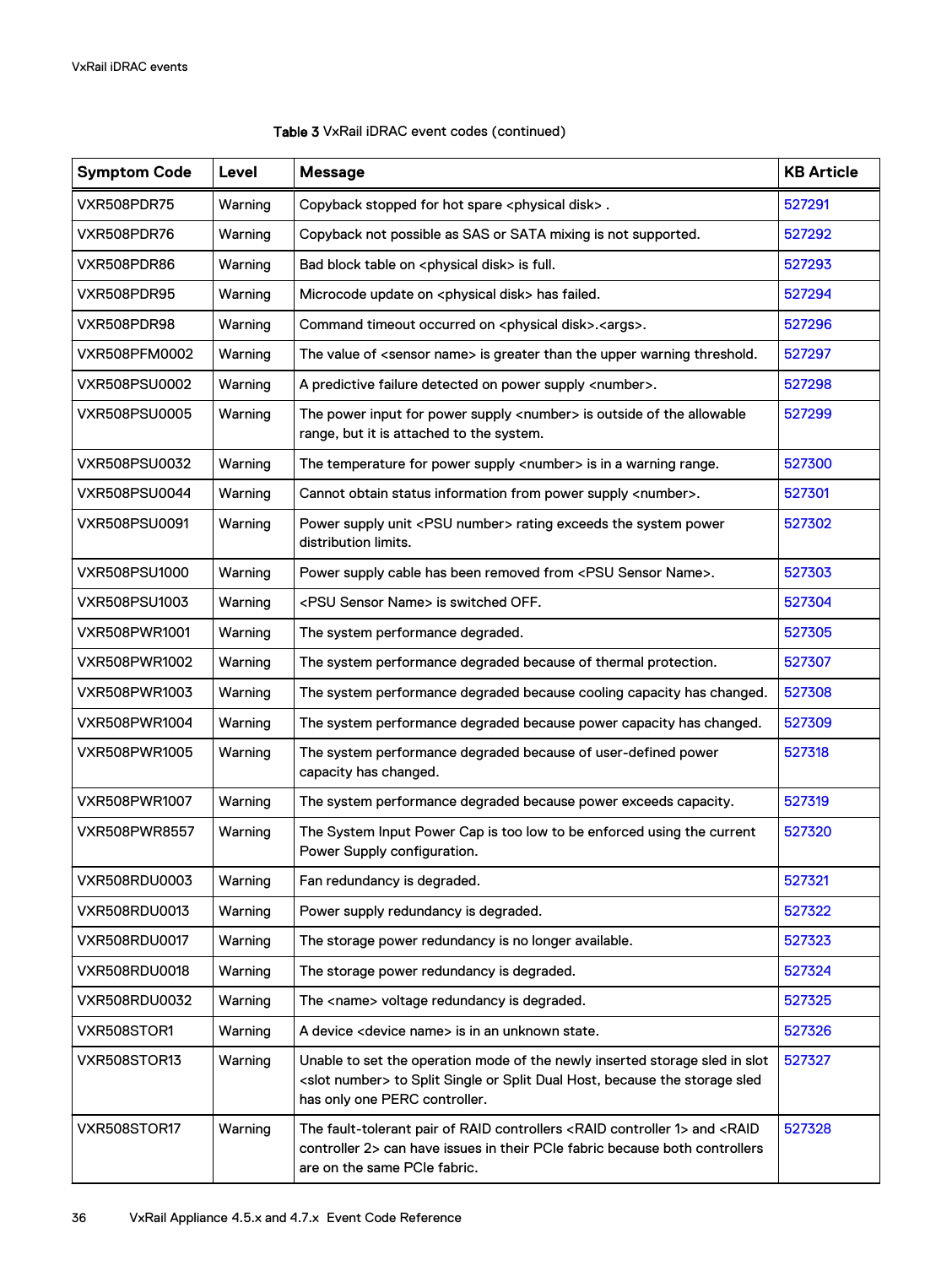| <b>Symptom Code</b>   | Level   | <b>Message</b>                                                                                                                                        | <b>KB Article</b> |
|-----------------------|---------|-------------------------------------------------------------------------------------------------------------------------------------------------------|-------------------|
| VXR508STOR18          | Warning | A Shared Storage device is detected in slots other than Chassis Slots 5<br>and 6. This configuration is not currently supported.                      | 527329            |
| VXR508STOR5           | Warning | Redundancy lost. <vd enclosure="" name=""></vd>                                                                                                       | 527330            |
| VXR508STOR8           | Warning | Detected two RAID controllers in integrated slots. This configuration is not<br>currently supported and the second controller will not be powered on. | 527331            |
| VXR508STOR9           | Warning | No RAID controllers have been detected. Access to shared storage will not<br>be available.                                                            | 527332            |
| <b>VXR508SWC4004</b>  | Warning | A firmware or software incompatibility detected between iDRAC in slot<br><number> and CMC.</number>                                                   | 527333            |
| VXR508SWC4006         | Warning | A firmware or software incompatibility detected between system BIOS in<br>slot <number> and CMC.</number>                                             | 527334            |
| <b>VXR508SWC4008</b>  | Warning | A firmware or software incompatibility detected between CMC 1 and CMC<br>2.                                                                           | 527335            |
| VXR508TMP0100         | Warning | The system board <name> temperature is less than the lower warning<br/>threshold.</name>                                                              | 527336            |
| VXR508TMP0102         | Warning | The system board <name> temperature is greater than the upper warning<br/>threshold.</name>                                                           | 527337            |
| VXR508TMP0106         | Warning | The memory module <number> temperature is less than the lower warning<br/>threshold.</number>                                                         | 527338            |
| <b>VXR508TMP0108</b>  | Warning | The memory module <number> temperature is greater than the upper<br/>warning threshold.</number>                                                      | 527339            |
| <b>VXR508TMP0112</b>  | Warning | The <name> temperature is less than the lower warning threshold.</name>                                                                               | 527340            |
| <b>VXR508TMP0114</b>  | Warning | The <name> temperature is greater than the upper warning threshold.</name>                                                                            | 527341            |
| <b>VXR508TMP0118</b>  | Warning | The system inlet temperature is less than the lower warning threshold.                                                                                | 527342            |
| <b>VXR508TMP0120</b>  | Warning | The system inlet temperature is greater than the upper warning threshold.                                                                             | 527343            |
| <b>VXR508TMP0124</b>  | Warning | Disk drive bay temperature is less than the lower warning threshold.                                                                                  | 527344            |
| VXR508TMP0126         | Warning | Disk drive bay temperature is greater than the upper warning threshold.                                                                               | 527345            |
| VXR508TMP0130         | Warning | The control panel temperature is less than the lower warning threshold.                                                                               | 527346            |
| VXR508TMP0132         | Warning | The control panel temperature is greater than the upper warning threshold.                                                                            | 527347            |
| VXR508TMP0200         | Warning | CPU <number> temperature is less than the lower warning threshold.</number>                                                                           | 527348            |
| VXR508TMP0202         | Warning | CPU <number> temperature is greater than the upper warning threshold.</number>                                                                        | 527349            |
| VXR508TMP1000         | Warning | <tempsensor name=""> exceeded the maximum warning threshold.</tempsensor>                                                                             | 527350            |
| VXR508TMP1001         | Warning | <tempsensor name=""> has crossed the minimum warning threshold.</tempsensor>                                                                          | 527351            |
| VXR508TMPS0100        | Warning | Inlet temperature is above warning level for extended duration.                                                                                       | 527352            |
| <b>VXR508TMPS0101</b> | Warning | Inlet temperature is above critical level for extended duration.                                                                                      | 527353            |
| <b>VXR508VDR100</b>   | Warning | <virtual disk=""> is unavailable because of incompatibilities with the current<br/>controller.</virtual>                                              | 527354            |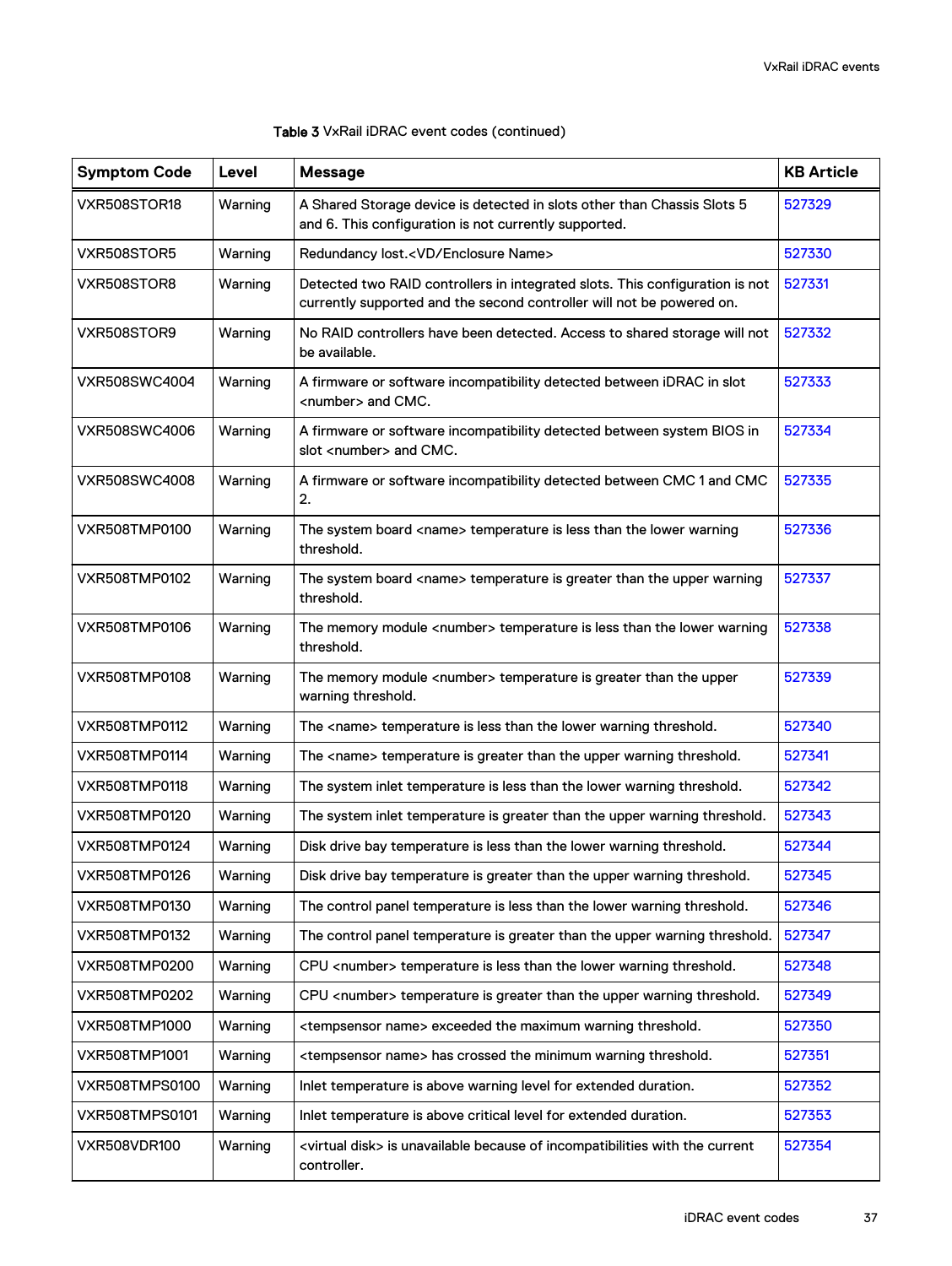| <b>Symptom Code</b>  | Level   | <b>Message</b>                                                                                                                                                                                 | <b>KB Article</b> |
|----------------------|---------|------------------------------------------------------------------------------------------------------------------------------------------------------------------------------------------------|-------------------|
| VXR508VDR31          | Warning | Controller cache is preserved for missing or offline <vd name="">.</vd>                                                                                                                        | 527355            |
| <b>VXR508VDR52</b>   | Warning | The consistency check found inconsistent parity data on <virtual disk="">.</virtual>                                                                                                           | 527356            |
| VXR508VDR53          | Warning | The consistency check logging of inconsistent parity data is disabled for<br><virtual disk="">.</virtual>                                                                                      | 527357            |
| VXR508VDR54          | Warning | <vd name=""> initialization is terminated.</vd>                                                                                                                                                | 527358            |
| VXR508VDR8           | Warning | <virtual disk=""> is degraded either because the physical disk drive in the<br/>drive group is removed or the physical disk drive added in a redundant<br/>virtual drive has failed.</virtual> | 527359            |
| <b>VXR508VDR99</b>   | Warning | <virtual disk=""> is unavailable because of an ID conflict in the fault-tolerant<br/>pair.</virtual>                                                                                           | 527360            |
| VXR508VLT0200        | Warning | The system board <name> voltage is less than the lower warning<br/>threshold.</name>                                                                                                           | 527361            |
| <b>VXR508VLT0202</b> | Warning | The system board <name> voltage is greater than the upper warning<br/>threshold.</name>                                                                                                        | 527362            |
| VXR508VLT0206        | Warning | The memory module <number> <name> voltage is less than the lower<br/>warning threshold.</name></number>                                                                                        | 527363            |
| <b>VXR508VLT0208</b> | Warning | The memory module <number> <name> voltage is greater than the upper<br/>warning threshold.</name></number>                                                                                     | 527364            |
| <b>VXR508VLT0212</b> | Warning | The disk drive bay <name> voltage is less than the lower warning<br/>threshold.</name>                                                                                                         | 527365            |
| <b>VXR508VLT0214</b> | Warning | The disk drive bay <name> voltage is greater than the upper warning<br/>threshold.</name>                                                                                                      | 527366            |
| <b>VXR508VLT0218</b> | Warning | The <name> voltage is less than the lower warning threshold.</name>                                                                                                                            | 527367            |
| <b>VXR508VLT0220</b> | Warning | The <name> voltage is greater than the upper warning threshold.</name>                                                                                                                         | 527368            |
| <b>VXR508VLT0224</b> | Warning | The memory module <name> voltage is less than the lower warning<br/>threshold.</name>                                                                                                          | 527369            |
| VXR508VLT0226        | Warning | The memory module <name> voltage is greater than the upper warning<br/>threshold.</name>                                                                                                       | 527370            |
| VXR508VLT0230        | Warning | The mezzanine card <number> <name> voltage is less than the lower<br/>warning threshold.</name></number>                                                                                       | 527371            |
| VXR508VLT0232        | Warning | The mezzanine card <number> <name> voltage is greater than the upper<br/>warning threshold.</name></number>                                                                                    | 527372            |
| VXR508VLT0300        | Warning | CPU <number> <name> voltage is less than the lower warning threshold.</name></number>                                                                                                          | 527374            |
| VXR508VLT0302        | Warning | CPU <number> <name> voltage is greater than the upper warning<br/>threshold.</name></number>                                                                                                   | 527375            |
| VXR50CCPU0000        | Info    | Internal error has occurred check for additional logs.                                                                                                                                         | N/A               |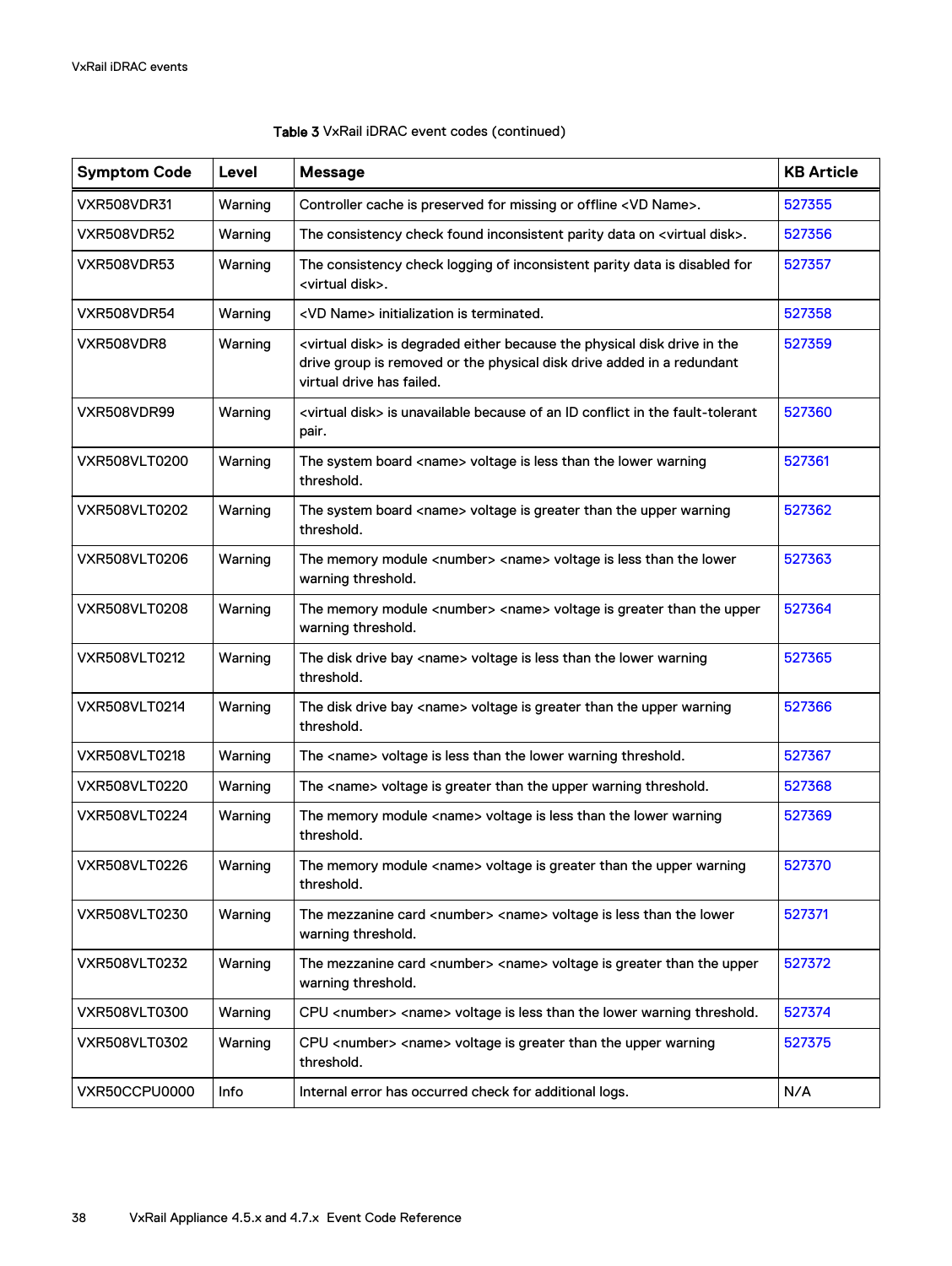# <span id="page-38-0"></span>CHAPTER 4

# VxRail appliance events

<sup>l</sup> [VxRail appliance event codes](#page-39-0)............................................................................. 40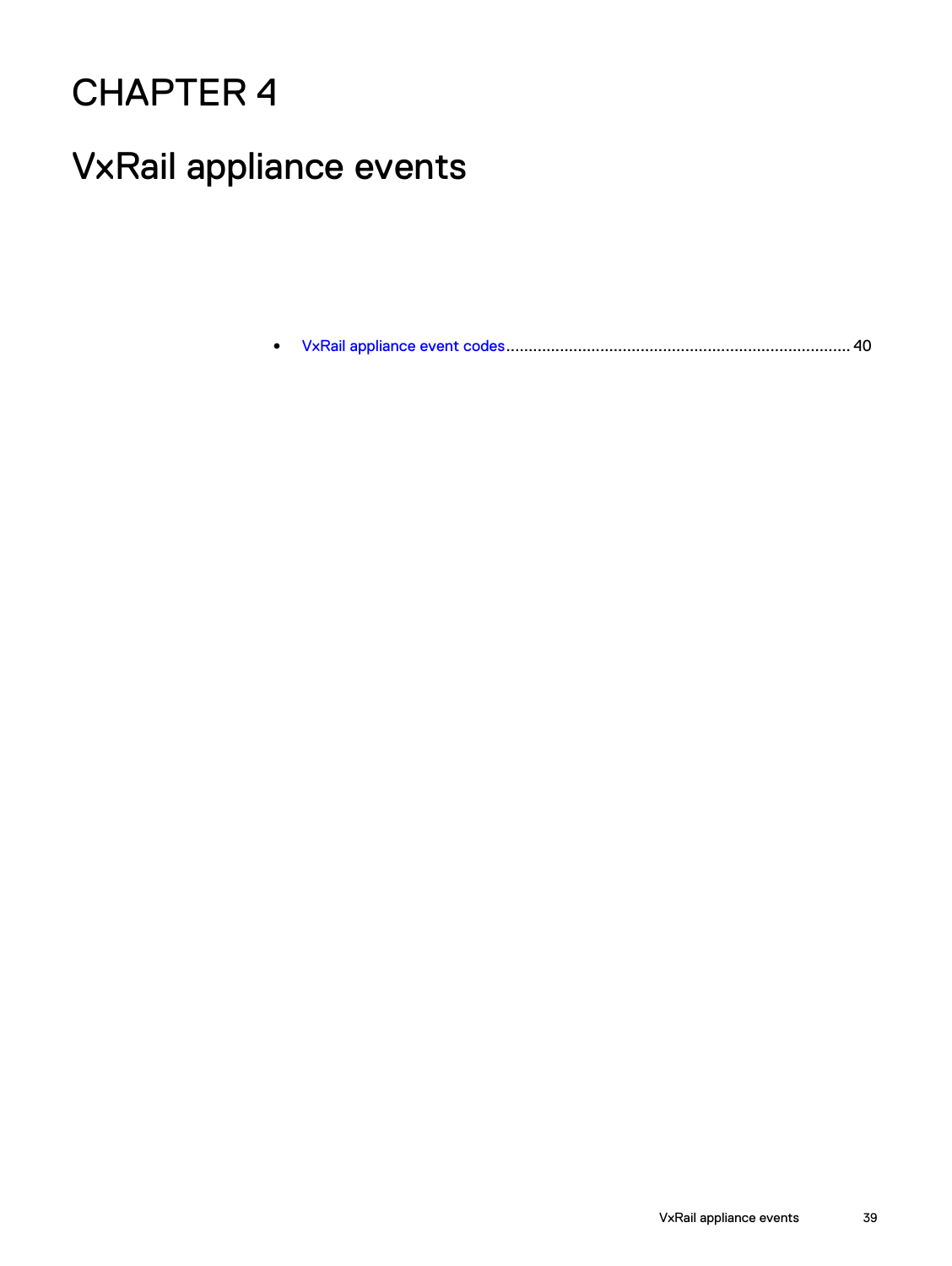## <span id="page-39-0"></span>**VxRail appliance event codes**

The following table lists the VxRail Manager event codes related to the vxRail appliance hardware. The codes are arranged by event code.

|  | Table 4 VxRail appliance event codes |
|--|--------------------------------------|
|--|--------------------------------------|

| <b>Symptom Code</b>       | Level    | <b>Message</b>                                                                                                                                                                                                                   | <b>KB Article</b> |
|---------------------------|----------|----------------------------------------------------------------------------------------------------------------------------------------------------------------------------------------------------------------------------------|-------------------|
| VXR020001<br>MYSTIC020001 | Critical | Hardware health changed (4.0.400): The remaining rated write endurance<br>of the SATADOM is lower than 5%.<br>Hardware health changed (4.5.150): The remaining rated write endurance<br>of the boot device {0} is lower than 5%. | 198292            |
| VXR020002<br>MYSTIC020002 | Critical | Hardware health changed: Disk status Disk failed, with fault led long<br>amber.                                                                                                                                                  | 198313            |
| VXR020003<br>MYSTIC020003 | Critical | Hardware health changed: Node status (System Status LED amber solid<br>on).<br>Critical Alarm: Critical power modules failure, critical fans failure, voltage<br>(power supply), critical temperature and voltage.               | 198316            |
|                           |          | Fatal alarm - System has failed or shut down.                                                                                                                                                                                    |                   |
|                           |          | <b>BIOS</b> detected:                                                                                                                                                                                                            |                   |
|                           |          | 1. DIMM failure when there is one DIMM present and no good memory is<br>present.                                                                                                                                                 |                   |
|                           |          | 2. Run-time memory uncorrectable error in non-redundant mode.                                                                                                                                                                    |                   |
|                           |          | 3. CPU configuration error (for instance, processor stepping mismatch).                                                                                                                                                          |                   |
|                           |          | Integrated BMC detected:                                                                                                                                                                                                         |                   |
|                           |          | 1. CPU CATERR signal asserted.                                                                                                                                                                                                   |                   |
|                           |          | 2. CPU 1 is missing.                                                                                                                                                                                                             |                   |
|                           |          | 3. CPU THERMTRIP.                                                                                                                                                                                                                |                   |
|                           |          | 4. System cooling fan failure.                                                                                                                                                                                                   |                   |
|                           |          | 5. No power good - Redundant power fault. - Power Unit Redundancy<br>sensor - Insufficient resources offset (indicates not enough power<br>supplies are present).                                                                |                   |
| VXR024001<br>MYSTIC024001 | Error    | Hardware health changed (4.0.400): The remaining rated write endurance<br>of the SATADOM is lower than 20%. (40400) Hardware health changed:<br>The remaining rated write endurance of the boot device {0} is lower than<br>20%. | 198298            |
| VXR024003<br>MYSTIC024003 | Error    | Hardware health changed: Node status (System Status LED amber<br>blinking).<br>Non-Critical Alarm: Redundant fan failure, redundant power module failure,<br>non-critical temperature and voltage.                               | 198320            |
|                           |          | Non-Critical Alarm - System is likely to fail.                                                                                                                                                                                   |                   |
|                           |          | <b>BIOS</b> detected:                                                                                                                                                                                                            |                   |
|                           |          | 1. In non-mirroring mode, if the threshold of ten correctable errors is<br>crossed within the window.                                                                                                                            |                   |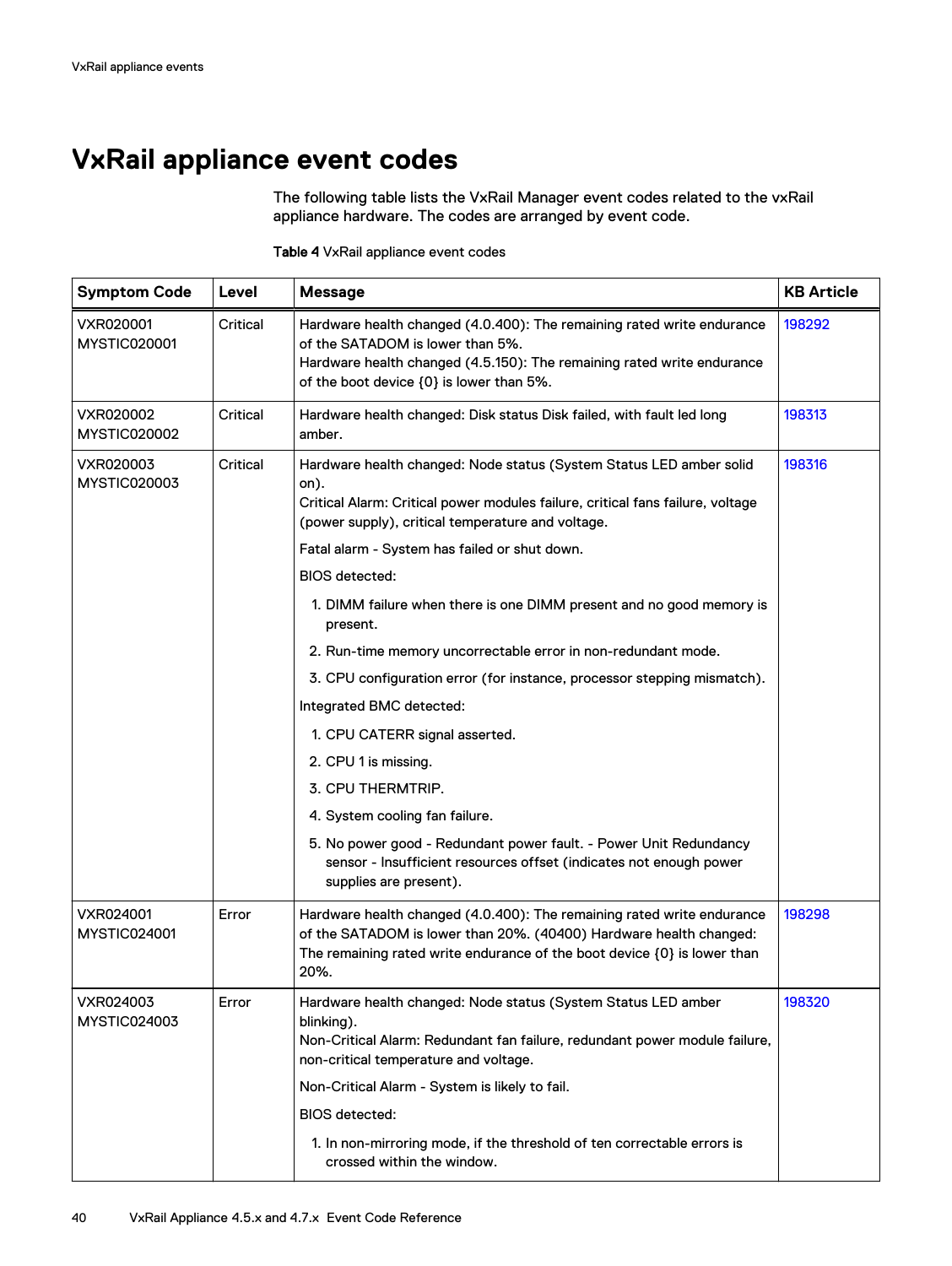| <b>Symptom Code</b>               | Level    | <b>Message</b>                                                                                                                                                                                                 | <b>KB Article</b> |
|-----------------------------------|----------|----------------------------------------------------------------------------------------------------------------------------------------------------------------------------------------------------------------|-------------------|
|                                   |          | 2. PCI Express uncorrectable link errors                                                                                                                                                                       |                   |
|                                   |          | Integrated BMC detected:                                                                                                                                                                                       |                   |
|                                   |          | 1. Critical threshold crossed - Voltage, temperature, power nozzle, power<br>gauge, and PROCHOT (Therm Ctrl) sensors.                                                                                          |                   |
|                                   |          | 2. VRD Hot asserted.                                                                                                                                                                                           |                   |
|                                   |          | 3. One of the redundant power supplies failed.                                                                                                                                                                 |                   |
|                                   |          | 4. Minimum number of fans to cool the system are not present or have<br>failed.                                                                                                                                |                   |
| VXR028001<br>MYSTIC028001         | Warning  | Hardware health changed: The remaining rated write endurance of the<br>SATADOM is lower than 30%.<br>Hardware health changed: The remaining rated write endurance of the<br>boot device {0} is lower than 30%. | 198302            |
| VXR028003<br>MYSTIC028003         | Warning  | Hardware health changed: Node status (power led green blinking).                                                                                                                                               | N/A               |
| <b>VXR02C001</b><br>MYSTIC02C001  | Info     | Hardware health changed (4.0.400): SATADOM wearing.<br>Hardware health changed (4.5.150): Boot Device {0} wearing.                                                                                             | N/A               |
| VXR036001<br>MYSTIC036001         | Info     | Failed to find backup external ESRS VE.                                                                                                                                                                        | N/A               |
| VXR124004<br><b>MYSTIC124004</b>  | Error    | Set node blue led blink failed.                                                                                                                                                                                | 522768            |
| VXR124005<br><b>MYSTIC124005</b>  | Error    | Set node blue led off failed.                                                                                                                                                                                  | 522766            |
| VXR124006<br>MYSTIC124006         | Error    | Set disk green led failed.                                                                                                                                                                                     | 522764            |
| VXR124007<br>MYSTIC124007         | Error    | Set disk green led blink failed.                                                                                                                                                                               | 522760            |
| VXR124008<br>MYSTIC124008         | Error    | Set disk green led off failed.                                                                                                                                                                                 | 522752            |
| <b>VXR12C004</b><br>MYSTIC12C004  | Info     | Set node blue led blink succeeded.                                                                                                                                                                             | N/A               |
| <b>VXR12C005</b><br>MYSTIC12C005  | Info     | Set node blue led off succeeded.                                                                                                                                                                               | N/A               |
| <b>VXR12C006</b><br>MYSTIC12C006  | Info     | Set disk green led succeeded.                                                                                                                                                                                  | N/A               |
| <b>VXR12C007</b><br>MYSTIC12C007  | Info     | Set disk green led blink succeeded.                                                                                                                                                                            | N/A               |
| <b>VXR 12C008</b><br>MYSTIC12C008 | Info     | Set disk green led off succeeded.                                                                                                                                                                              | N/A               |
| VXR230011                         | Critical | Node {0} upgrade operation failed.                                                                                                                                                                             | 524430            |

Table 4 VxRail appliance event codes (continued)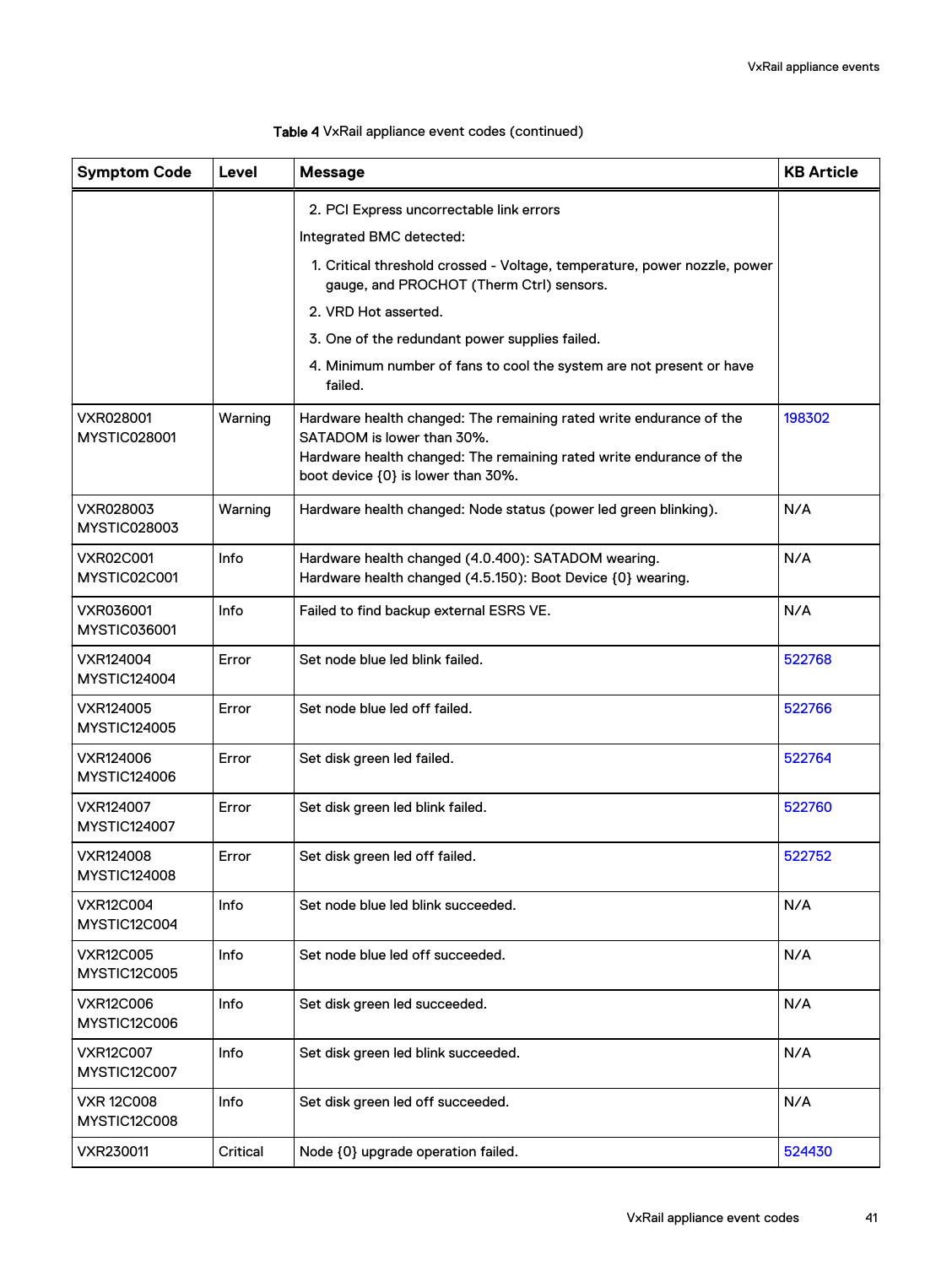| <b>Symptom Code</b> | Level | <b>Message</b>                                         | <b>KB Article</b> |
|---------------------|-------|--------------------------------------------------------|-------------------|
| <b>VXR23C012</b>    | Info  | Node {0} upgrade operation has started.                | 524428            |
| <b>VXR23C013</b>    | Info  | Node {0} upgrade operation was successful.             | 524429            |
| VXR50CCPU0000       | Info  | Internal error has occurred check for additional logs. | N/A               |

#### Table 4 VxRail appliance event codes (continued)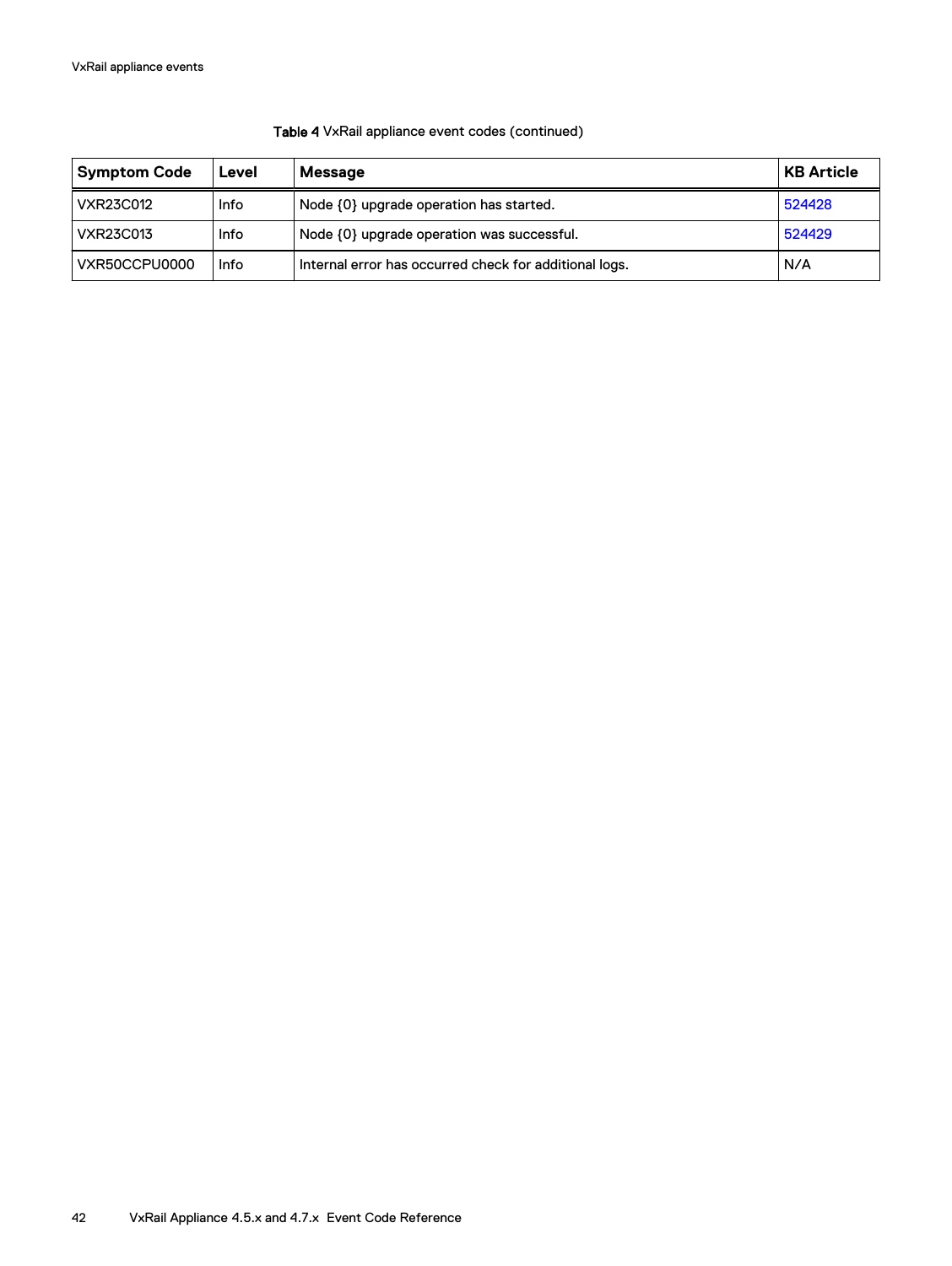# <span id="page-42-0"></span>CHAPTER 5

# Secure Remote Services (ESRS) events

<sup>l</sup> [Dell Secure Remote Services event codes](#page-43-0)......................................................... 44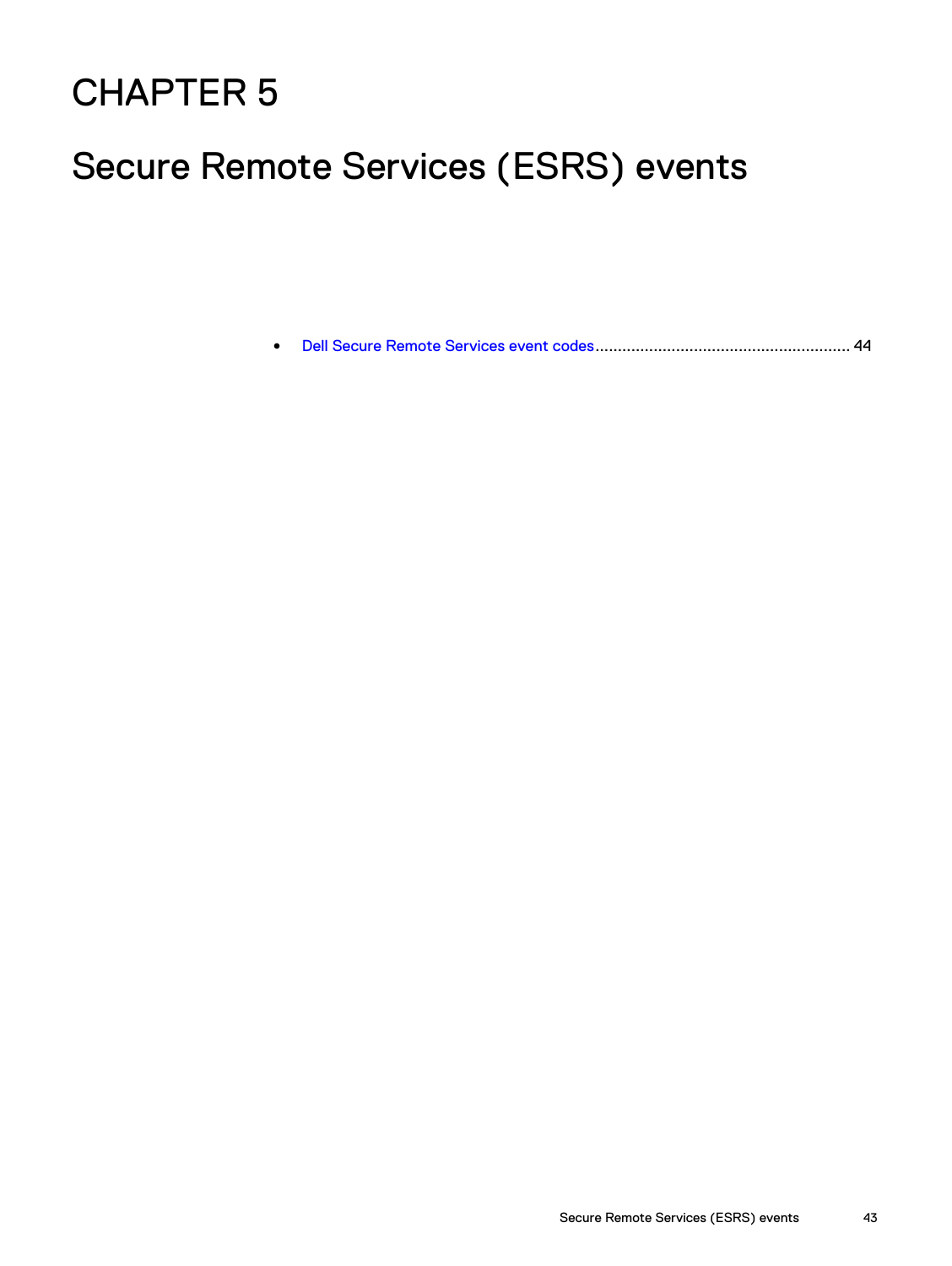## <span id="page-43-0"></span>**Dell Secure Remote Services event codes**

The following table lists the VxRail Manager event codes related to Dell Secure Remote Services (formerly known as ESRS). The codes are arranged by event code.

| <b>Symptom Code</b>              | Level   | <b>Message</b>                                                                                       | <b>KB Article</b> |
|----------------------------------|---------|------------------------------------------------------------------------------------------------------|-------------------|
| VXR034002<br>MYSTIC034002        | Error   | ESRS VE activated but inaccessible Network connection issue. Port issue<br>(service down). VM issue. | 522803            |
| VXR034003<br>MYSTIC034003        | Error   | Authentication service temporarily unavailable Re-try to add device<br>periodically.                 | 522799            |
| VXR034004<br>MYSTIC034004        | Error   | Failed to add device to ESRS VE Invalid Powerlink credentials, or invalid<br>PSNT (not               | 522797            |
| VXR034005<br>MYSTIC034005        | Error   | Failed to send configuration to ESRS VE.                                                             | 522790            |
| VXR034006<br>MYSTIC034006        | Error   | Failed to send connect home to ESRS VE.                                                              | 522788            |
| VXR034007<br><b>MYSTIC034007</b> | Error   | Failed to upload attachment to ESRS VE.                                                              | 522785            |
| VXR034008<br><b>MYSTIC034008</b> | Error   | Failed to send heartbeat to ESRS VE for 100 times.                                                   | 522781            |
| VXR038001<br>MYSTIC038001        | Warning | <b>ESRS VE not activated.</b><br>Support should be enabled in VxRail Manager.                        | N/A               |
| VXR038008<br>MYSTIC038008        | Warning | Failed to send heartbeat to ESRS VE for 10 times.                                                    | N/A               |
| <b>VXR03C008</b><br>MYSTIC03C008 | Info    | Failed to send heartbeat to ESRS VE Heartbeat is sent every 60 seconds.                              | N/A               |

Table 5 VxRail Secure Remote Support (ESRS) event codes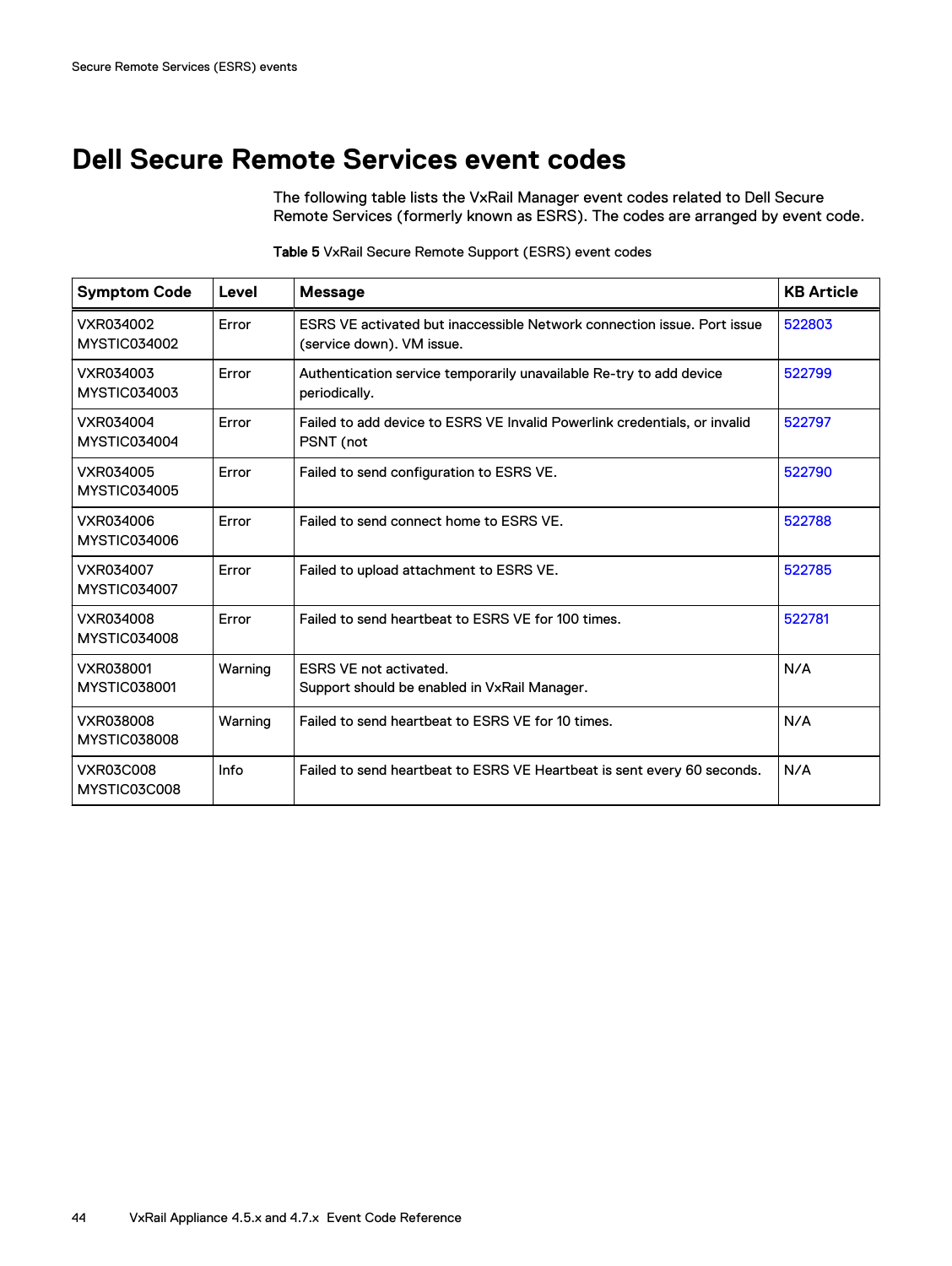# <span id="page-44-0"></span>CHAPTER 6

VxRail Manager events

<sup>l</sup> [VxRail Manager event codes](#page-45-0).............................................................................. 46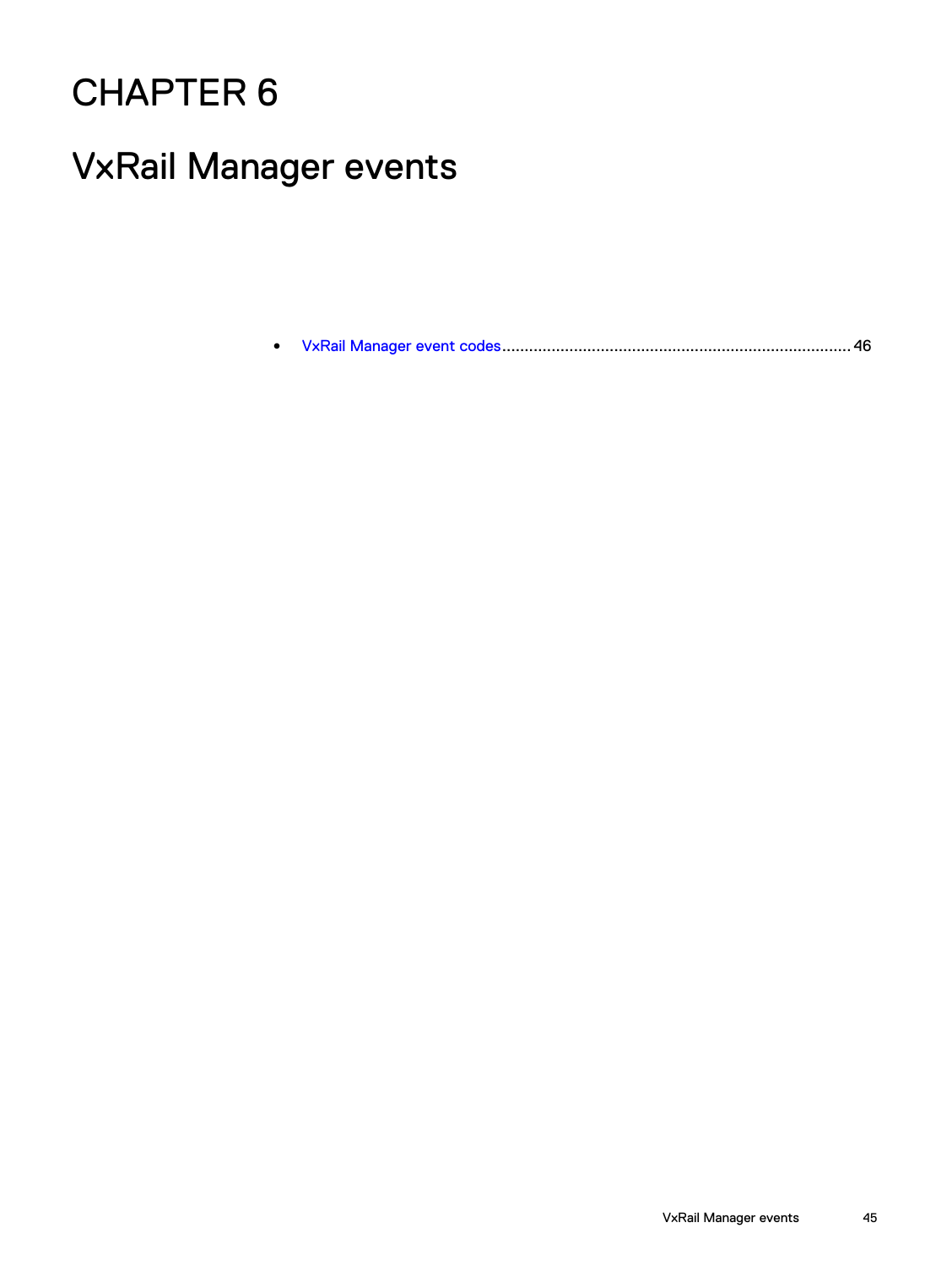## <span id="page-45-0"></span>**VxRail Manager event codes**

The following table lists the VxRail Manager event codes related to VxRail Manager application operations. The codes are arranged by event code.

| <b>Symptom Code</b>                     | Level   | <b>Message</b>                                                                                                                                                                                                                                                                                                   | <b>KB Article</b> |
|-----------------------------------------|---------|------------------------------------------------------------------------------------------------------------------------------------------------------------------------------------------------------------------------------------------------------------------------------------------------------------------|-------------------|
| VXR004002<br>MYSTIC004002               | Error   | The version is {0} (not supported).<br>Misconfigured feature: This is for Cluster Level (e.g. MysticManager,<br>vCenter). If the current version is not supported, this event should show.<br>All supported versions are listed in KB 500665.                                                                    | 500665            |
| VXR004003<br>MYSTIC004003               | Error   | The version is $\{0\}$ (incompatible with $\{1\}$ ).<br>Misconfigured feature: This is for Cluster Level (e.g. MysticManager,<br>vCenter). If the current version is incompatible with other component this<br>even should show. The compatible versions of the current component are<br>listed in KB 500666.    | 500666            |
| <b>VXR008001</b><br><b>MYSTIC008001</b> | Warning | The version is {0} (supported, reference version is {1})<br>Misconfigured feature: This is for Cluster Level (e.g. MysticManager,<br>vCenter). If the current version is not the same a the reference version<br>(the manufactory or last upgraded version) this event should show.                              | N/A               |
| VXR008002<br><b>MYSTIC008002</b>        | Warning | Virtual Appliance process failed queryCluster scheduled every 3 mins:<br>Create/Update Virtual Appliance(VXRAIL/MysticManager/VC/Esxi/Vib/<br>PTAgent) failed.                                                                                                                                                   | N/A               |
| VXR024002<br><b>MYSTIC024002</b>        | Error   | The version is {0} (not supported).<br>Misconfigured feature: This is for Node Level (e.g. Esxi, Vib, Dell<br>PTAgent). If the current version is not supported, this event should show.<br>All supported versions are listed in KB 500665.                                                                      | 500665            |
| VXR024004<br>MYSTIC024004               | Error   | The version is $\{0\}$ (incompatible with $\{1\}$ ).<br>Misconfigured feature: This is for Node Level (e.g. Esxi, Vib, Dell<br>PTAgent). If the current version is incompatible with the other component,<br>this even should show. The compatible versions of the current component<br>are listed in KB 500666. | 500666            |
| VXR028002<br><b>MYSTIC028002</b>        | Warning | The version is {0} (supported, reference version is {1})<br>Misconfigured feature: This is for Node Level (e.g. Esxi, Vib, Dell<br>PTAgent). If the current version is not the same as the reference version<br>(the manufactory or last upgraded version) this event should show.                               | N/A               |
| VXR028004<br>MYSTIC028004               | Warning | Mismatched Appliance TLA be detected.                                                                                                                                                                                                                                                                            | N/A               |
| VXR028005<br><b>MYSTIC028005</b>        | Warning | Hardware health changed: Node status (system status led amber).                                                                                                                                                                                                                                                  | N/A               |
| VXR028006<br>MYSTIC028006               | Warning | The remaining rated write endurance of disk {0} of node {1} is lower than<br>${2}$ % wearing level = 5%.                                                                                                                                                                                                         | N/A               |
| <b>VXR02C006</b><br>MYSTIC02C006        | Info    | The remaining rated write endurance of disk {0} of node {1} is lower than<br>${2}$ % wearing level = 20%.                                                                                                                                                                                                        | N/A               |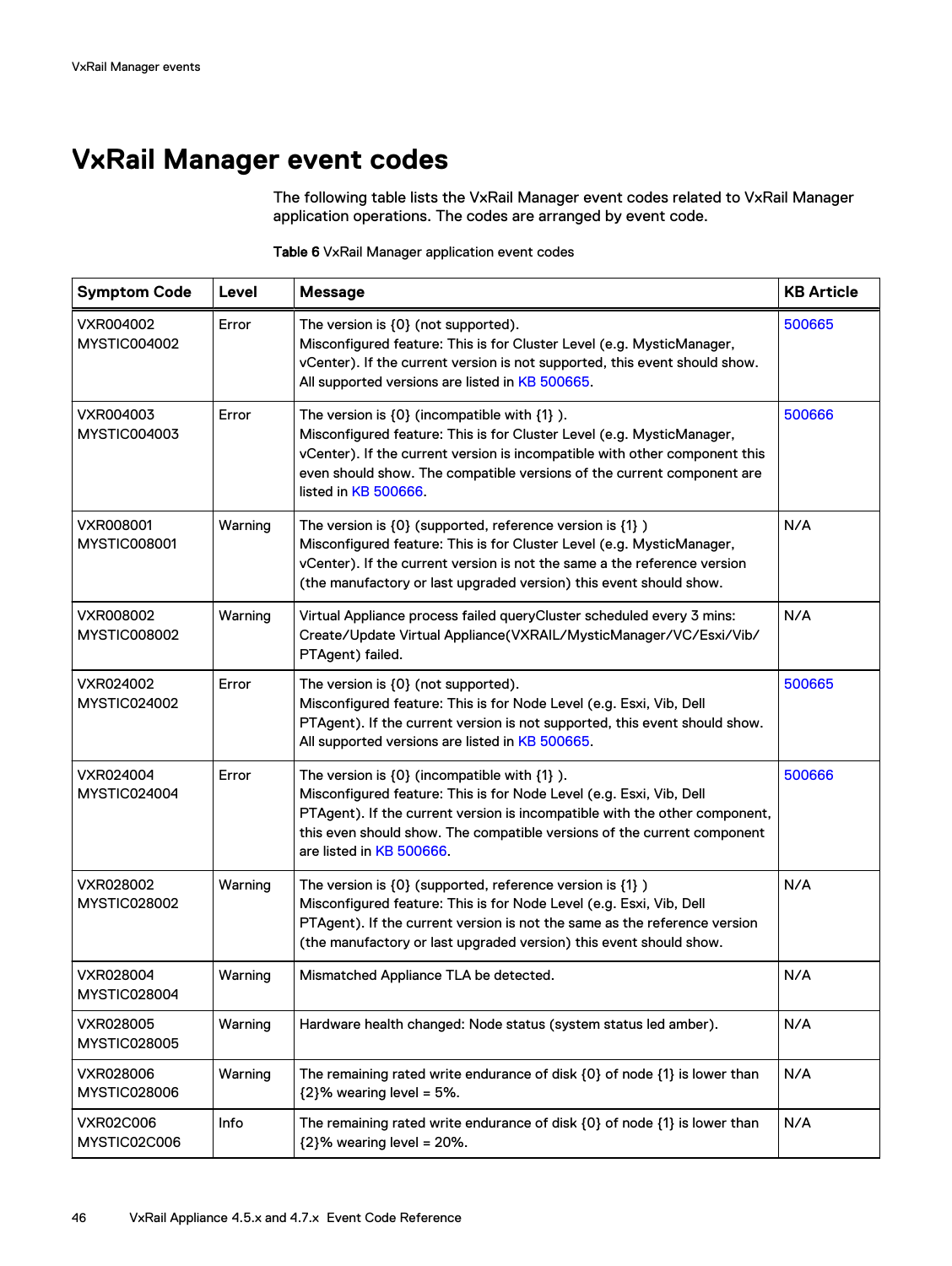| <b>Symptom Code</b>                     | Level    | <b>Message</b>                                                                                                                   | <b>KB Article</b> |
|-----------------------------------------|----------|----------------------------------------------------------------------------------------------------------------------------------|-------------------|
| VXR036001<br>MYSTIC036001               | Info     | Failed to find backup external ESRS VE.                                                                                          | N/A               |
| <b>VXR1000</b><br>MYSTIC1000            | Info     | Configuration file update.                                                                                                       | 198265            |
| VXR100001<br><b>MYSTIC100001</b>        | Error    | ESX Server Inaccessible Network connection issue. DNS issue. Port issue<br>(service down).                                       | 198283            |
| <b>VXR100002</b><br><b>MYSTIC100002</b> | Error    | vCenter Inaccessible Network connection issue. Port issue (service down).                                                        | 198285            |
| VXR100003<br>MYSTIC100003               | Critical | VxRail Manager inaccessible.                                                                                                     | 474669            |
| VXR100003<br>MYSTIC100003               | Error    | VxRail Inaccessible Network connection issue. Port issue (service down).                                                         | 198296            |
| <b>VXR100011</b><br><b>MYSTIC100011</b> | Error    | MYSTIC Manager service down - Web UI Service issue: connectors or web<br>UI                                                      | 198311            |
| VXR1001<br>MYSTIC1001                   | Info     | Configuration report for new install.                                                                                            | 198267            |
| <b>VXR1002</b><br>MYSTIC1002            | Info     | Configuration report for scale out install.                                                                                      | 198270            |
| VXR104006                               | Error    | Failed to remove node {0}.                                                                                                       | N/A               |
| VXR104007                               | Error    | Failed to remove node {0} due to PSNT replacing failure.                                                                         | N/A               |
| VXR104012<br><b>MYSTIC104012</b>        | Error    | MYSTIC Manager service down: Cluster Connector.                                                                                  | 198315            |
| VXR104013<br><b>MYSTIC104013</b>        | Error    | MYSTIC Manager service down: ESRS Connector.                                                                                     | 522778            |
| VXR104014<br><b>MYSTIC104014</b>        | Error    | MYSTIC Manager service down: eService Connector.                                                                                 | 198318            |
| VXR104112<br><b>MYSTIC104112</b>        | Error    | VxRail Manager Extension upgrade failed.                                                                                         | 522742            |
| VXR108004<br>MYSTIC108004               | Warning  | The proxy server is out of connection.                                                                                           | 198309            |
| VXR108005<br><b>MYSTIC108005</b>        | Warning  | Failed to refresh VxRail IP in iDRAC OME feature: When reading VxRail IP<br>from PTAgent or writing VxRail IP to PTAgent failed. | N/A               |
| <b>VXR10C008</b>                        | Info     | Node {0} is removed successfully.                                                                                                | N/A               |
| <b>VXR10C111</b><br>MYSTIC10C111        | Info     | VxRail Manager Extension upgrade start.                                                                                          | N/A               |
| <b>VXR10C112</b><br>MYSTIC10C112        | Info     | VxRail Manager Extension upgrade success.                                                                                        | N/A               |
| <b>VXR110001</b><br><b>MYSTIC110001</b> | Critical | Initialization failed First-run initialization failed.                                                                           | 462919            |

#### Table 6 VxRail Manager application event codes (continued)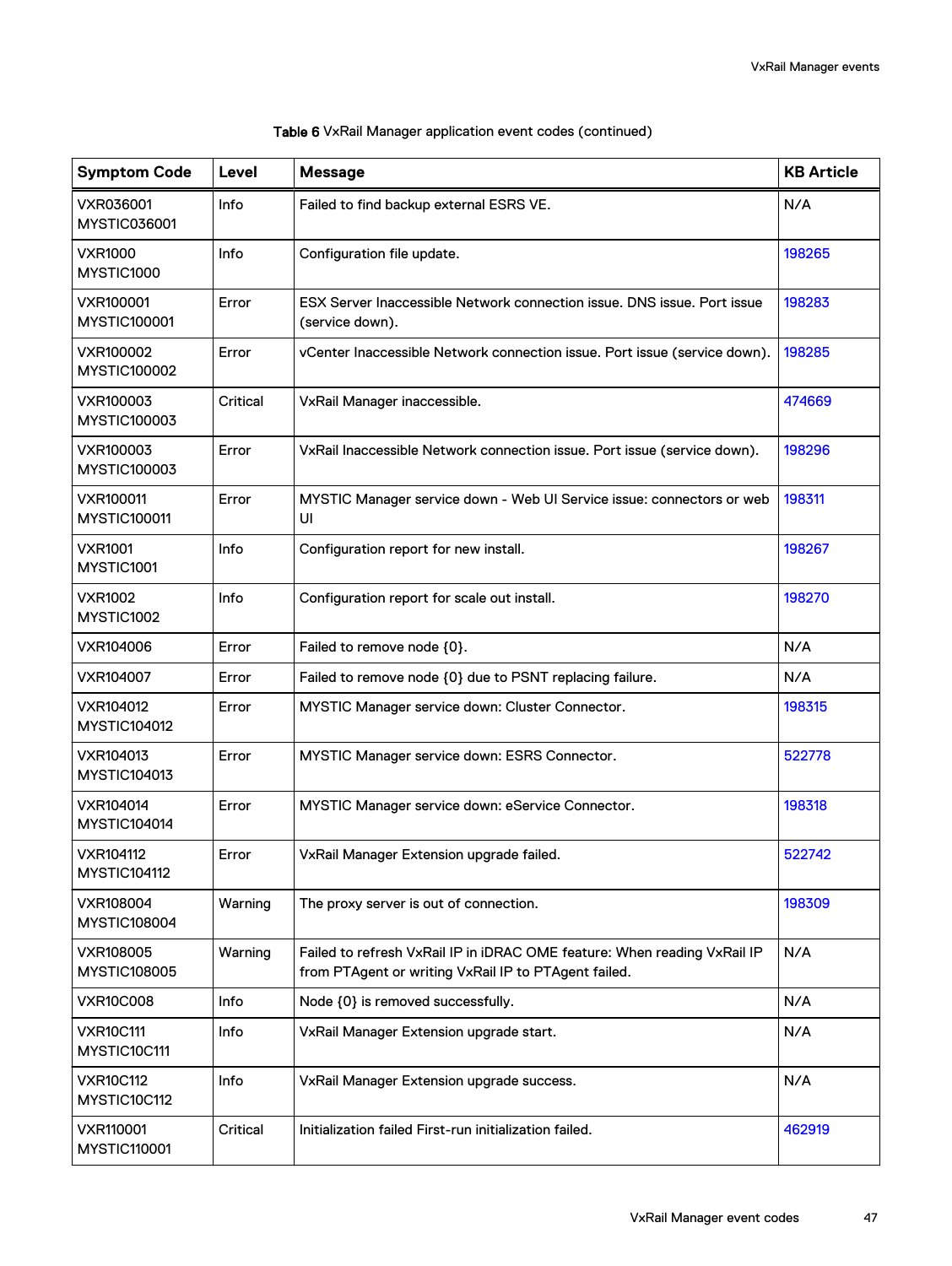| <b>Symptom Code</b>              | Level    | <b>Message</b>                                                     | <b>KB Article</b> |
|----------------------------------|----------|--------------------------------------------------------------------|-------------------|
| VXR114002<br>MYSTIC114002        | Error    | User login failed.                                                 | 522773            |
| <b>VXR11C001</b><br>MYSTIC11C001 | Info     | Initialization succeeded First-run initialization succeeded.       | N/A               |
| <b>VXR11C002</b><br>MYSTIC11C002 | Info     | User login succeeded.                                              | N/A               |
| <b>VXR11C003</b><br>MYSTIC11C003 | Info     | User logout.                                                       | N/A               |
| <b>VXR120001</b><br>MYSTIC120001 | Critical | License expiration alert (<5 days) potential data loss.            | 198289            |
| VXR124001<br>MYSTIC124001        | Error    | License expiration reminder (<20 days).                            | 198322            |
| VXR124002<br>MYSTIC124002        | Error    | Set node blue led failed for diagnosis or replacement.             | 522770            |
| VXR124003<br>MYSTIC124003        | Error    | Failed to query cluster info.                                      | 198307            |
| VXR124004<br><b>MYSTIC124004</b> | Error    | Set node blue led blink failed.                                    | 522768            |
| VXR124005<br>MYSTIC124005        | Error    | Set node blue led off failed.                                      | 522766            |
| VXR124006<br>MYSTIC124006        | Error    | Set disk green led failed.                                         | 522764            |
| VXR124007<br>MYSTIC124007        | Error    | Set disk green led blink failed.                                   | 522760            |
| VXR124008<br>MYSTIC124008        | Error    | Set disk green led off failed.                                     | 522752            |
| VXR124014                        | Error    | PSC management account password is invalid in VxRail Manager.      | 529667            |
| VXR124015                        | Error    | Node {0} management account password is invalid in VxRail Manager. | 529668            |
| <b>VXR12C002</b><br>MYSTIC12C002 | Info     | Set node blue led succeeded for diagnosis or replacement.          | N/A               |
| <b>VXR12C003</b><br>MYSTIC12C003 | Info     | Query cluster info.                                                | N/A               |
| <b>VXR12C004</b><br>MYSTIC12C004 | Info     | Set node blue led blink succeeded.                                 | N/A               |
| <b>VXR12C005</b><br>MYSTIC12C005 | Info     | Set node blue led off succeeded.                                   | N/A               |
| <b>VXR12C006</b><br>MYSTIC12C006 | Info     | Set disk green led succeeded.                                      | N/A               |
| <b>VXR12C007</b><br>MYSTIC12C007 | Info     | Set disk green led blink succeeded.                                | N/A               |

#### Table 6 VxRail Manager application event codes (continued)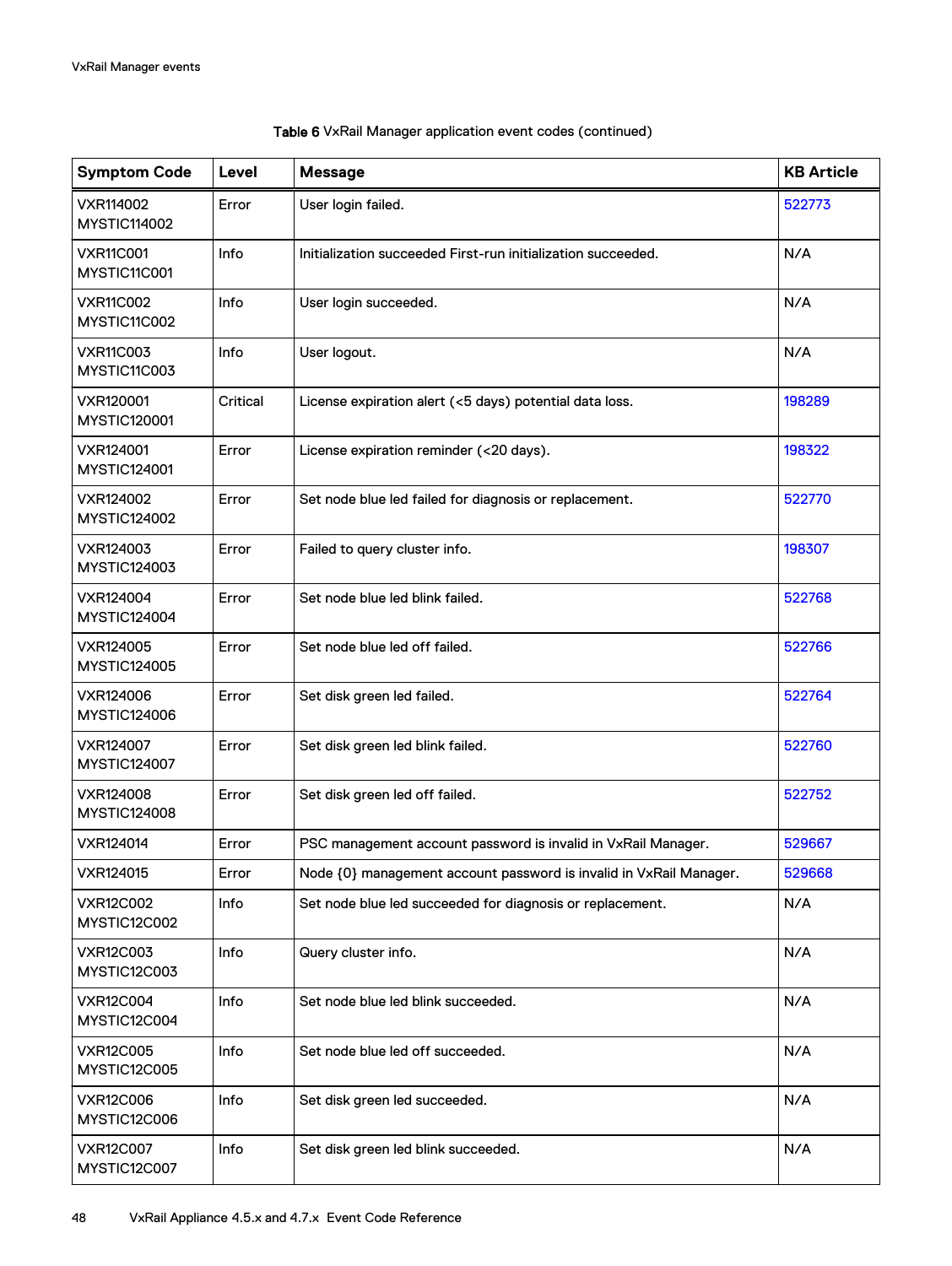| <b>Symptom Code</b>                 | Level    | <b>Message</b>                                                          | <b>KB Article</b> |
|-------------------------------------|----------|-------------------------------------------------------------------------|-------------------|
| <b>VXR12C008</b><br>MYSTIC12C008    | Info     | Set disk green led off succeeded.                                       | N/A               |
| VXR134001<br><b>MYSTIC134001</b>    | Error    | Connection to eService server colu.emc.com.                             | 198310            |
| VXR134002<br>MYSTIC134002           | Error    | Failed to get advisories catalog colu.emc.com.                          | 198317            |
| VXR134003<br>MYSTIC134003           | Error    | Failed to get download catalog colu.emc.com.                            | 198321            |
| VXR134004<br>MYSTIC134004           | Error    | Failed to download file from catalog download.emc.com.                  | 198323            |
| <b>VXR13C001</b><br>MYSTIC13C001    | Info     | New version(s) ready.                                                   | N/A               |
| <b>VXR1F4112</b><br>MYSTIC1F4112    | Error    | Upgrade failed.                                                         | 198263            |
| VXR1FC111<br>MYSTIC1FC111           | Info     | Upgrade start: Alerts and configuration file update will be suppressed. | 198279            |
| VXR1FC112<br>MYSTIC1FC112           | Info     | Upgrade success: Resume connection home messages.                       | 198262            |
| VXR208001<br>MYSTIC208001           | Warning  | Purchase order file was not found from node {0}.                        | 488461            |
| VXR208002<br><b>MYSTIC208002</b>    | Warning  | Purchase order file is incorrect or crashed of node {0}.                | N/A               |
| VXR208003<br><b>MYSTIC208003</b>    | Warning  | The disks are possibly missed on node {0} based on purchase order file. | N/A               |
| <b>VXR20C001</b><br>MYSTIC20C001    | Info     | Download market appliance.                                              | N/A               |
| <b>VXR20C002</b><br>MYSTIC20C002    | Info     | Install market appliance.                                               | N/A               |
| VXR230001                           | Critical | Proactive health check failed - report ID : critical                    | 521650            |
| VXR230011                           | Critical | Node {0} upgrade operation failed.                                      | 524430            |
| VXR234001                           | Error    | Proactive health check got errors - report ID : error                   | 521650            |
| <b>VXR23C001</b>                    | Info     | Proactive health check passed - report ID : info                        | 521650            |
| <b>VXR23C012</b>                    | Info     | Node {0} upgrade operation has started.                                 | 524428            |
| <b>VXR23C013</b>                    | Info     | Node {0} upgrade operation was successful.                              | 524429            |
| <b>VXRFFFE</b><br><b>MYSTICFFFE</b> | Info     | Test Call home to SYR/CSI.                                              | 198273            |

#### Table 6 VxRail Manager application event codes (continued)